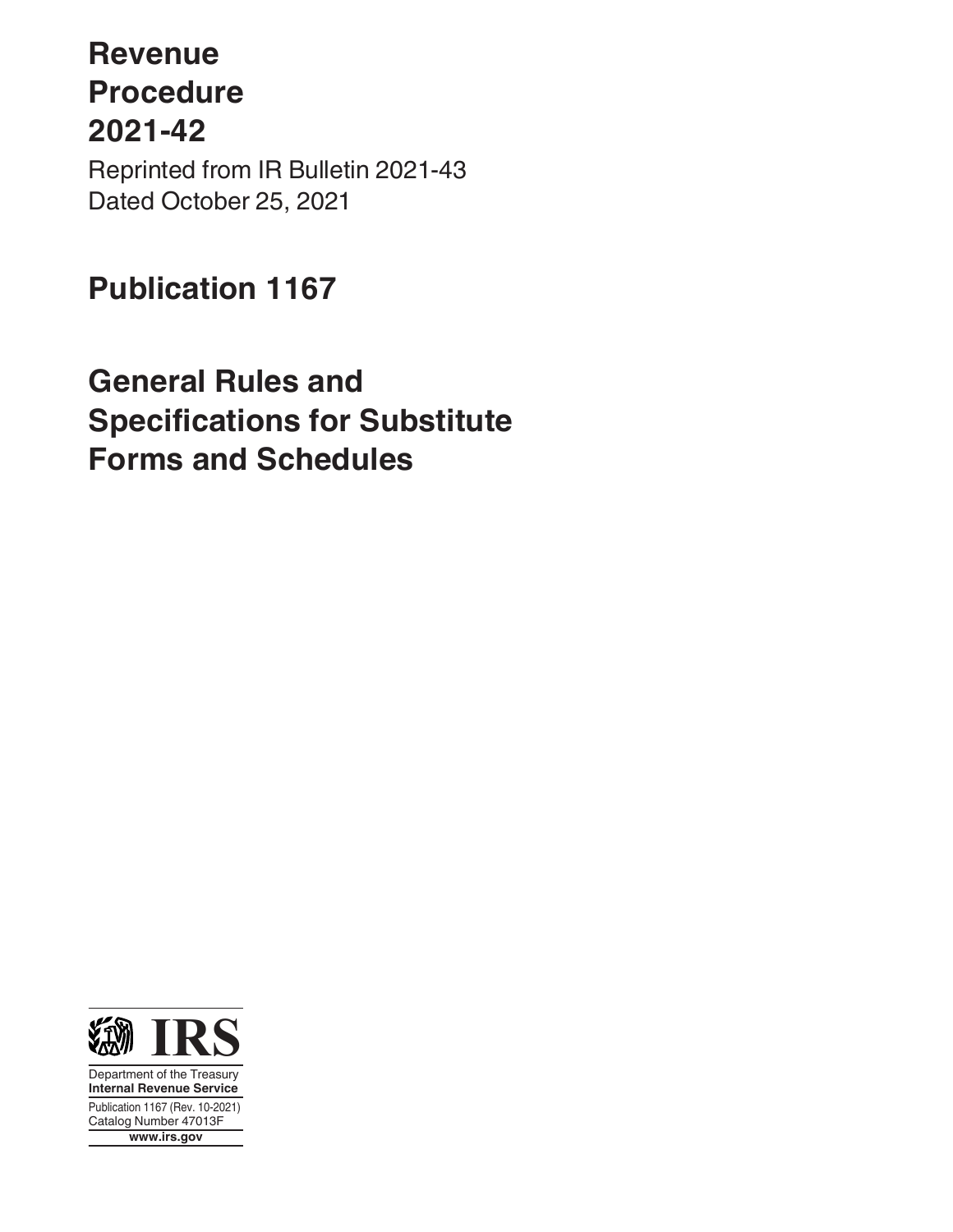**NOTE.** This revenue procedure will be reproduced as the next revision of IRS Publication 1167, General Rules and Specifications for Substitute Forms and Schedules.

# **Rev. Proc. 2021-42 TABLE OF CONTENTS**

| <b>Part 1 - INTRODUCTION TO SUBSTITUTE FORMS</b>                                                                                                                                                                                                                                                                                                                                                                                                                                                                                               |  |
|------------------------------------------------------------------------------------------------------------------------------------------------------------------------------------------------------------------------------------------------------------------------------------------------------------------------------------------------------------------------------------------------------------------------------------------------------------------------------------------------------------------------------------------------|--|
| Section 1.2 – IRS Contacts $\ldots \ldots \ldots \ldots \ldots \ldots \ldots \ldots \ldots \ldots \ldots \ldots \ldots$<br>Section 1.3 – What's New $\ldots \ldots \ldots \ldots \ldots \ldots \ldots \ldots \ldots \ldots \ldots \ldots \frac{3}{2}$<br>Section 1.4 – Definitions $\ldots \ldots \ldots \ldots \ldots \ldots \ldots \ldots \ldots \ldots \ldots \ldots \ldots \frac{3}{2}$                                                                                                                                                    |  |
| <b>Part 2 - GENERAL GUIDELINES FOR SUBMISSIONS AND APPROVALS</b>                                                                                                                                                                                                                                                                                                                                                                                                                                                                               |  |
| Section 2.1 – General Specifications for Approval $\ldots \ldots \ldots \ldots \ldots \ldots \ldots \ldots$<br>Section 2.2 – Highlights of Permitted Changes and Requirements $\ldots \ldots \ldots \ldots$<br>Section 2.4 – Restrictions on Changes $\ldots \ldots \ldots \ldots \ldots \ldots \ldots \ldots \ldots \ldots \frac{11}{11}$<br>Section 2.5 – Guidelines for Obtaining IRS Approval $\ldots \ldots \ldots \ldots \ldots \ldots \ldots \frac{11}{11}$<br>Section 2.6 – Office of Management and Budget (OMB) Requirements for All |  |
| <b>Part 3 - PHYSICAL ASPECTS AND REQUIREMENTS</b>                                                                                                                                                                                                                                                                                                                                                                                                                                                                                              |  |
| Section 3.2 – Paper<br>Section 3.5 – Miscellaneous Information for Substitute Forms $\ldots \ldots \ldots \ldots \ldots$ 20                                                                                                                                                                                                                                                                                                                                                                                                                    |  |
| <b>Part 4 - ADDITIONAL RESOURCES</b>                                                                                                                                                                                                                                                                                                                                                                                                                                                                                                           |  |
| Section 4.2 – Electronic Tax Products $\ldots \ldots \ldots \ldots \ldots \ldots \ldots \ldots \ldots \ldots \ldots \frac{21}{2}$                                                                                                                                                                                                                                                                                                                                                                                                              |  |
| Part 5 - REQUIREMENTS FOR SPECIFIC TAX RETURNS                                                                                                                                                                                                                                                                                                                                                                                                                                                                                                 |  |
| Section 5.1 – Tax Returns (Forms 1040, 1040-SR, 1120, etc.) $\ldots \ldots \ldots \ldots \ldots$                                                                                                                                                                                                                                                                                                                                                                                                                                               |  |
| <b>Part 6 - FORMAT AND CONTENT OF SUBSTITUTE RETURNS</b>                                                                                                                                                                                                                                                                                                                                                                                                                                                                                       |  |
| Section 6.1 – Acceptable Formats for Substitute Forms and Schedules $\ldots \ldots \ldots \ldots$<br>Section 6.2 – Additional Instructions for All Forms $\ldots \ldots \ldots \ldots \ldots \ldots \ldots$                                                                                                                                                                                                                                                                                                                                    |  |
| <b>Part 7 - MISCELLANEOUS FORMS AND PROGRAMS</b>                                                                                                                                                                                                                                                                                                                                                                                                                                                                                               |  |
| Section 7.1 – Specifications for Substitute Schedules K-1 $\ldots \ldots \ldots \ldots \ldots$                                                                                                                                                                                                                                                                                                                                                                                                                                                 |  |
| <b>Part 8 - ADDITIONAL INFORMATION</b>                                                                                                                                                                                                                                                                                                                                                                                                                                                                                                         |  |
| Section 8.1 – Forms for Electronically Filed Returns $\ldots \ldots \ldots \ldots \ldots \ldots \ldots \frac{36}{20}$<br>Section 8.2 – Effect on Other Documents $\ldots \ldots \ldots \ldots \ldots \ldots \ldots \ldots \ldots \ldots \ldots$<br>Section 8.3 – Exhibits $\ldots \ldots \ldots \ldots \ldots \ldots \ldots \ldots \ldots \ldots \ldots \ldots \ldots \frac{37}{1}$                                                                                                                                                            |  |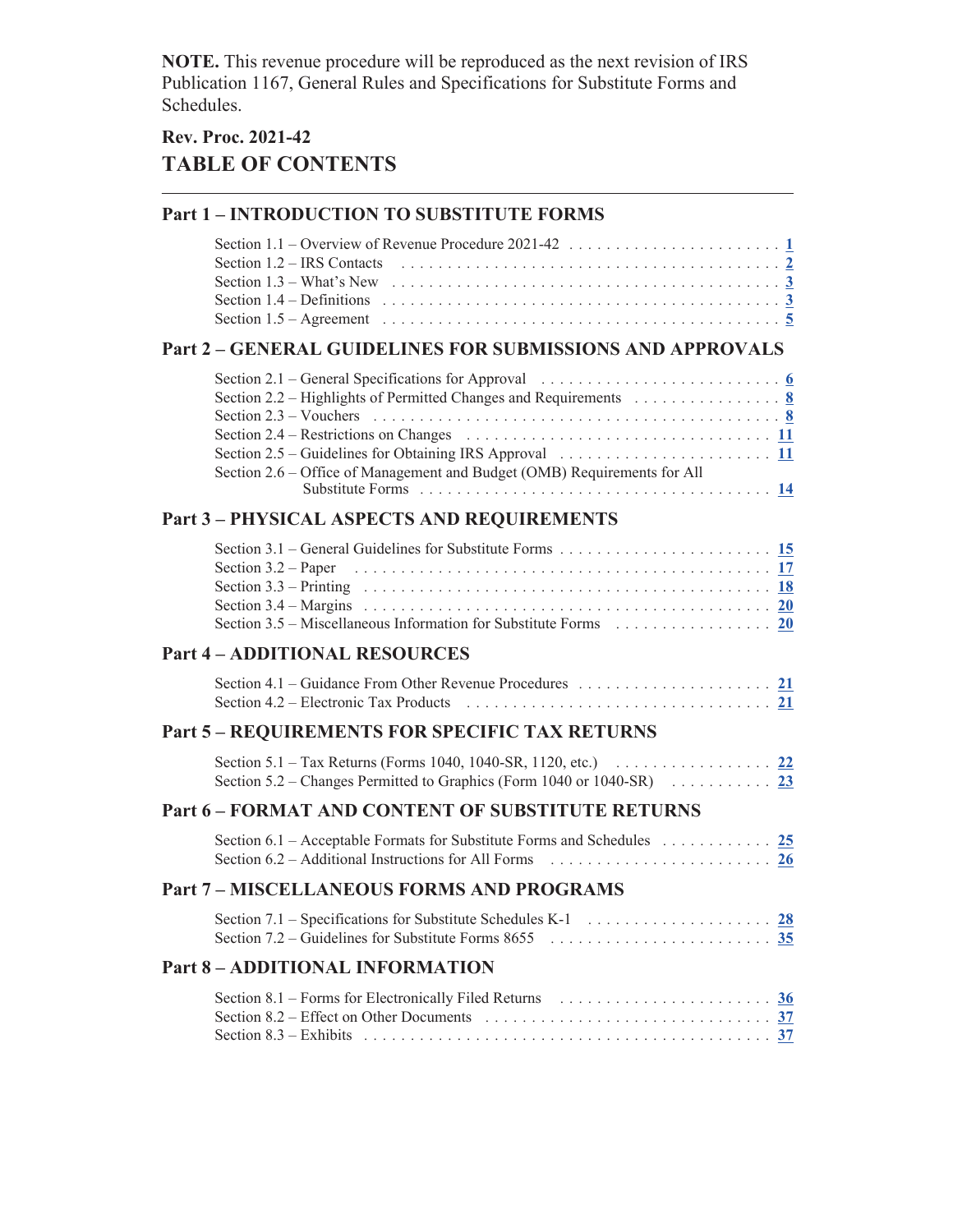# **Part 1 Introduction to Substitute Forms**

## <span id="page-2-0"></span>**Section 1.1 – Overview of Revenue Procedure 2021-42**

| 1.1.1<br><b>Purpose</b>                             | The purpose of this revenue procedure is to provide guidelines and general<br>requirements for the development, printing, and approval of the 2021 substitute<br>tax forms. Approval will be based on these guidelines. After review and<br>approval, submitted forms will be accepted as substitutes for official IRS forms.                                                                                      |  |  |
|-----------------------------------------------------|--------------------------------------------------------------------------------------------------------------------------------------------------------------------------------------------------------------------------------------------------------------------------------------------------------------------------------------------------------------------------------------------------------------------|--|--|
| 1.1.2<br><b>Unique Forms</b>                        | Certain unique specialized forms require the use of other publications that<br>supplement this publication. See Part 4.                                                                                                                                                                                                                                                                                            |  |  |
| 1.1.3<br><b>Scope</b>                               | The IRS accepts quality substitute tax forms that are consistent with the official<br>forms and have no adverse impact on processing. The IRS Substitute Forms<br>Program (the Program) administers the formal acceptance and processing of<br>these forms nationwide. While this Program deals with paper documents, it also<br>reviews for approval other processing and filing forms used in electronic filing. |  |  |
|                                                     | Only those substitute forms that fully comply with these requirements are<br>acceptable. This revenue procedure is updated as required to reflect pertinent tax<br>year form changes and to meet processing and/or legislative requirements.                                                                                                                                                                       |  |  |
| 1.1.4                                               | The following types of forms are covered by this revenue procedure.                                                                                                                                                                                                                                                                                                                                                |  |  |
| <b>Forms Covered</b><br>by This Revenue             | IRS tax forms and their related schedules.                                                                                                                                                                                                                                                                                                                                                                         |  |  |
| Procedure                                           | Worksheets as they appear in the instructions.                                                                                                                                                                                                                                                                                                                                                                     |  |  |
|                                                     | Applications for permission to file returns electronically and forms<br>$\bullet$<br>used as required documentation for electronically filed returns.                                                                                                                                                                                                                                                              |  |  |
|                                                     | Powers of Attorney.                                                                                                                                                                                                                                                                                                                                                                                                |  |  |
|                                                     | Over-the-counter estimated tax payment vouchers.                                                                                                                                                                                                                                                                                                                                                                   |  |  |
|                                                     | Forms and schedules relating to partnerships, exempt organizations,<br>$\bullet$<br>and employee plans.                                                                                                                                                                                                                                                                                                            |  |  |
| 1.1.5<br><b>Forms Not</b><br><b>Covered by This</b> | The following types of forms are not covered by this revenue procedure. Refer<br>to the publication for questions.                                                                                                                                                                                                                                                                                                 |  |  |
| <b>Revenue</b><br>Procedure                         | W-2 and W-3. See Pub. 1141, General Rules and Specifications for<br>Substitute Forms W-2 and W-3.                                                                                                                                                                                                                                                                                                                  |  |  |
|                                                     | W-2c and W-3c. See Pub. 1223, General Rules and Specifications for<br>$\bullet$<br>Substitute Forms W-2c and W-3c.                                                                                                                                                                                                                                                                                                 |  |  |
|                                                     | 941 and attached schedules. See Pub. 4436, General Rules and<br>Specifications for Substitute Form 941, Schedule B (Form 941),<br>Schedule D (Form 941), Schedule R (Form 941), and Form 8974.                                                                                                                                                                                                                     |  |  |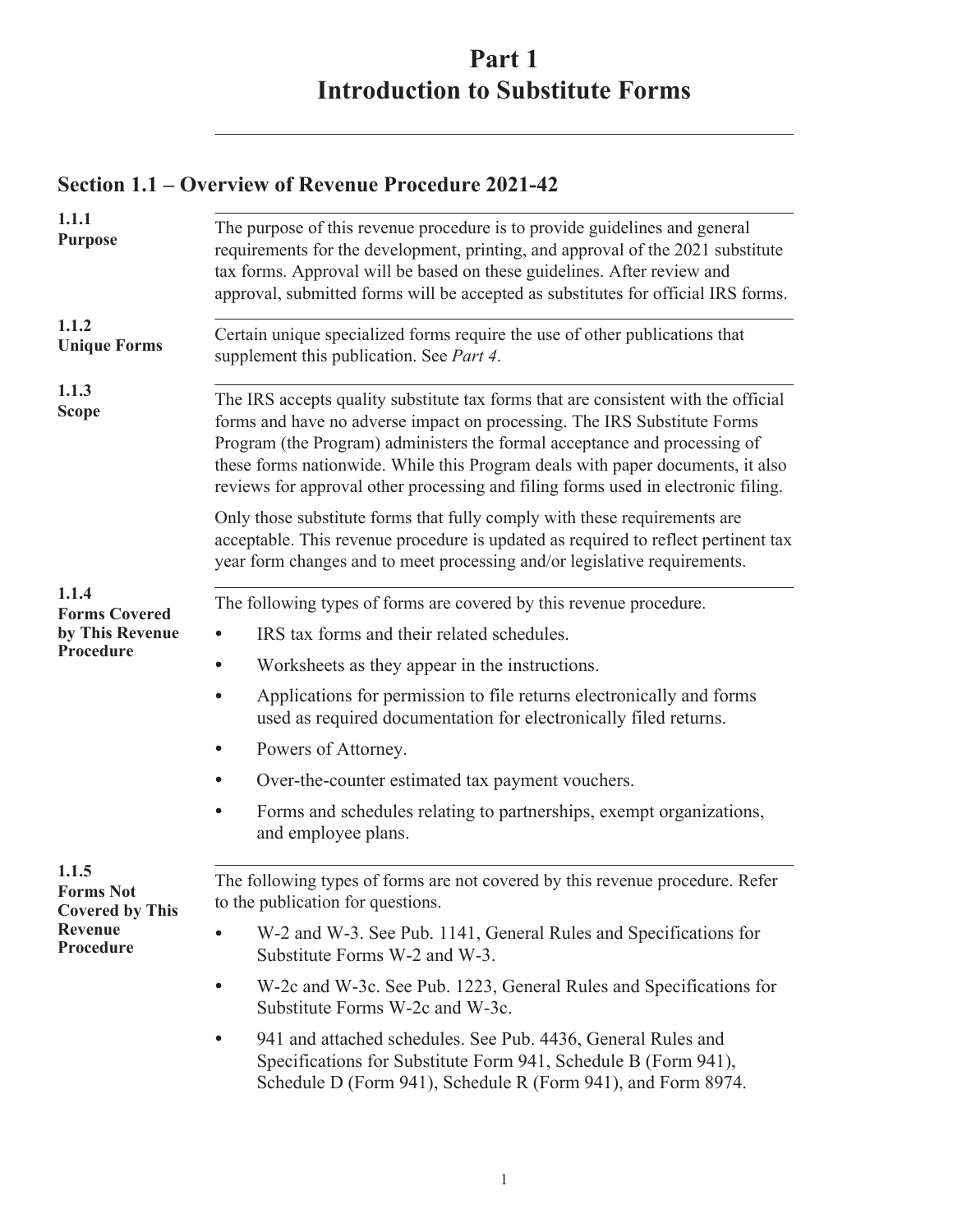<span id="page-3-0"></span>

| $\bullet$ | 1096, 1097-BTC, 1098 series, 1099 series, 3921, 3922, 5498 series, |
|-----------|--------------------------------------------------------------------|
|           | W-2G, and 1042-S. See Pub. 1179, General Rules and Specifications  |
|           | for Substitute Forms 1096, 1098, 1099, 5498, and Certain Other     |
|           | Information Returns.                                               |

- 1095-A, 1094-B, 1095-B, 1094-C, and 1095-C. See Pub. 5223, General Rules and Specifications for Affordable Care Act Substitute Forms 1095-A, 1094-B, 1095-B, 1094-C, and 1095-C.
- 8027. See Pub. 1239, Specifications for Electronic Filing of Form 8027, Employer's Annual Information Return of Tip Income and Allocated Tips.
- Forms 1040-ES (OCR) and 1041-ES (OCR), which may not be reproduced.
- Form 5500 series (for more information on these forms, see the Department of Labor website at *[www.efast.dol.gov](http://www.efast.dol.gov)*).
- Forms 5300, 5307, 8717, and 8905, bar-coded forms requiring separate approval.
- Forms used internally by the IRS.
- State tax forms.
- Forms developed outside the IRS.

| 1.1.6<br>Other                                        | The following information is not covered by this revenue procedure.                                     |  |  |
|-------------------------------------------------------|---------------------------------------------------------------------------------------------------------|--|--|
| <b>Information Not</b>                                | Requests for information or documentation initiated by the IRS.<br>$\bullet$                            |  |  |
| <b>Covered by This</b><br><b>Revenue</b><br>Procedure | General Instructions and Specific Instructions (these are not reviewed<br>$\bullet$<br>by the Program). |  |  |

#### **Section 1.2 – IRS Contacts**

**1.2.1 Where To Send Substitute Forms**

. Send your substitute forms for **approval** to the following offices. Do not send forms with taxpayer data.

| Form                                      | <b>Office and Address</b>                     |
|-------------------------------------------|-----------------------------------------------|
| 5500                                      | Check EFAST2 information at the Department of |
|                                           | Labor website at <i>www.efast.dol.gov.</i>    |
| 5300, 5307, 8717, and 8905                | Sandra.K.Barnes@irs.gov                       |
| Software developer vouchers (see Sections | Internal Revenue Service                      |
| $2.3.7 - 2.3.9$                           | Attn: Doris Bethea                            |
|                                           | 5000 Ellin Road, C5-226                       |
|                                           | Lanham, MD 20706                              |
|                                           | Doris.E.Bethea@irs.gov                        |
| ACA Forms 1094-B, 1095-B, 1094-C, and     | $scrips(a)$ irs.gov                           |
| 1095-C (for more information, see Pub.    |                                               |
| 5223), and Schedule K-1 forms must be     |                                               |
| emailed for scannability testing          |                                               |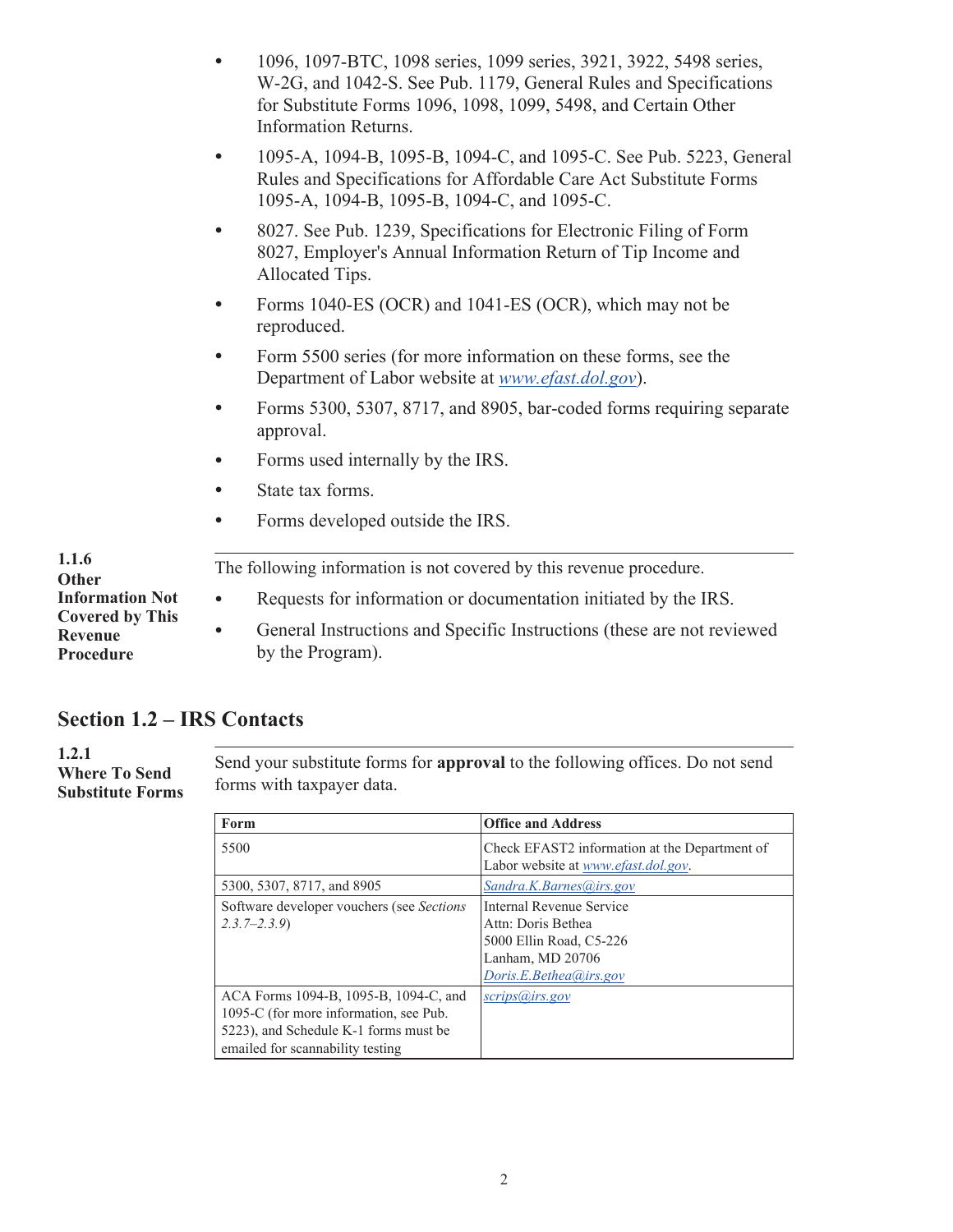<span id="page-4-0"></span>

| Form                                        | <b>Office and Address</b>                           |
|---------------------------------------------|-----------------------------------------------------|
| Schedule K-1 2-D bar-coded forms            | For mailing addresses for sending Schedule K-1      |
|                                             | 2-D bar-coded forms for testing, see Section 7.1.6. |
| All others covered by this publication (see | Internal Revenue Service                            |
| Section $1.1.4$ )                           | Attn: Substitute Forms Program                      |
|                                             | SE:W:CAR:MP:P:TP                                    |
|                                             | 1111 Constitution Ave. NW, Room 6554                |
|                                             | Washington, DC 20224                                |
|                                             | substituteforms@irs.gov                             |
|                                             |                                                     |

### **Section 1.3 – What's New**

. The following change has been made to this year's revenue procedure. **1.3.1 What's New**

• **.01 Editorial changes.** We made editorial changes as needed and eliminated repetitive information.

#### **Section 1.4 – Definitions**

| 1.4.1<br><b>Substitute Form</b>                                                          | A tax form (or related schedule) that differs in any way from the official version<br>and is intended to replace the form that is printed and distributed by the IRS.<br>This term also covers those approved substitute forms exhibited in this revenue<br>procedure.                                                                                                                                            |  |  |
|------------------------------------------------------------------------------------------|-------------------------------------------------------------------------------------------------------------------------------------------------------------------------------------------------------------------------------------------------------------------------------------------------------------------------------------------------------------------------------------------------------------------|--|--|
| 1.4.2<br>Printed/<br><b>Preprinted Form</b>                                              | A form produced using conventional printing processes or a printed form which<br>has been reproduced by photocopying or a similar process.                                                                                                                                                                                                                                                                        |  |  |
| 1.4.3<br><b>Preprinted Pin-</b><br><b>Fed Form</b>                                       | A printed form that has marginal perforations for use with automated and<br>high-speed printing equipment.                                                                                                                                                                                                                                                                                                        |  |  |
| 1.4.4<br>Computer-<br><b>Prepared</b><br><b>Substitute Form</b>                          | A preprinted form in which the taxpayer's tax entry information has been<br>inserted by a computer, computer printer, or other computer-type equipment.                                                                                                                                                                                                                                                           |  |  |
| 1.4.5<br>Computer-<br><b>Generated</b><br><b>Substitute Tax</b><br><b>Return or Form</b> | A tax return or form that is entirely designed and printed using a computer<br>printer on plain white paper. This return or form must conform to the physical<br>layout of the corresponding IRS form, although the typeface may differ. The<br>text should match the text on the officially printed form as closely as possible.<br>Condensed text and abbreviations will be considered on a case-by-case basis. |  |  |
|                                                                                          | <b>Exception.</b> All jurats (perjury statements) must be reproduced verbatim.                                                                                                                                                                                                                                                                                                                                    |  |  |
| 1.4.6<br><b>Manually</b><br><b>Prepared Form</b>                                         | A preprinted reproduced form in which the taxpayer's tax entry information is<br>entered by an individual using a pen, a pencil, or other nonautomated<br>equipment.                                                                                                                                                                                                                                              |  |  |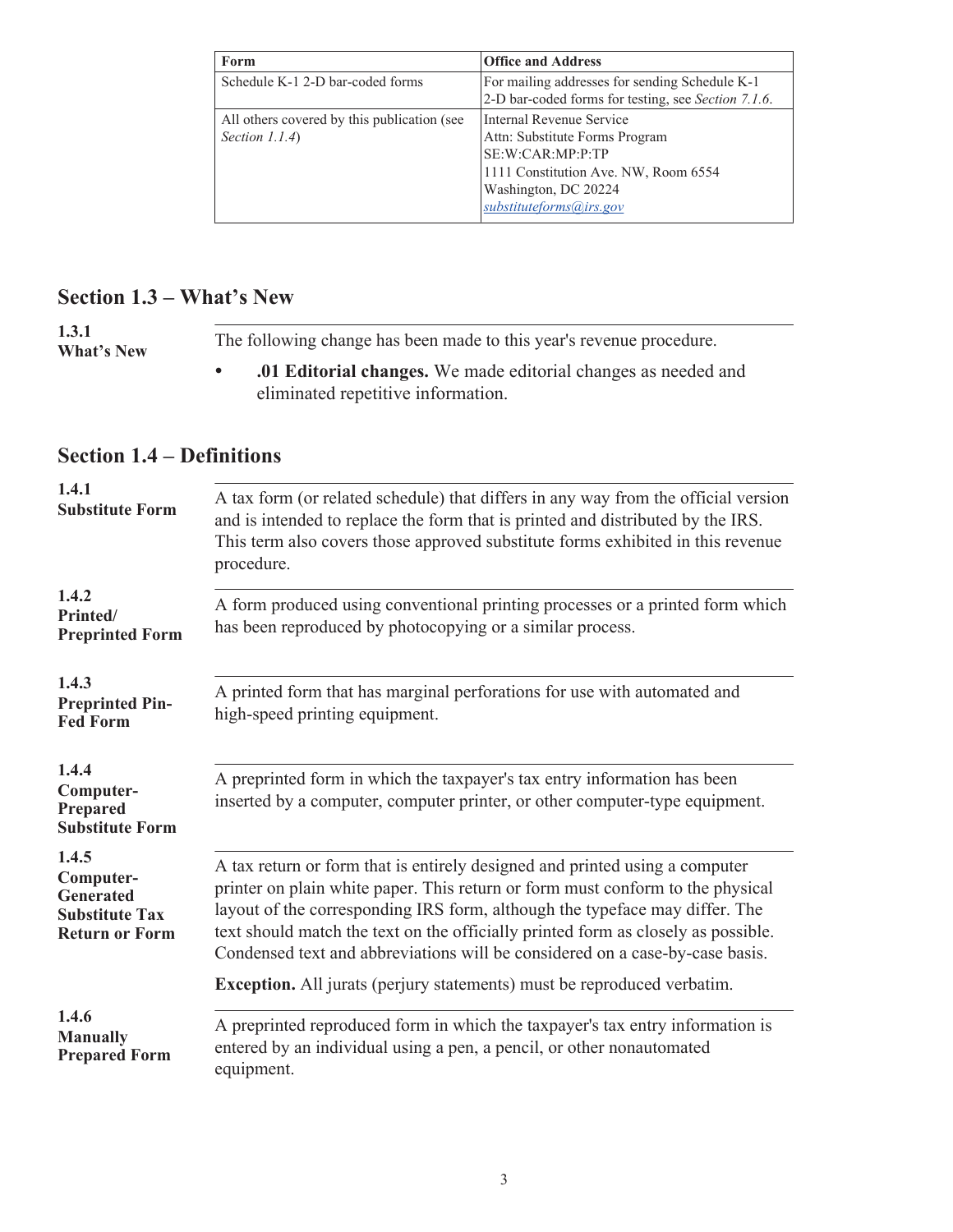| 1.4.7<br><b>Graphics</b>                         | Parts of a printed tax form that are not tax amount entries or required text.<br>Examples of graphics are line numbers, captions, shadings, special indicators,<br>borders, rules, and strokes created by typesetting, photographics,<br>photocomposition, etc.                                                                                                                                    |  |  |
|--------------------------------------------------|----------------------------------------------------------------------------------------------------------------------------------------------------------------------------------------------------------------------------------------------------------------------------------------------------------------------------------------------------------------------------------------------------|--|--|
| 1.4.8<br>Acceptable<br><b>Reproduced</b><br>Form | A legible photocopy or an exact replica of an original form.                                                                                                                                                                                                                                                                                                                                       |  |  |
| 1.4.9<br><b>Supporting</b><br><b>Statement</b>   | A document providing detailed information to support a line entry on an official<br>or approved substitute form and filed with (attached to) a tax return.                                                                                                                                                                                                                                         |  |  |
| (Supplemental<br>Schedule)                       | Note. A supporting statement is not a tax form and does not take the place of an<br>official form.                                                                                                                                                                                                                                                                                                 |  |  |
| 1.4.10<br><b>Specific Form</b><br><b>Terms</b>   | The following specific terms are used throughout this revenue procedure in<br>reference to all substitute forms: format, sequence, line reference, item caption,<br>and data entry field.                                                                                                                                                                                                          |  |  |
| 1.4.11<br><b>Format</b>                          | The overall physical arrangement and general layout of a substitute form.                                                                                                                                                                                                                                                                                                                          |  |  |
| 1.4.12<br><b>Sequence</b>                        | Sequence is an integral part of the total format requirement. The substitute form<br>should show the same numeric and logical placement order of data as shown on<br>the official form.                                                                                                                                                                                                            |  |  |
| 1.4.13<br><b>Line Reference</b>                  | The line numbers, letters, or alphanumerics used to identify each captioned line<br>on an official form. These line references are printed to the immediate left of<br>each caption and/or data entry field.                                                                                                                                                                                       |  |  |
| 1.4.14<br><b>Item Caption</b>                    | The text on each line of a form, which identifies the data required.                                                                                                                                                                                                                                                                                                                               |  |  |
| 1.4.15<br><b>Data Entry Field</b>                | Designated areas for the entry of data such as dollar amounts, quantities,<br>responses, and checkboxes.                                                                                                                                                                                                                                                                                           |  |  |
| 1.4.16<br><b>Advance Draft</b>                   | A draft version of a new or revised form may be posted to the IRS website<br>(IRS.gov/DraftForms) for information purposes. Substitute forms may be<br>submitted based on these advance drafts, but any submitter that receives forms<br>approval based on these early drafts is responsible for monitoring and revising<br>forms to reflect any revisions in the final forms provided by the IRS. |  |  |
| 1.4.17<br><b>Approval</b>                        | Generally, approval could be in writing or assumed after 20 business days from<br>our receipt for forms that have not been substantially changed by the IRS. This<br>does not apply to newly created or substantially revised IRS forms. However,<br>the Program reserves the right to notify vendors of any inaccuracies even after<br>20 business days have lapsed.                              |  |  |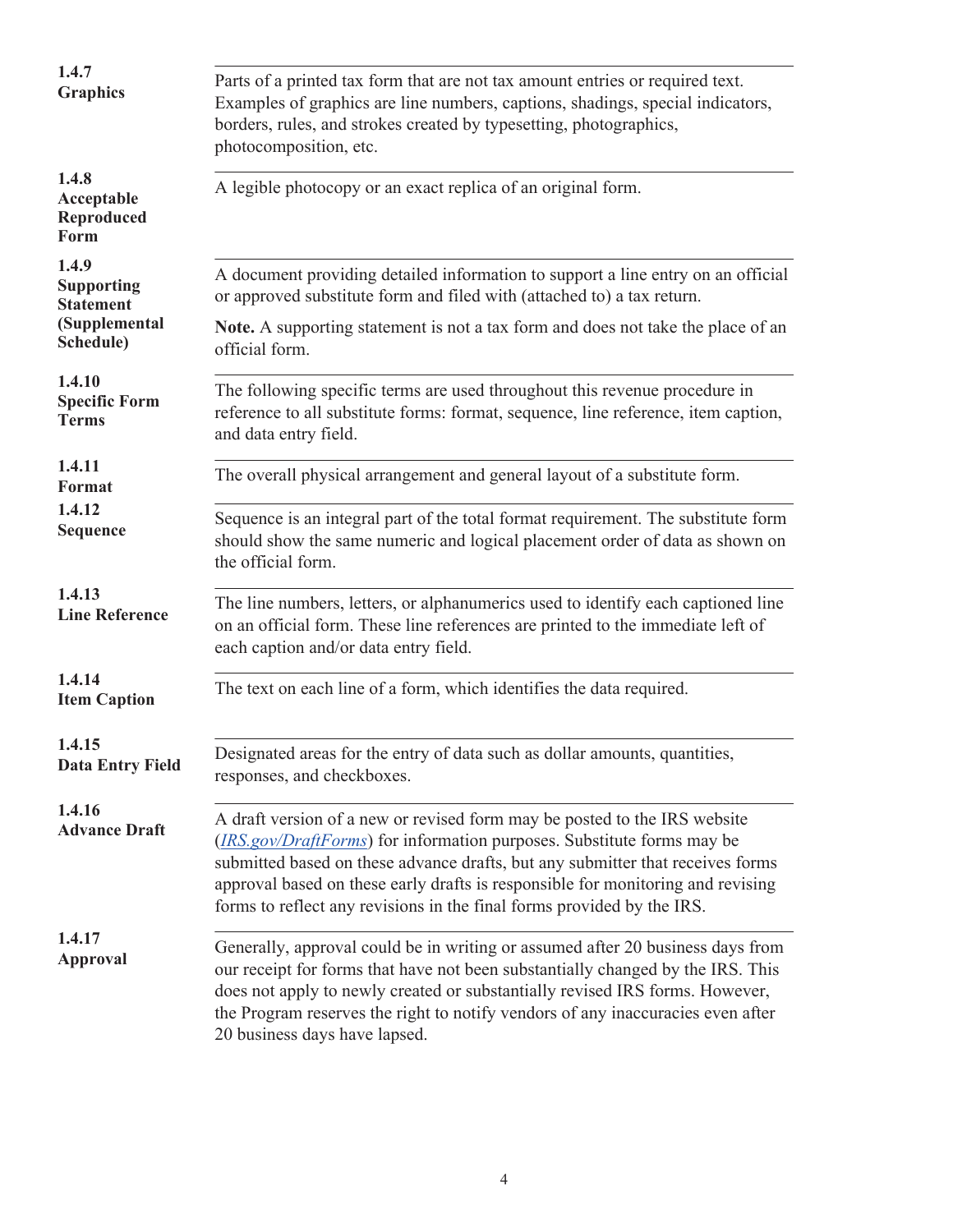<span id="page-6-0"></span>. The National Association of Computerized Tax Processors (NACTP) is a nonprofit association that represents tax processing software and hardware developers, electronic filing processors, tax form publishers, tax processing service bureaus, and payroll processors. The association promotes standards in tax processing to advance efficient and effective tax filing. For more information, see *[NACTP.org](https://www.nactp.org)*. **1.4.18 National Association of Computerized Tax Processors (NACTP)**

#### **Section 1.5 – Agreement**

. Any person or company who uses substitute forms and makes all or part of the changes specified in this revenue procedure agrees to the following stipulations. The IRS presumes that any required changes are made in accordance with these procedures and will not be disruptive to the processing of the tax return. • Should any of the changes be disruptive to the IRS's processing of the tax return, the person or company agrees to accept the determination of the IRS as to whether the form may continue to be filed. • The person or company agrees to work with the IRS in correcting noted deficiencies. Notification of deficiencies may be made by any combination of letter, email, or phone contact and may include the request for the resubmission of unacceptable forms. . The Program will email confirmation of receipt of your forms submission, if possible. Even if you do not receive emailed confirmation of receipt, you will receive an emailed "submission receipt," which will provide feedback on your submission. If the Program anticipates problems in completing the review of your submission within the 20-business-day period, the Program will send an interim email notifying you of the extended period for review. Once the substitute forms have been approved by the Program, you can release them after the final versions of the forms have been issued by the IRS. Before releasing the forms, you are responsible for updating forms approved as draft and for making form changes we requested. The policy has the following stipulations. • This 20-business-day policy applies to electronic submissions only. It does not apply to substitute submissions mailed to the Program. • The policy applies to submissions of 15 (optimal) or fewer items and submissions containing 75 pages or less. Submissions of more than 15 items may require additional review time. • If you send a large number of submissions within a short period of time, processing may be delayed. • Delays in processing could occur if the Program finds significant errors in your submission or has experienced an increase in submissions. The Program will send you an interim email in this case. **1.5.1 Important Stipulation of This Revenue Procedure 1.5.2 Response Policy and Stipulations**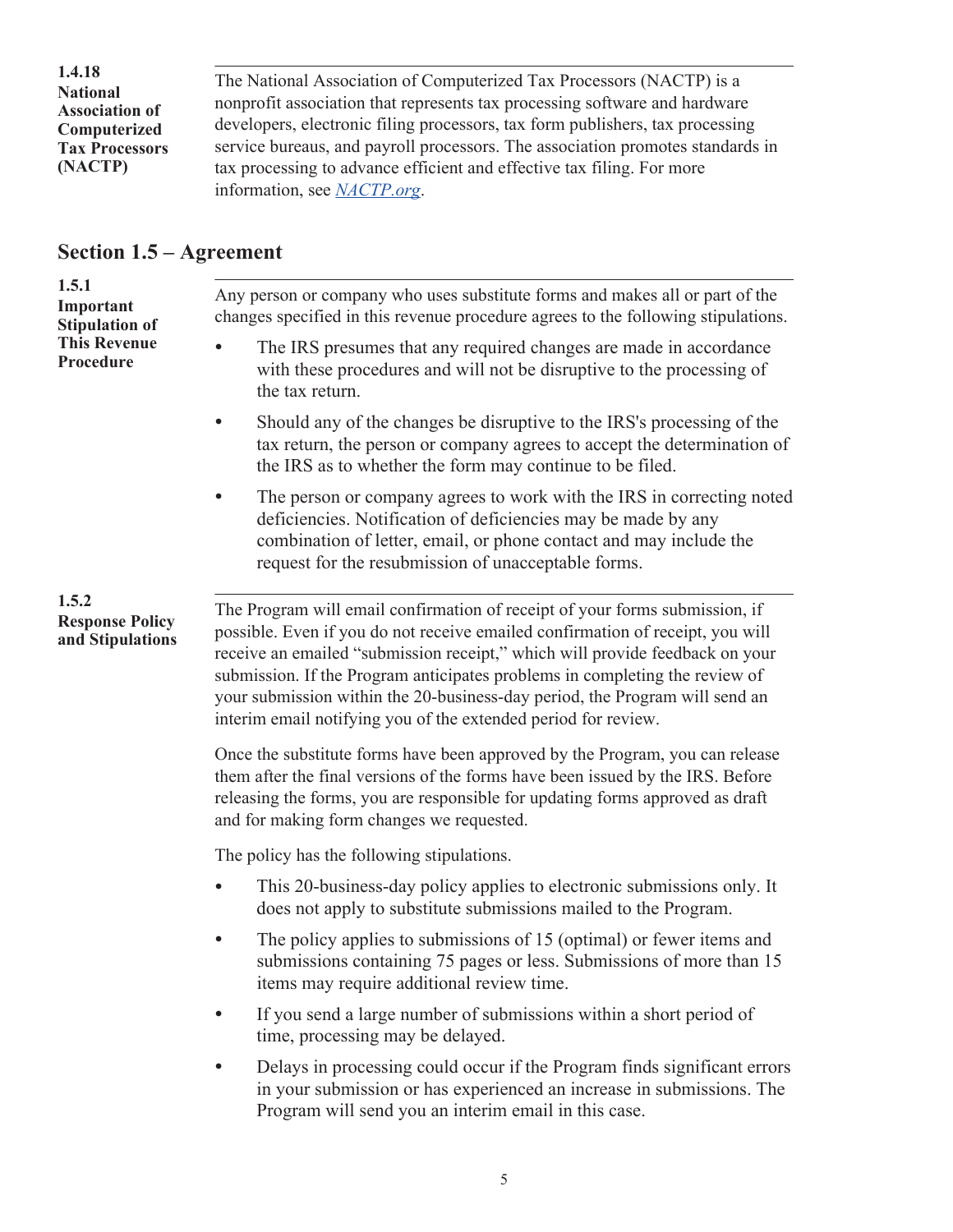- <span id="page-7-0"></span>• Any anticipated problems in processing your submission within the 20-business-day period will generate an interim email on or about the 15th business day.
- If any significant inaccuracies are discovered after the 20-business-day period, the Program reserves the right to inform you and will require that changes be made to correct the inaccuracies.
- The policy does not apply to substantially revised forms or to new forms created by the IRS for which you have already made an initial submission.

# **Part 2 General Guidelines for Submissions and Approvals**

## **Section 2.1 – General Specifications for Approval**

| 2.1.1<br>Overview                           | If you produce any substitute tax forms that fully comply or follow the changes<br>specifically outlined by the Program, then you can generate your own substitute<br>forms without further approval. Also, if your substitutes have received approval<br>in the past, and there are no substantial formatting or text changes for the tax<br>year, then changes can be made without additional approval. If your changes are<br>more extensive, you must get IRS approval before using substitute forms. More<br>extensive changes include different font style, decreasing or increasing the font<br>size of caption titles, adjusting or omitting format/layout elements, changing<br>page orientation, repositioning line items, tables, and legends. |  |  |
|---------------------------------------------|-----------------------------------------------------------------------------------------------------------------------------------------------------------------------------------------------------------------------------------------------------------------------------------------------------------------------------------------------------------------------------------------------------------------------------------------------------------------------------------------------------------------------------------------------------------------------------------------------------------------------------------------------------------------------------------------------------------------------------------------------------------|--|--|
| 2.1.2<br><b>Email</b><br><b>Submissions</b> | The Program accepts submissions of substitute forms for review and approval<br>via email. The email address is <i>substituteforms@irs.gov</i> . Please include the term<br>"PDF Submissions" on the subject line.                                                                                                                                                                                                                                                                                                                                                                                                                                                                                                                                         |  |  |
|                                             | Follow these guidelines.                                                                                                                                                                                                                                                                                                                                                                                                                                                                                                                                                                                                                                                                                                                                  |  |  |
|                                             | Email submission should include all the forms you wish to submit in<br>one Portable Document Format (PDF) file. Do not email or attach each<br>form individually.                                                                                                                                                                                                                                                                                                                                                                                                                                                                                                                                                                                         |  |  |
|                                             | The emailed submission should include a maximum of 3 PDFs to<br>$\bullet$<br>include a checksheet, a cover letter or accompanying statement, and a<br>single PDF that includes all of the forms listed on your checksheet,<br>cover letter, or accompanying statement.                                                                                                                                                                                                                                                                                                                                                                                                                                                                                    |  |  |
|                                             | A submission should contain a maximum of 15 forms.                                                                                                                                                                                                                                                                                                                                                                                                                                                                                                                                                                                                                                                                                                        |  |  |
|                                             | An approval checksheet listing the forms you are submitting should<br>always be included in the PDF file along with the forms. Excluding the<br>checksheet can slow the reviewing process down, which can result in a<br>delayed response to your submission. See a sample checksheet in<br>Exhibit B.                                                                                                                                                                                                                                                                                                                                                                                                                                                    |  |  |
|                                             | Optimize PDF files before submitting.                                                                                                                                                                                                                                                                                                                                                                                                                                                                                                                                                                                                                                                                                                                     |  |  |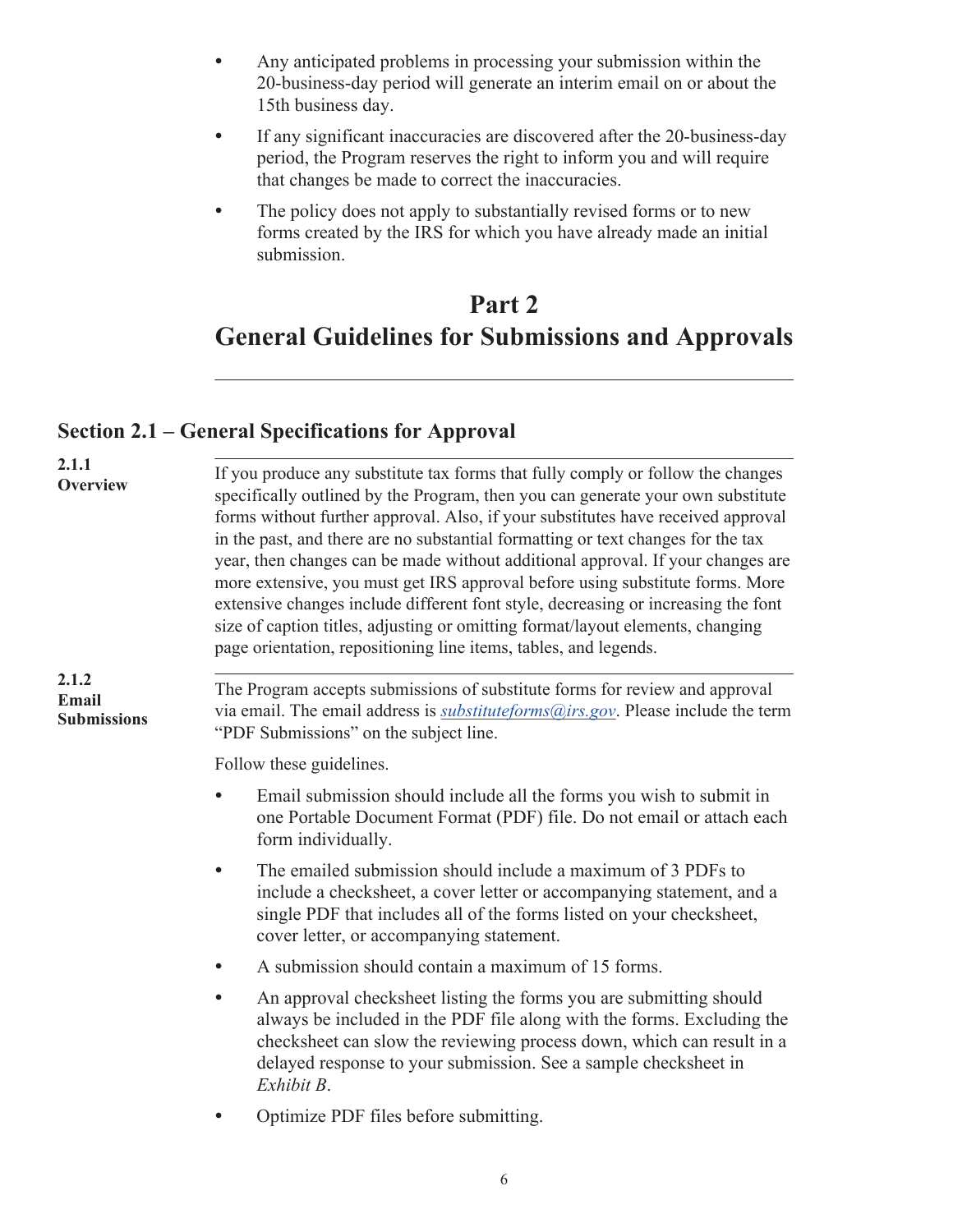- The maximum allowable email attachment is 2.5 megabytes.
- The Program accepts zip files.
- To alleviate delays during the peak time of September through December, submit advance draft forms as early as possible.

If the guidelines are not followed, you may need to resubmit.

Emailing PDF submissions will not expedite review and approval. Submitting your substitute forms package via email is the preferred and suggested method for submitting forms for review. If, for some reason, you are not able to email your submission(s), you can mail your submission(s) to:

> Internal Revenue Service Attn: Substitute Forms Program SE:W:CAR:MP:P:TP 1111 Constitution Ave. NW, Room 6554 Washington, DC 20224

| 2.1.3<br><b>Expediting the</b>                                                                                 | Follow these basic guidelines for expediting the process.                                                                                                                                                                                                                                                                                                                          |  |  |
|----------------------------------------------------------------------------------------------------------------|------------------------------------------------------------------------------------------------------------------------------------------------------------------------------------------------------------------------------------------------------------------------------------------------------------------------------------------------------------------------------------|--|--|
| <b>Process</b>                                                                                                 | Always include a checksheet for the Program's response.                                                                                                                                                                                                                                                                                                                            |  |  |
|                                                                                                                | Include an accompanying statement identifying most, if not all, of the<br>$\bullet$<br>deviations your substitute forms may have from the official IRS<br>version.                                                                                                                                                                                                                 |  |  |
|                                                                                                                | Follow the guidance in this publication for general substitute form<br>guidelines. Follow the guidance in specialized publications produced<br>by the Program for other specific forms.                                                                                                                                                                                            |  |  |
|                                                                                                                | To spread out the workload, send in draft versions of substitute forms<br>when they are posted. Note. Be sure to make any changes to approved<br>drafts before releasing final versions.                                                                                                                                                                                           |  |  |
| 2.1.4<br><b>Schedules</b>                                                                                      | Some schedules are considered to be an integral part of a complete tax return<br>and must be submitted as part of the form. Other schedules may be submitted<br>separately and do not need to be included with the tax form.                                                                                                                                                       |  |  |
| 2.1.5<br><b>Examples of</b><br><b>Schedules That</b><br><b>Must Be</b><br><b>Submitted With</b><br>the Return  | Form 706, United States Estate (and Generation-Skipping Transfer) Tax Return,<br>is an example of this situation. Its Schedules A through U have pages numbered<br>as part of the basic return. For Form 706 to be considered for approval, the<br>entire form, including Schedules A through U, as well as Schedule PC, must be<br>submitted.                                     |  |  |
| 2.1.6<br><b>Examples of</b><br><b>Schedules That</b><br><b>Can Be</b><br><b>Submitted</b><br><b>Separately</b> | Schedules C, D, and E for Form 1040 or 1040-SR are examples of schedules<br>that can be submitted separately. Although printed by the IRS as a supplement<br>to Form 1040 or 1040-SR, these schedules are not required to be submitted for<br>approval with Form 1040 or 1040-SR. These schedules may be separated from<br>Form 1040 or 1040-SR and submitted as substitute forms. |  |  |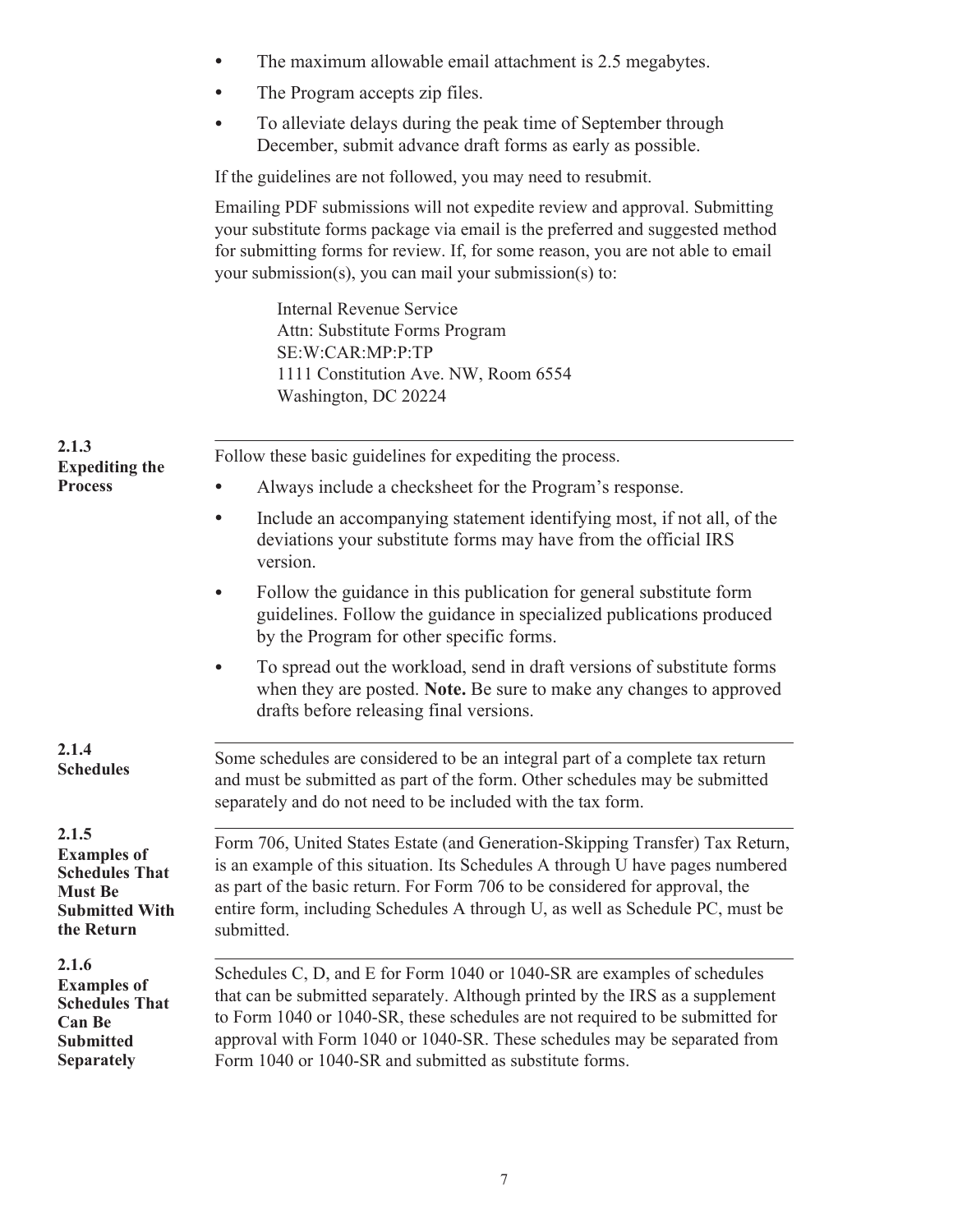<span id="page-9-0"></span>. The IRS is continuing a program to identify and contact tax return preparers, forms developers, and software publishers who use or distribute unapproved forms that do not conform to this revenue procedure. The use of unapproved forms hinders the processing of the returns. **2.1.7 Use and Distribution of Unapproved Forms**

### **Section 2.2 – Highlights of Permitted Changes and Requirements**

| 2.2.1<br><b>Methods of</b><br>Reproducing<br><b>IRS Forms</b> | There are methods of reproducing IRS printed tax forms suitable for use as<br>substitutes without prior approval.                                                                                                                                                                                                                                                                                                                               |  |  |
|---------------------------------------------------------------|-------------------------------------------------------------------------------------------------------------------------------------------------------------------------------------------------------------------------------------------------------------------------------------------------------------------------------------------------------------------------------------------------------------------------------------------------|--|--|
|                                                               | You can photocopy most tax forms and use them instead of the official<br>$\bullet$<br>ones. The entire substitute form, including entries, must be legible.                                                                                                                                                                                                                                                                                     |  |  |
|                                                               | You can reproduce any current tax form as cut sheets, snap sets, and<br>$\bullet$<br>marginally punched, pin-fed forms as long as you use an official IRS<br>version as the master copy.                                                                                                                                                                                                                                                        |  |  |
|                                                               | You can reproduce a form that requires a signature as a valid substitute<br>$\bullet$<br>form. Many tax forms (including returns) have a taxpayer signature<br>requirement as part of the form layout. The jurat/perjury statement/<br>signature line areas must be retained and worded exactly as on the<br>official form. The requirement for a signature, by itself, does not<br>prohibit a tax form from being properly computer generated. |  |  |

### **Section 2.3 – Vouchers**

| 2.3.1<br><b>Overview</b>                  | All payment vouchers (Forms 940-V, 941-V, 943-V, 944-V, 945-V, 1040-ES,<br>1040-V, 1041-V, and 2290-V) must be reproduced in conjunction with their<br>forms. Substitute vouchers must be the same size as the officially printed<br>vouchers. Vouchers that are prepared for printing on a laser printer may include<br>a scan line. |                                                                                              |  |
|-------------------------------------------|---------------------------------------------------------------------------------------------------------------------------------------------------------------------------------------------------------------------------------------------------------------------------------------------------------------------------------------|----------------------------------------------------------------------------------------------|--|
| 2.3.2                                     |                                                                                                                                                                                                                                                                                                                                       |                                                                                              |  |
| <b>Scan Line</b><br><b>Specifications</b> |                                                                                                                                                                                                                                                                                                                                       | <b>NNNNNNNNN</b><br><b>XXXX</b><br><b>NNNNNN</b><br><b>NNN</b><br>AA<br><b>NN</b><br>N       |  |
|                                           | Item:                                                                                                                                                                                                                                                                                                                                 | $\mathcal{C}$<br>E<br>B<br>D<br>F<br>G<br>$\mathsf{A}$                                       |  |
|                                           | $\mathsf{A}$ .                                                                                                                                                                                                                                                                                                                        | Social Security Number/Employer Identification Number (SSN/EIN) has 9<br>numeric (N) spaces. |  |
|                                           | B <sub>1</sub>                                                                                                                                                                                                                                                                                                                        | Check Digits have 2 alpha (A) spaces.                                                        |  |
|                                           | $\mathcal{C}$                                                                                                                                                                                                                                                                                                                         | Name Control has 4 alphanumeric (X) spaces.                                                  |  |
|                                           | D.                                                                                                                                                                                                                                                                                                                                    | Master File Tax (MFT) Code has 2 numeric (N) spaces (see Section 2.3.3).                     |  |
|                                           | E                                                                                                                                                                                                                                                                                                                                     | Taxpayer Identification Number (TIN) Type has 1 numeric (N) space (see<br>Section $2.3.4$ ). |  |
|                                           | F.                                                                                                                                                                                                                                                                                                                                    | Tax Period has 6 numeric (N) spaces in year/month format (YYYYMM).                           |  |
|                                           | G.                                                                                                                                                                                                                                                                                                                                    | Transaction Code has 3 numeric (N) spaces.                                                   |  |
|                                           |                                                                                                                                                                                                                                                                                                                                       |                                                                                              |  |

**2.3.3 MFT Code** . Code Number for Forms:

•  $1040$  (family)  $-30$ ,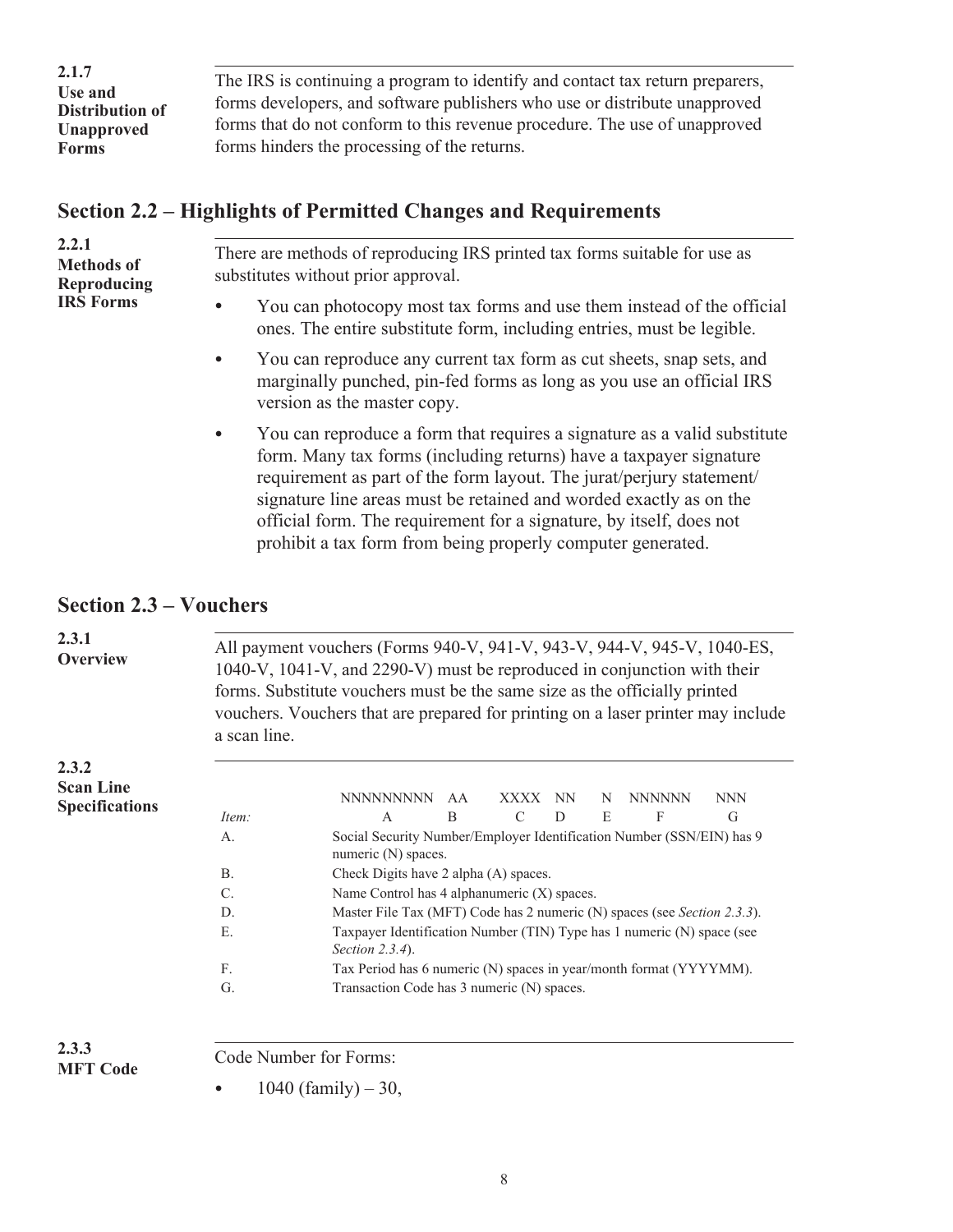|                                                                            | $940 - 10$ ,<br>$\bullet$                                                                                                                                                                                                                                                                                                                                                                                                                                                                                                                                                                                                                                                      |  |
|----------------------------------------------------------------------------|--------------------------------------------------------------------------------------------------------------------------------------------------------------------------------------------------------------------------------------------------------------------------------------------------------------------------------------------------------------------------------------------------------------------------------------------------------------------------------------------------------------------------------------------------------------------------------------------------------------------------------------------------------------------------------|--|
|                                                                            | $941 - 01$ ,<br>$\bullet$                                                                                                                                                                                                                                                                                                                                                                                                                                                                                                                                                                                                                                                      |  |
|                                                                            | $943 - 11,$<br>$\bullet$                                                                                                                                                                                                                                                                                                                                                                                                                                                                                                                                                                                                                                                       |  |
|                                                                            | $944 - 14,$<br>$\bullet$                                                                                                                                                                                                                                                                                                                                                                                                                                                                                                                                                                                                                                                       |  |
|                                                                            | $945 - 16$ ,<br>$\bullet$                                                                                                                                                                                                                                                                                                                                                                                                                                                                                                                                                                                                                                                      |  |
|                                                                            | $1041-V - 05$ ,<br>$\bullet$                                                                                                                                                                                                                                                                                                                                                                                                                                                                                                                                                                                                                                                   |  |
|                                                                            | $2290 - 60$ , and                                                                                                                                                                                                                                                                                                                                                                                                                                                                                                                                                                                                                                                              |  |
|                                                                            | $4868 - 30.$<br>$\bullet$                                                                                                                                                                                                                                                                                                                                                                                                                                                                                                                                                                                                                                                      |  |
| 2.3.4<br><b>TIN Type</b>                                                   | Type Number for:                                                                                                                                                                                                                                                                                                                                                                                                                                                                                                                                                                                                                                                               |  |
|                                                                            | Form 1040 (family), $4868 - 0$ ; and                                                                                                                                                                                                                                                                                                                                                                                                                                                                                                                                                                                                                                           |  |
|                                                                            | Forms 940, 941, 943, 944, 945, 1041-V, and $2290 - 2$ .<br>$\bullet$                                                                                                                                                                                                                                                                                                                                                                                                                                                                                                                                                                                                           |  |
| 2.3.5<br><b>Voucher Size</b>                                               | The voucher size must be exactly 8.0" x 3.25" (Forms 1040-ES and 1041-ES<br>must be $7.625''$ x 3.0"). The document scan line must be vertically positioned<br>0.25 inches from the bottom of the scan line to the bottom of the voucher. The<br>last character on the right of the scan line must be placed 3.5 inches from the<br>right leading edge of the document. The minimum required horizontal clear<br>space between characters is 0.014 inches. The line to be scanned must have a<br>clear band 0.25 inches in height from top to bottom of the scan line, and from<br>border to border of the document. "Clear band" means no printing except for<br>dropout ink. |  |
| 2.3.6<br><b>Print and Paper</b><br>Weight                                  | Vouchers must be imaged in black ink using OCR A, OCR B, or Courier 10.<br>These fonts may not be mixed in the scan line. The horizontal character pitch is<br>10 CPI. The preferred paper weight is 20 to 24 pound OCR bond.                                                                                                                                                                                                                                                                                                                                                                                                                                                  |  |
| 2.3.7<br><b>Specifications for</b><br><b>Software</b><br><b>Developers</b> | Certain vouchers may be reproduced for use in the IRS lockbox system. These<br>include the 1040-V, 1040-ES, 1041-V, the 94X family, and 2290 vouchers.<br>Software developers must follow these specific guidelines to produce scannable<br>vouchers strictly for lockbox purposes. Also see <i>Exhibit A</i> .                                                                                                                                                                                                                                                                                                                                                                |  |
|                                                                            | The total depth must be 3.25 inches.<br>$\bullet$                                                                                                                                                                                                                                                                                                                                                                                                                                                                                                                                                                                                                              |  |
|                                                                            | The scan line must be 0.5 inches from the bottom edge and 1.75 inches<br>$\bullet$<br>from the left edge of the voucher and left justified.                                                                                                                                                                                                                                                                                                                                                                                                                                                                                                                                    |  |
|                                                                            | Software developers' vouchers must be 8.5 inches wide (instead of 8<br>$\bullet$<br>inches with a cut line). Therefore, no vertical cut line is required.                                                                                                                                                                                                                                                                                                                                                                                                                                                                                                                      |  |
|                                                                            | Scan line positioning must be exact.<br>$\bullet$                                                                                                                                                                                                                                                                                                                                                                                                                                                                                                                                                                                                                              |  |
|                                                                            | Do not use the over-the-counter format voucher and add the scan line<br>$\bullet$<br>to it.                                                                                                                                                                                                                                                                                                                                                                                                                                                                                                                                                                                    |  |
|                                                                            | All scanned data must be in 12-point OCR A font.<br>$\bullet$                                                                                                                                                                                                                                                                                                                                                                                                                                                                                                                                                                                                                  |  |
|                                                                            | The 4-digit NACTP ID code or IRS source code should be placed<br>$\bullet$<br>under the payment indicator arrow.                                                                                                                                                                                                                                                                                                                                                                                                                                                                                                                                                               |  |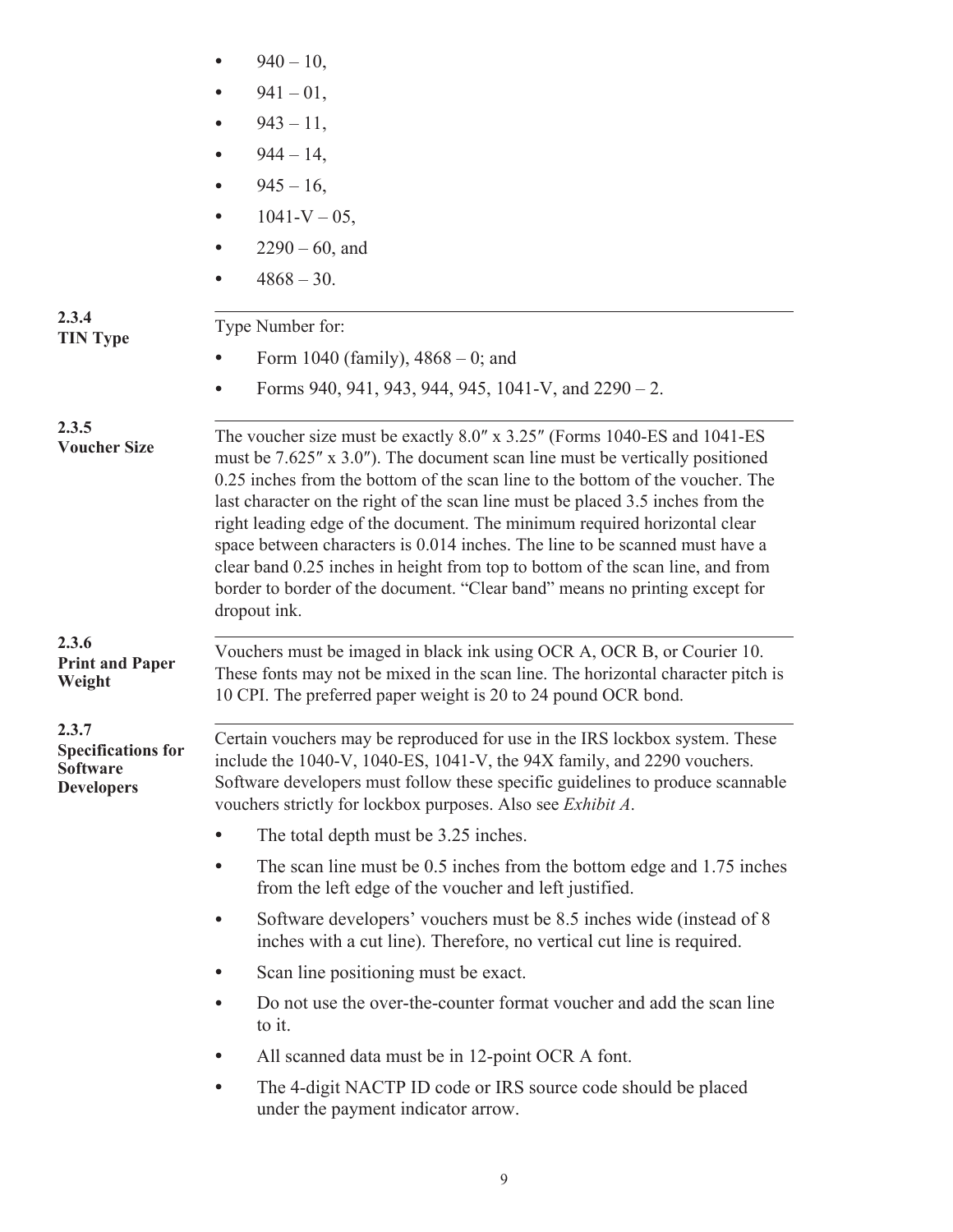• Windowed envelopes must not display the scan line in order to avoid disclosure and privacy issues.

**Note.** All software developers must ensure that their software uses OCR A font so taxpayers will be able to print the vouchers in the correct font.

**2.3.8 Specific Line Positions**

. Follow these line specifications for entering taxpayer data in the lockbox vouchers.

|                              | <b>Start Row</b> | <b>Start Column</b> | Width | <b>End Column</b> |
|------------------------------|------------------|---------------------|-------|-------------------|
| Line Specifications for      |                  |                     |       |                   |
| Taxpayer Data:               |                  |                     |       |                   |
| Taxpayer Name                | 56               | 6                   | 36    | 41                |
| Taxpayer Address, Apt.       | 57               | 6                   | 36    | 41                |
| Taxpayer City, State, ZIP    | 58               | 6                   | 36    | 41                |
| Foreign Country Name         | 59               | 6                   | 36    | 41                |
| Foreign Province/County      | 60               | 6                   | 17    | 22                |
| Foreign Postal Code          | 60               | 26                  | 16    | 41                |
|                              |                  |                     |       |                   |
| Line Specifications for Mail |                  |                     |       |                   |
| To Data:                     |                  |                     |       |                   |
| Mail Name                    | 56               | 43                  | 38    | 80                |
| Mail Address                 | 57               | 43                  | 38    | 80                |
| Mail City, State, ZIP        | 58               | 43                  | 38    | 80                |
|                              |                  |                     |       |                   |
| Line Specifications for:     |                  |                     |       |                   |
| Scan Line                    | 63               | 26                  | n/a   | n/a               |

**2.3.9 How To Get Approval**

. To receive approval, the following procedures are in effect due to COVID-19.

Please send an approval sheet with each form type for IRS signature to Doris Bethea at *[Doris.E.Bethea@irs.gov](mailto:Doris.E.Bethea@irs.gov)*. You should include in the email an example of each type of voucher the site will be testing. **Note.** Do not mail any test vouchers to Doris Bethea.

You are required to send 25 voucher samples of each form in PDF format. You should email the test vouchers to *[raul.t.mariduena@jpmorgan.com](mailto:Raul.T.Mariduena@jpmorgan.com)*. You can also print the vouchers and send them to his mailing address at:

> JP Morgan Chase Attn: Raul Mariduena 830 Tyvola Road, Suite 114 Charlotte, NC 28217

To receive approval under regular circumstances, please send in 25 voucher samples yearly for each form type or scenario, by December 10, 2021, for testing to the following address.

> Internal Revenue Service Attn: Doris Bethea, C5-226 5000 Ellin Road Lanham, MD 20706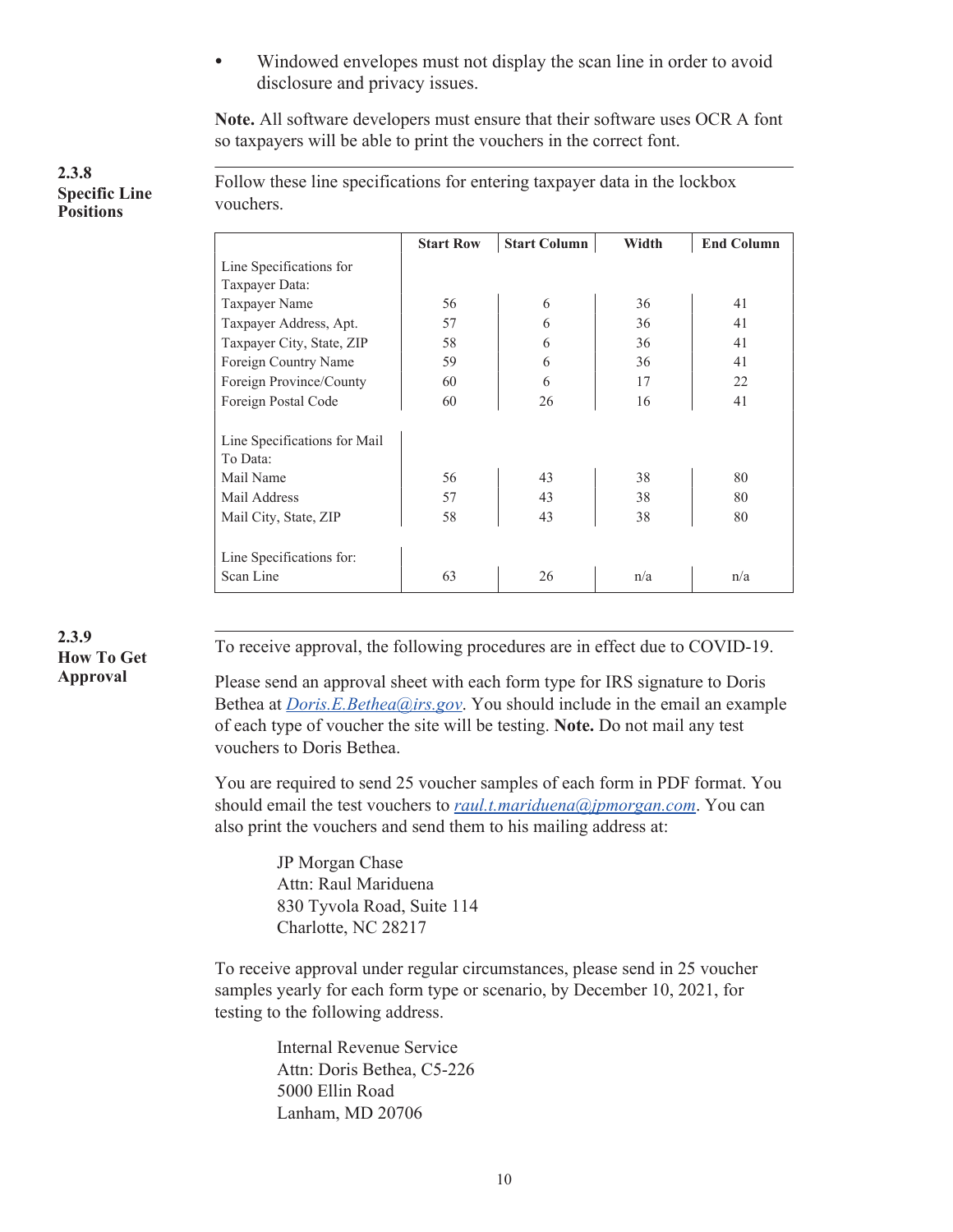For further information, contact Doris Bethea at *[Doris.E.Bethea@irs.gov](mailto:Doris.E.Bethea@irs.gov)*, or at 240-613-5922 (not toll free), or Kathryn Wheelock at *[Kathryn.F.Wheelock@irs.gov](mailto:Kathryn.F.Wheelock@ irs.gov)*, or at 816-499-4443 (not toll free).

# <span id="page-12-0"></span>**Section 2.4 – Restrictions on Changes**

| 2.4.1<br><b>What You</b><br><b>Cannot Do to</b><br><b>Forms Suitable</b><br>for Substitute<br><b>Tax Forms</b> | You cannot, without prior IRS approval, change any IRS tax form or use your<br>own (nonapproved) versions including graphics, unless specifically permitted by<br>this revenue procedure. See Sections 2.5.7 through 2.5.11.                                                                                                                                                                                                                                                 |
|----------------------------------------------------------------------------------------------------------------|------------------------------------------------------------------------------------------------------------------------------------------------------------------------------------------------------------------------------------------------------------------------------------------------------------------------------------------------------------------------------------------------------------------------------------------------------------------------------|
|                                                                                                                | You cannot adjust any of the graphics on Form 1040 or 1040-SR (except in<br>those areas specified in <i>Part 5</i> of this revenue procedure) without prior approval<br>from the Program.                                                                                                                                                                                                                                                                                    |
|                                                                                                                | You cannot rearrange or redistribute data entry fields, and/or allow data entry<br>fields to flow from one page onto the next (that is, each page of a substitute<br>form must contain the exact number of data entry fields as there are on the<br>official IRS form). The order of information on the substitute form must be<br>identical to the IRS version of the form. Publications for specific substitute<br>forms will state allowances for those respective forms. |
|                                                                                                                | <b>Note.</b> The 20-business-day turnaround policy may not apply to extensive<br>changes.                                                                                                                                                                                                                                                                                                                                                                                    |
|                                                                                                                |                                                                                                                                                                                                                                                                                                                                                                                                                                                                              |

#### **Section 2.5 – Guidelines for Obtaining IRS Approval**

| 2.5.1<br><b>Basic</b><br><b>Requirements</b>                | Preparers who submit substitute privately designed, privately printed,<br>computer-generated, or computer-prepared tax forms must develop these<br>substitutes using the guidelines established in this part. These forms, unless<br>there is an exception outlined by the revenue procedure, must be approved by<br>the IRS before being filed.                                                                                                                                                           |
|-------------------------------------------------------------|------------------------------------------------------------------------------------------------------------------------------------------------------------------------------------------------------------------------------------------------------------------------------------------------------------------------------------------------------------------------------------------------------------------------------------------------------------------------------------------------------------|
| 2.5.2<br>Conditional<br><b>Approval Based</b><br>on Advance | The IRS cannot grant final approval of your substitute form until the official<br>form has been published. However, the IRS posts advance draft forms on its<br>website at <i>IRS.gov/DraftForms.</i>                                                                                                                                                                                                                                                                                                      |
| <b>Drafts</b>                                               | We encourage submission of proposed substitutes of these advance draft forms<br>and will grant conditional approval based solely on these early drafts. These<br>advance drafts are subject to significant change before forms are finalized. If<br>these advance drafts are used as the basis for your substitute forms, you will be<br>responsible for subsequently updating your final forms to agree with the final<br>official version. These revisions need not be resubmitted for further approval. |
|                                                             | Note. Approval of forms based on advance drafts will not be granted after the<br>final version of an official form is published.                                                                                                                                                                                                                                                                                                                                                                           |
| 2.5.3<br><b>Submission</b><br><b>Procedures</b>             | Follow these general guidelines when submitting substitute forms for approval.<br>Any alteration of forms must be within the limits acceptable to the IRS.<br>It is possible that, from one filing period to another, a change in law or                                                                                                                                                                                                                                                                   |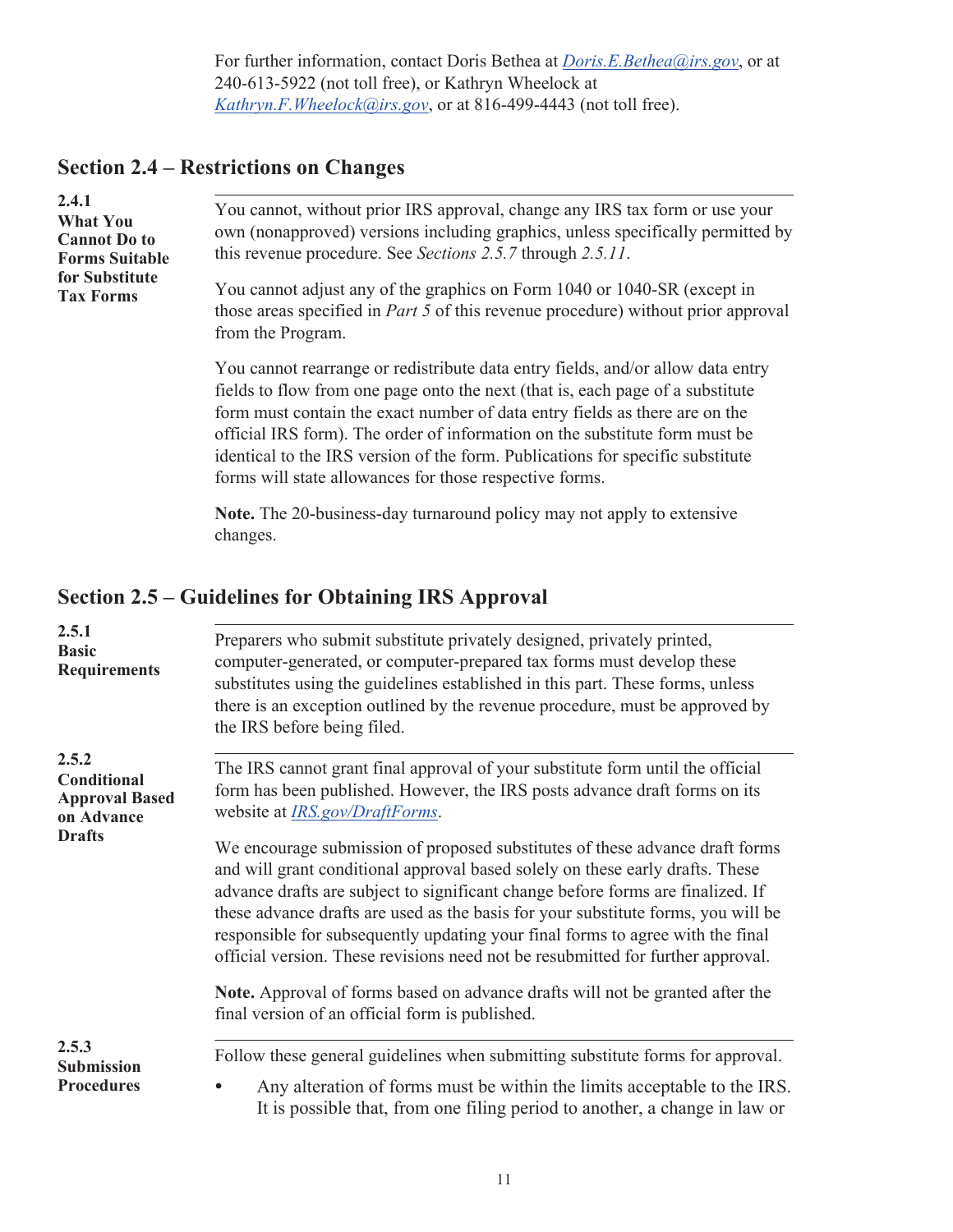|                                                                       | a change in internal need (processing, audit, compliance, etc.) may<br>change the allowable limits for the alteration of the official form.                                                                                                                                                                                                                                                                                                                                                  |
|-----------------------------------------------------------------------|----------------------------------------------------------------------------------------------------------------------------------------------------------------------------------------------------------------------------------------------------------------------------------------------------------------------------------------------------------------------------------------------------------------------------------------------------------------------------------------------|
|                                                                       | When approval of any substitute form (other than those exceptions<br>specified in <i>Part 1</i> , <i>Section 1.2 – IRS Contacts</i> ) is requested, a sample<br>of the proposed substitute form should be emailed for consideration to<br>the Program at the address shown in Section 1.2.1.                                                                                                                                                                                                 |
|                                                                       | Schedules and forms (for example, Forms 3468, 4136, etc.) that can be<br>used with more than one type of return (for example, Forms 1040,<br>1040-SR, 1041, 1120, etc.) should be submitted only once for approval,<br>without regard to the number of different tax returns with which they<br>may be associated. Also, all pages of multi-page forms or returns<br>should be submitted in the same package.                                                                                |
| 2.5.4<br><b>Approving</b><br><b>Offices</b>                           | Because only the Program is authorized to approve substitute forms,<br>unnecessary delays may occur if forms are sent to the wrong office. You may<br>receive an interim letter about the delay. The Program may then coordinate the<br>response with the originator responsible for revising that particular form. Such<br>coordination may include allowing the originator to officially approve the form.<br>No IRS office is authorized to allow deviations from this revenue procedure. |
| 2.5.5<br><b>IRS Review of</b><br><b>Software</b><br>Programs, etc.    | The IRS does not review or approve the logic of specific software programs, nor<br>does the IRS confirm the calculations on the forms produced by these programs.<br>The accuracy of the program remains the responsibility of the software package<br>developer, distributor, or user.                                                                                                                                                                                                      |
|                                                                       | The Program is primarily concerned with the pre-filing quality review of the<br>final forms that are expected to be processed by IRS field offices. For this<br>purpose, you should submit forms without including any taxpayer information<br>such as names, addresses, monetary amounts, etc.                                                                                                                                                                                              |
|                                                                       | If the software used is programmed to produce copies with populated fields,<br>then you must use dummy information. This will allow the Program to review<br>and provide feedback or approval. Vendors should use "0" for all number values<br>and "X" for any information that requires alpha characters.                                                                                                                                                                                   |
| 2.5.6<br><b>When To Send</b><br><b>Proposed</b><br><b>Substitutes</b> | Proposed substitutes, which are required to be submitted per this revenue<br>procedure, should be sent as much in advance of the filing period as possible.<br>This is to allow adequate time for analysis and response.                                                                                                                                                                                                                                                                     |
| 2.5.7<br>Accompanying<br><b>Statement</b>                             | When submitting sample substitutes, you should include an accompanying<br>statement that lists each form number and its changes from the official form<br>(position, arrangement, appearance, line numbers, additions, deletions, etc.).<br>With each of the items, you should include a detailed reason for the change.                                                                                                                                                                     |
|                                                                       | When requesting approval, please include a checksheet. Checksheets expedite<br>the approval process. The checksheet may look like the example in <i>Exhibit B</i><br>displayed in the back of this procedure or may be one of your own design.<br>Please include your email address on the checksheet.                                                                                                                                                                                       |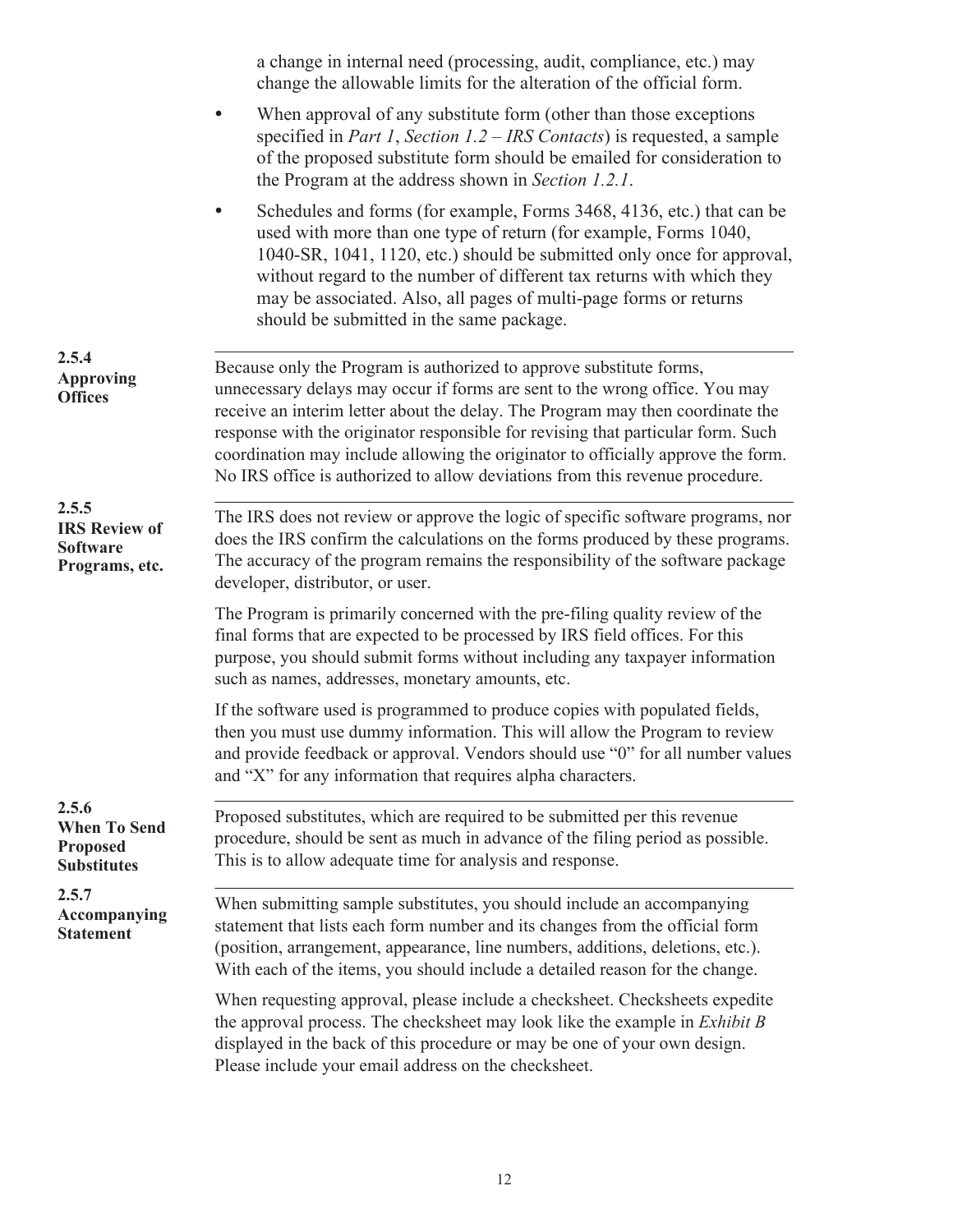| 2.5.8<br>Approval/<br>Nonapproval                                            | The Program will email the checksheet or an approval letter to the originator,<br>unless:                                                                                                                                                                                                                                                                                                                                                                                                                                                                                                                              |
|------------------------------------------------------------------------------|------------------------------------------------------------------------------------------------------------------------------------------------------------------------------------------------------------------------------------------------------------------------------------------------------------------------------------------------------------------------------------------------------------------------------------------------------------------------------------------------------------------------------------------------------------------------------------------------------------------------|
| <b>Notice</b>                                                                | The requester has asked for a formal letter, or                                                                                                                                                                                                                                                                                                                                                                                                                                                                                                                                                                        |
|                                                                              | Significant corrections to the submitted forms are required.                                                                                                                                                                                                                                                                                                                                                                                                                                                                                                                                                           |
|                                                                              | Notice of approval may impose qualifications before using the substitutes.<br>Notices of unapproved forms may specify the changes required for approval and<br>require resubmission of the form(s) in question. When appropriate, you will be<br>contacted by telephone.                                                                                                                                                                                                                                                                                                                                               |
| 2.5.9<br><b>Duration of</b><br><b>Approval</b>                               | Most signature tax returns and many of their schedules and related forms have<br>the tax year printed in the upper right corner. Approvals for these annual forms<br>are usually good for 1 calendar year (January through December of the year of<br>filing). Quarterly tax forms in the 94X series and Form 720 require approval for<br>any quarter in which the form has been revised.                                                                                                                                                                                                                              |
|                                                                              | Because changes are usually made to an annual form every year, each new filing<br>season generally requires a new submission of a substitute form. Very rarely is<br>updating the preprinted year the only change made to an annual form. However,<br>if no significant content, formatting, or layout changes were made to a tax form,<br>then review and approval received for the prior tax year can be carried over into<br>the current tax year.                                                                                                                                                                  |
| 2.5.10<br><b>Limited</b><br><b>Continued Use of</b><br>an Approved<br>Change | Limited changes approved for one tax year may be allowed for the same form in<br>the following tax year. Examples are the use of abbreviated words, revised form<br>spacing, compressed text lines, and shortened captions, etc., which do not<br>change the integrity of lines or text on the official forms.                                                                                                                                                                                                                                                                                                         |
|                                                                              | If the vendor or filer makes substantial changes to the form, new substitutes<br>must be submitted for approval. If the vendor or filer makes only minor editorial<br>changes to the form, or makes any changes that mirror changes the IRS makes<br>to the form's official version, the new substitute does not need to be submitted<br>for approval. It is the responsibility of each vendor who has been granted<br>permission to produce substitute forms to monitor and revise forms to mirror<br>any revisions to the official forms made by the IRS. If there are any questions,<br>please contact the Program. |
| 2.5.11<br><b>When Approval</b><br><b>Is Not Required</b>                     | If you received approval for a specific change on a form last year, you may<br>make the same change this year if the item is still present on the official form.                                                                                                                                                                                                                                                                                                                                                                                                                                                       |
|                                                                              | The new substitute form does not have to be submitted to the IRS and<br>approval based on that change is not required.                                                                                                                                                                                                                                                                                                                                                                                                                                                                                                 |
|                                                                              | However, the new substitute form must conform to the official current<br>year IRS form in other respects, such as date, Office of Management<br>and Budget (OMB) approval number, attachment sequence number,<br>Paperwork Reduction Act Notice statement, arrangement, item caption,<br>line number, line reference, data sequence, etc.                                                                                                                                                                                                                                                                              |
|                                                                              | The new substitute form must also comply with changes to the<br>guidelines in this revenue procedure. The procedure may have                                                                                                                                                                                                                                                                                                                                                                                                                                                                                           |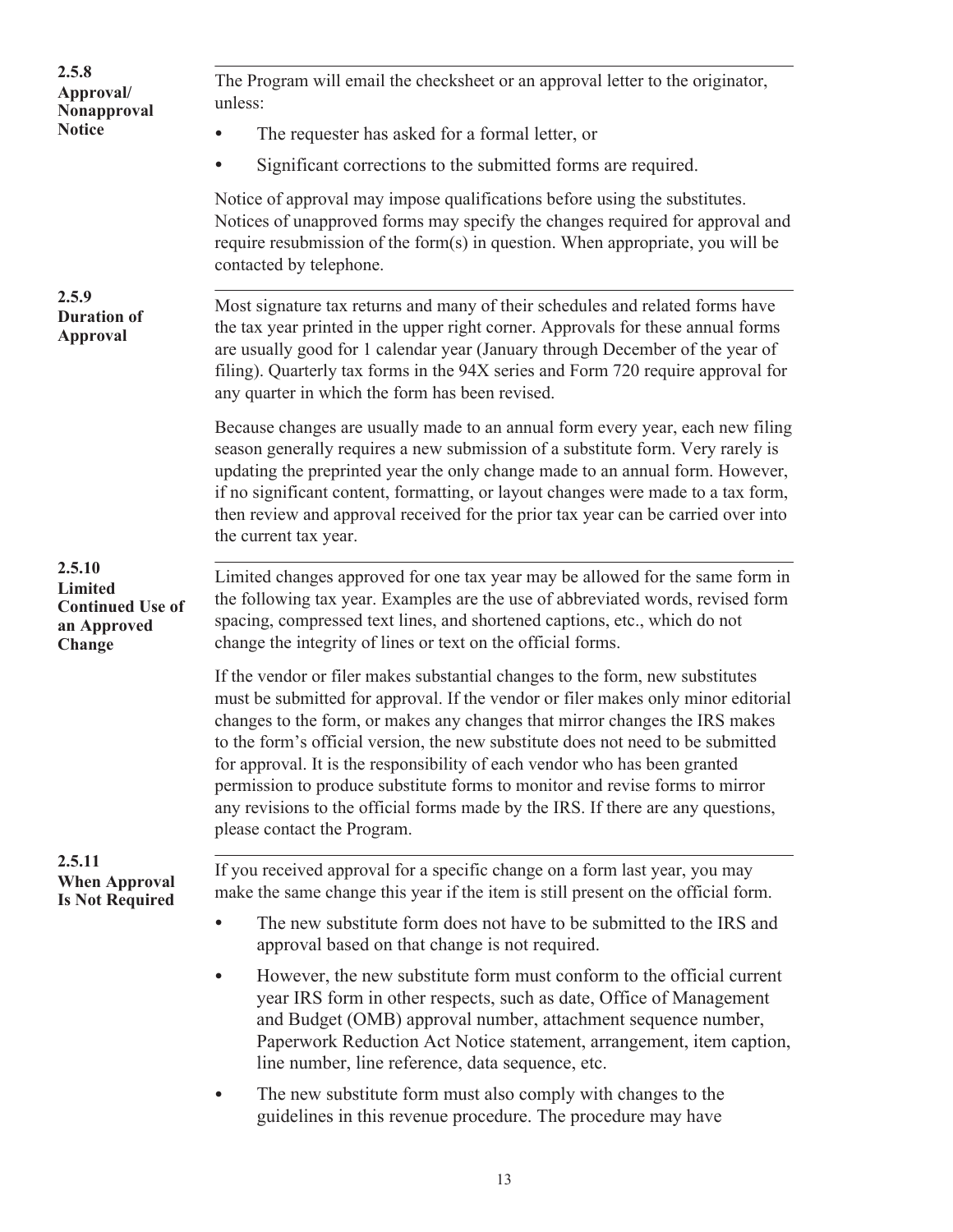<span id="page-15-0"></span>

|                                                       | eliminated, added to, or otherwise changed the guideline(s) that<br>affected the change approved in the prior year.                                                                                                                                                                                                                                                                                                                                                                       |
|-------------------------------------------------------|-------------------------------------------------------------------------------------------------------------------------------------------------------------------------------------------------------------------------------------------------------------------------------------------------------------------------------------------------------------------------------------------------------------------------------------------------------------------------------------------|
|                                                       | An approved change is authorized only for the period from a prior tax<br>year substitute form to a current tax year substitute form.                                                                                                                                                                                                                                                                                                                                                      |
|                                                       | <b>Exception.</b> Forms with temporary, limited, or interim approvals (or with<br>approvals that state a change is not allowed in any other tax year) are subject to<br>review in subsequent years.                                                                                                                                                                                                                                                                                       |
| 2.5.12<br><b>Required Copies</b>                      | Generally, you must send us one copy of each form being submitted for<br>approval. However, if you are producing forms for different computer platforms<br>(for example, Microsoft vs. Apple), different tax preparation software (for<br>example, TurboTax® vs. TaxSlayer®), or different types of printers (for<br>example, inkjet vs. impact), and these forms differ significantly in appearance,<br>submit one copy for each type of platform, tax preparation software, or printer. |
| 2.5.13<br><b>Requestor's</b><br><b>Responsibility</b> | Following receipt of an initial approval for a substitute forms package or a<br>software output program to print substitute forms, it is the responsibility of the<br>originator (designer or distributor) to provide client firms or individuals with<br>forms that meet the IRS's requirements for continuing acceptability. Examples<br>of this responsibility include:                                                                                                                |
|                                                       | Using the prescribed print paper, font size, legibility, state tax data<br>deletion, etc.; and                                                                                                                                                                                                                                                                                                                                                                                            |
|                                                       | Informing all users of substitute forms of the legal requirements of the<br>$\bullet$<br>Paperwork Reduction Act Notice, which is generally found in the<br>instructions for the official IRS forms.                                                                                                                                                                                                                                                                                      |
| 2.5.14<br><b>Source Code</b>                          | The Program will assign a unique source code to each firm that submits<br>substitute forms for approval. This source code will be a permanent identifier<br>that must be used on every submission by a particular firm.                                                                                                                                                                                                                                                                   |
|                                                       | The source code consists of three alpha characters and should generally be<br>printed under or to the left of the "Paperwork Reduction Act" statement.<br>Vendors must ensure that the source code is not printed too close to or within<br>the left or bottom $\frac{1}{2}$ -inch margin to avoid the source code from being cut off<br>during printing.                                                                                                                                 |

# **Section 2.6 – Office of Management and Budget (OMB) Requirements for All Substitute Forms**

| 2.6.1<br><b>OMB</b><br><b>Requirements</b> | There are legal requirements of the Paperwork Reduction Act of 1995 (the Act).<br>Public Law 104-13 requires the following. |
|--------------------------------------------|-----------------------------------------------------------------------------------------------------------------------------|
| for All Substitute<br><b>Forms</b>         | OMB approves all IRS tax forms that are subject to the Act.<br>$\bullet$                                                    |
|                                            | Each IRS form contains (in the upper right corner) the OMB number, if<br>$\bullet$<br>assigned.                             |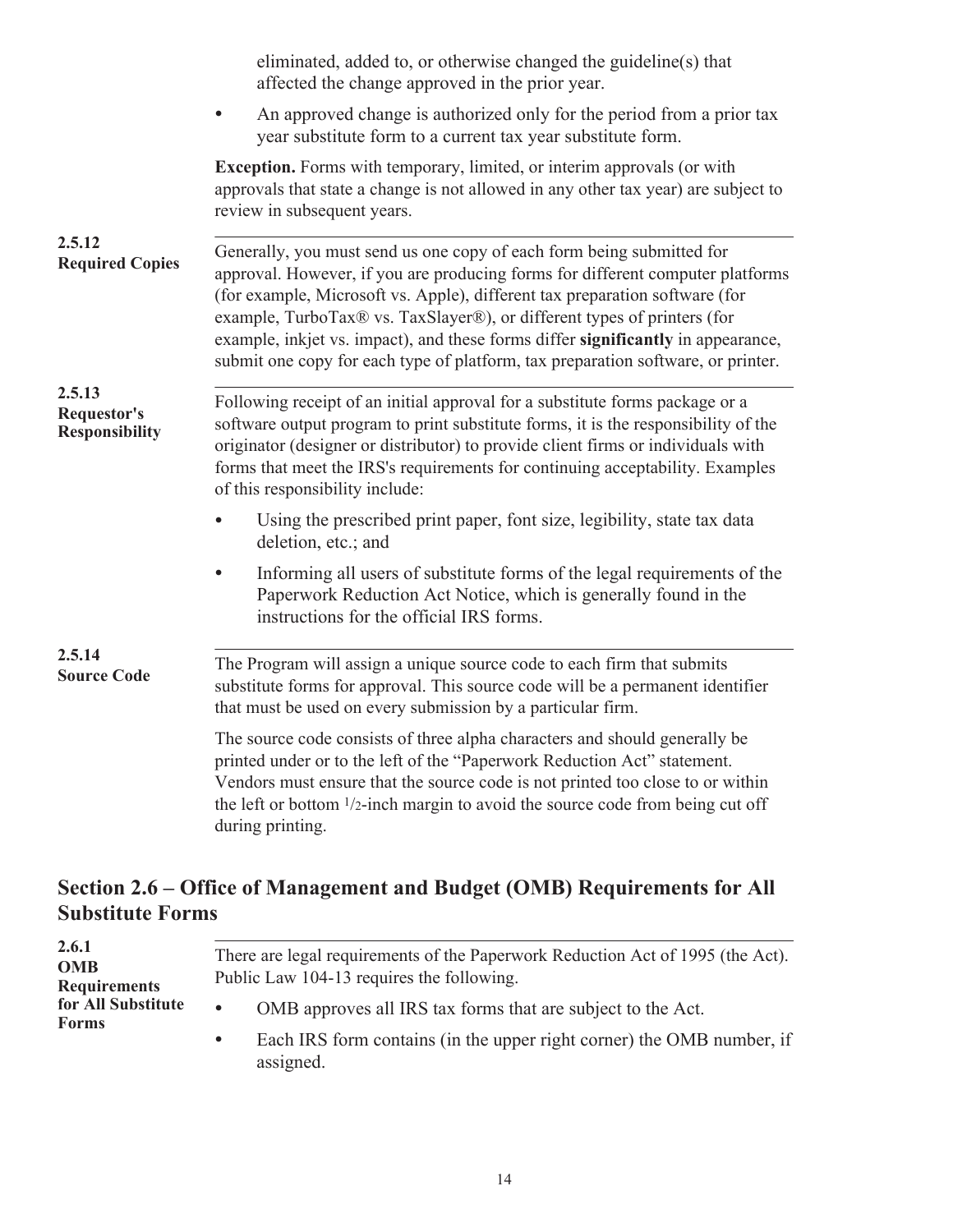<span id="page-16-0"></span>

|                                                                                                            | Each IRS form (or its instructions) states why the IRS needs the<br>information, how it will be used, and whether or not the information is<br>required to be furnished to the IRS.                                                                                                                                                  |
|------------------------------------------------------------------------------------------------------------|--------------------------------------------------------------------------------------------------------------------------------------------------------------------------------------------------------------------------------------------------------------------------------------------------------------------------------------|
|                                                                                                            | This information must be provided to every user of official or substitute IRS<br>forms or instructions.                                                                                                                                                                                                                              |
| 2.6.2<br><b>Application of</b><br>the Paperwork<br><b>Reduction Act</b>                                    | On forms that have been assigned OMB numbers:                                                                                                                                                                                                                                                                                        |
|                                                                                                            | All substitute forms must contain in the upper right corner the OMB<br>number that is on the official form, and                                                                                                                                                                                                                      |
|                                                                                                            | The required format is: OMB No. 1545-XXXX (preferred) or OMB $#$<br>$\bullet$<br>1545-XXXX (acceptable).                                                                                                                                                                                                                             |
| 2.6.3<br><b>Required</b><br><b>Explanation to</b><br><b>Users</b>                                          | You must inform the users of your substitute forms of the IRS use and collection<br>requirements stated in the instructions for official IRS forms.                                                                                                                                                                                  |
|                                                                                                            | If you provide your users or customers with the official IRS<br>instructions, each form must retain either the Paperwork Reduction Act<br>Notice (or Disclosure, Privacy Act, and Paperwork Reduction Act<br>Notice), or a reference to it as the IRS does on the official forms<br>(usually in the lower left corner of the forms). |
|                                                                                                            | This notice reads, in part, "We ask for tax return information to carry<br>out the tax laws of the United States"                                                                                                                                                                                                                    |
|                                                                                                            | Note. If no IRS instructions are provided to users of your forms, the exact text<br>of the Paperwork Reduction Act Notice (or Disclosure, Privacy Act, and<br>Paperwork Reduction Act Notice) must be furnished separately or on the form.                                                                                           |
| 2.6.4<br><b>Finding the</b><br><b>OMB</b> Number<br>and Paperwork<br><b>Reduction Act</b><br><b>Notice</b> | The OMB number and the Paperwork Reduction Act Notice, or references to it,<br>may be found printed on an official form (or its instructions). The number and<br>the notice are included on the official paper format and in other formats<br>produced by the IRS.                                                                   |

# **Part 3 Physical Aspects and Requirements**

# **Section 3.1 – General Guidelines for Substitute Forms**

| 3.1.1<br>General<br><b>Information</b> | The official form is the standard. Because a substitute form is a variation from<br>the official form, you should know the requirements of the official form for the<br>year of use before you modify it to meet your needs. To obtain the most<br>frequently used tax forms, visit <i>IRS.gov/Forms</i> . |
|----------------------------------------|------------------------------------------------------------------------------------------------------------------------------------------------------------------------------------------------------------------------------------------------------------------------------------------------------------|
| 3.1.2                                  | Each form must follow the design of the official form as to format arrangement,                                                                                                                                                                                                                            |
| <b>Design</b>                          | item caption, line numbers, line references, and sequence.                                                                                                                                                                                                                                                 |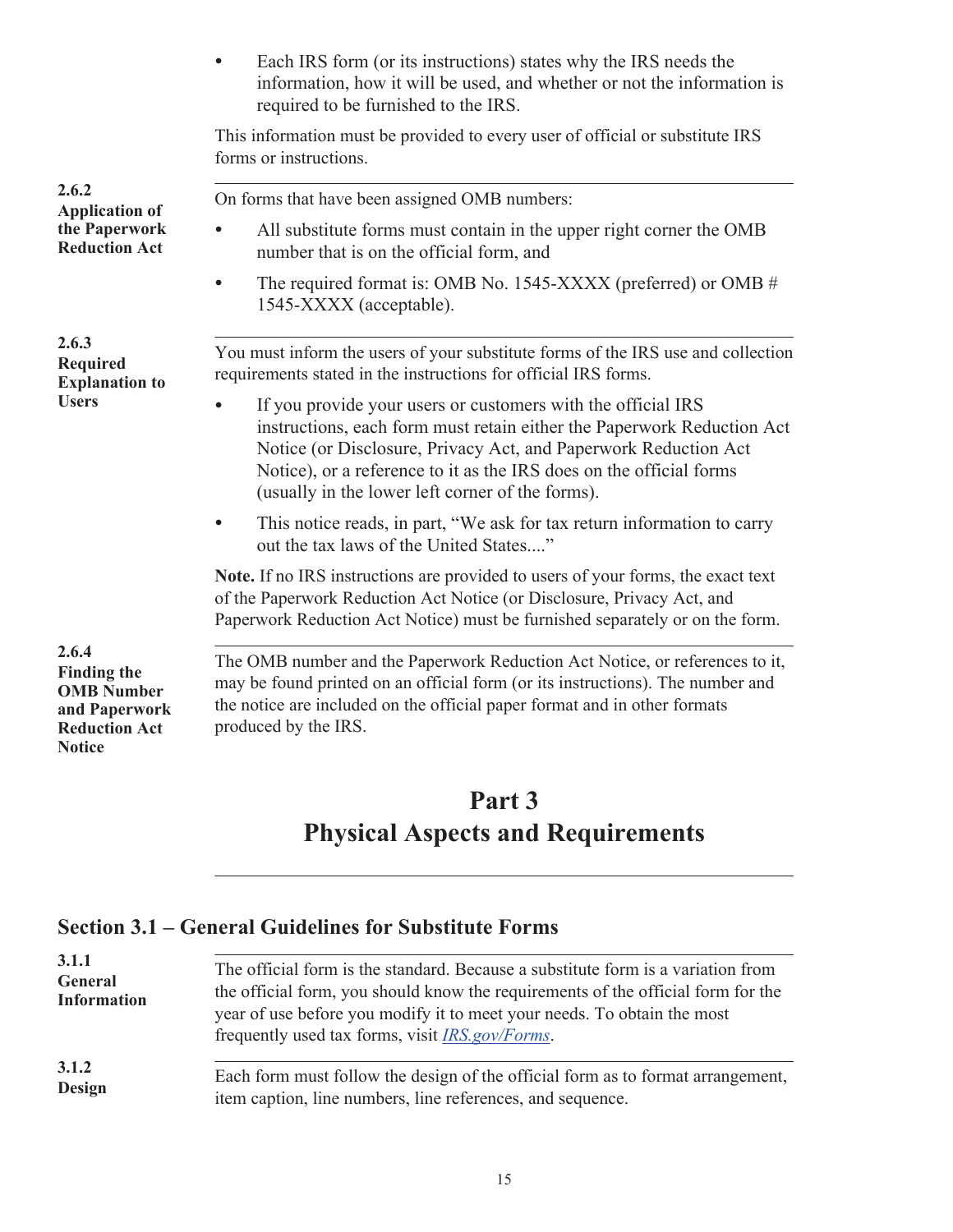**3.1.3 State Tax Information Prohibited**

**3.1.4 Vertical Alignment of Amount Fields** .

. Generally, state tax information must not appear on the federal tax return, associated form, or schedule that is filed with the IRS. Exceptions occur when amounts are claimed on, or required by, the federal return (for example, state and local income taxes on Schedule A (Form 1040)).

| IF a form is to be                                                                       | THEN           |                                                                                                                                    |
|------------------------------------------------------------------------------------------|----------------|------------------------------------------------------------------------------------------------------------------------------------|
| manually prepared and the<br>official IRS form still has a<br>separate cents entry field | $\mathbf{1}$ . | the entry column must have a vertical line or some type<br>of indicator in the amount field to separate dollars from<br>cents, and |
|                                                                                          | 2.             | the cents column must be at least $3/10''$ wide.                                                                                   |
| computer generated                                                                       | 1.             | vertically align the amount entry fields where possible,<br>and                                                                    |
|                                                                                          | 2.             | use one of the following amount formats.                                                                                           |
|                                                                                          |                | a) $0,000,000$ .                                                                                                                   |
|                                                                                          |                | b) $0,000,000,00$ .                                                                                                                |
| computer prepared                                                                        | 1.             | you may remove the vertical line in the amount field that<br>separates dollars from cents, and                                     |
|                                                                                          | 2.             | use one of the following amount formats.                                                                                           |
|                                                                                          |                | a) $0,000,000$ .                                                                                                                   |
|                                                                                          |                | b) $0,000,000.00$ .                                                                                                                |

#### **3.1.5 Attachment Sequence Number**

.Many individual income tax forms have a required "attachment sequence number" located just below the year designation in the upper right corner of the form. The IRS uses this number to indicate the order in which forms are to be attached to the tax return for processing. Some of the attachment sequence numbers may change from year to year.

The following applies to computer-prepared forms.

- The sequence number may be printed in no less than 12-point boldface type and centered below the form's year designation.
- The sequence number may also be placed following the year designation for the tax form and separated with an asterisk.
- The actual number may be printed without labeling it the "Attachment" Sequence Number."

**3.1.6 Assembly of Forms**

.When developing software or forms for use by others, please inform your customers/clients that the order in which the forms are arranged may affect the processing of the package. A return must be arranged in the order indicated below.

| IF the form is                                                      | <b>THEN</b> the sequence is                                                                                                                                                                |
|---------------------------------------------------------------------|--------------------------------------------------------------------------------------------------------------------------------------------------------------------------------------------|
| 1040 or 1040-SR                                                     | Form 1040 or 1040-SR, and schedules and forms in attachment<br>sequence number order.                                                                                                      |
| any other tax return (Form<br>1120, 1120-S, 1065, 1041,<br>$etc.$ ) | • the tax returns, directly associated schedules (Schedule D, etc.),<br>directly associated forms, additional schedules in alphabetical<br>order, and additional forms in numerical order. |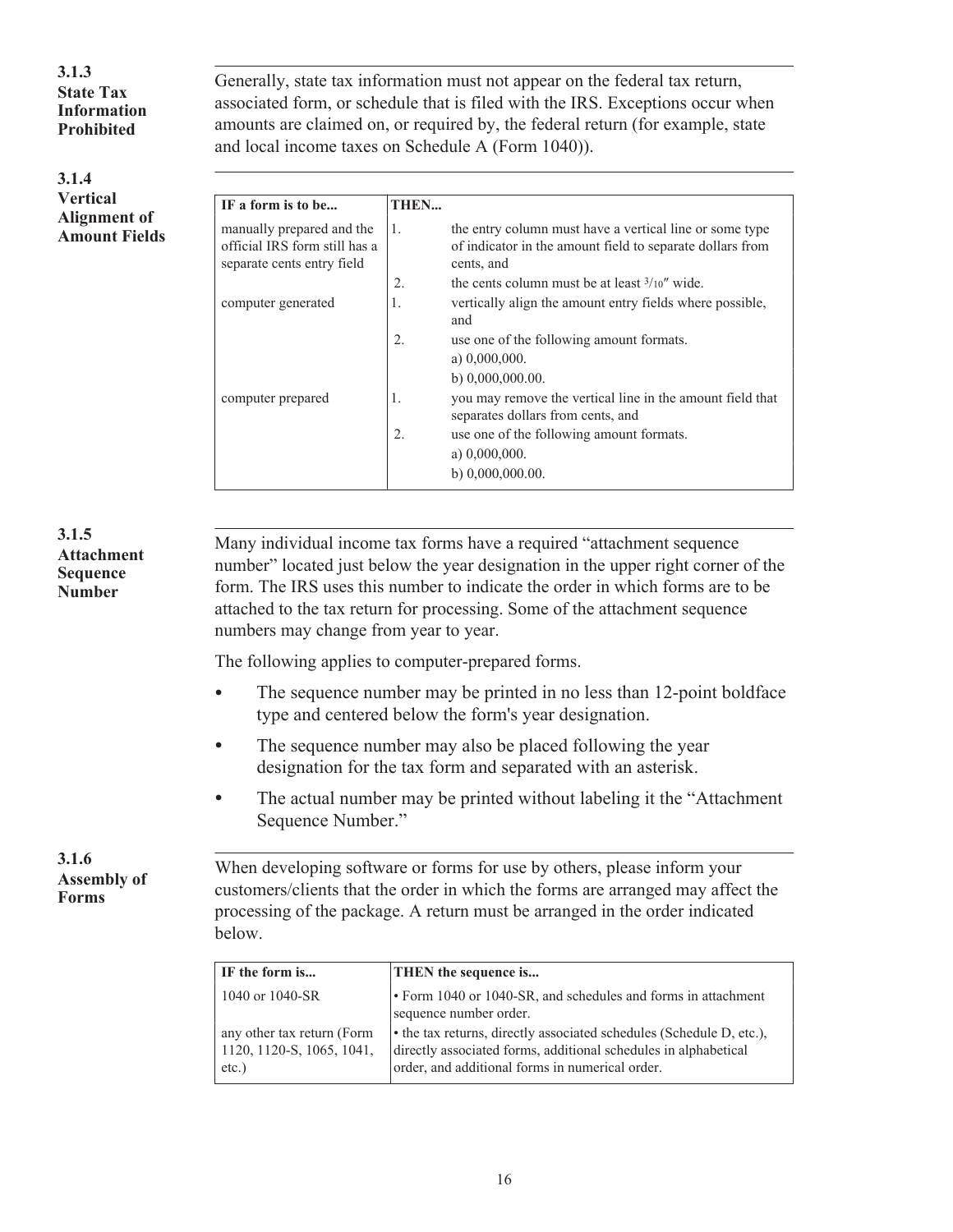<span id="page-18-0"></span>Supporting statements should then follow in the same sequence as the forms they support. Additional information required should be attached last. In this way, the forms are received in the order in which they must be processed. If you do not send returns to the IRS in order, processing may be delayed. . On Forms 1040, 1040-SR, 1120, and any other applicable tax forms, the "Paid Preparer Use Only" area may not be rearranged or relocated. You may, however, add three extra lines to the paid preparer's address area, and remove the horizontal rules in that area without prior approval. . Some reasons that substitute form submissions may require changes include the following. • Shading areas incorrectly. • Failing to include a reference to the location of the Paperwork Reduction Act Notice. • Not including parentheses for losses. • Not including "Attach Statement" when appropriate. • Including line references or entry spaces that do not match the official form. • Printing text that is different from the official form. • Altering the jurat (perjury statement). • Having an incorrect OMB number. • Including the IRS catalog number (Cat. No.) on the form. • Failing to include preprinted amounts in entry fields. • Missing IRS source code or NACTP software ID. • Incorrect dimensions. **3.1.7 Paid Preparer's Information and Signature Area 3.1.8 Some Common Reasons for Requiring Changes to Substitute Forms**

#### **Section 3.2 – Paper**

| 3.2.1<br><b>Paper Content</b> | The paper must be:                                                                                     |
|-------------------------------|--------------------------------------------------------------------------------------------------------|
|                               | Chemical wood writing paper that is equal to or better than the quality<br>used for the official form, |
|                               | At least 18 pound $(17'' \times 22''$ , 500 sheets), or                                                |

• At least 50 pound offset book (25" x 38", 500 sheets).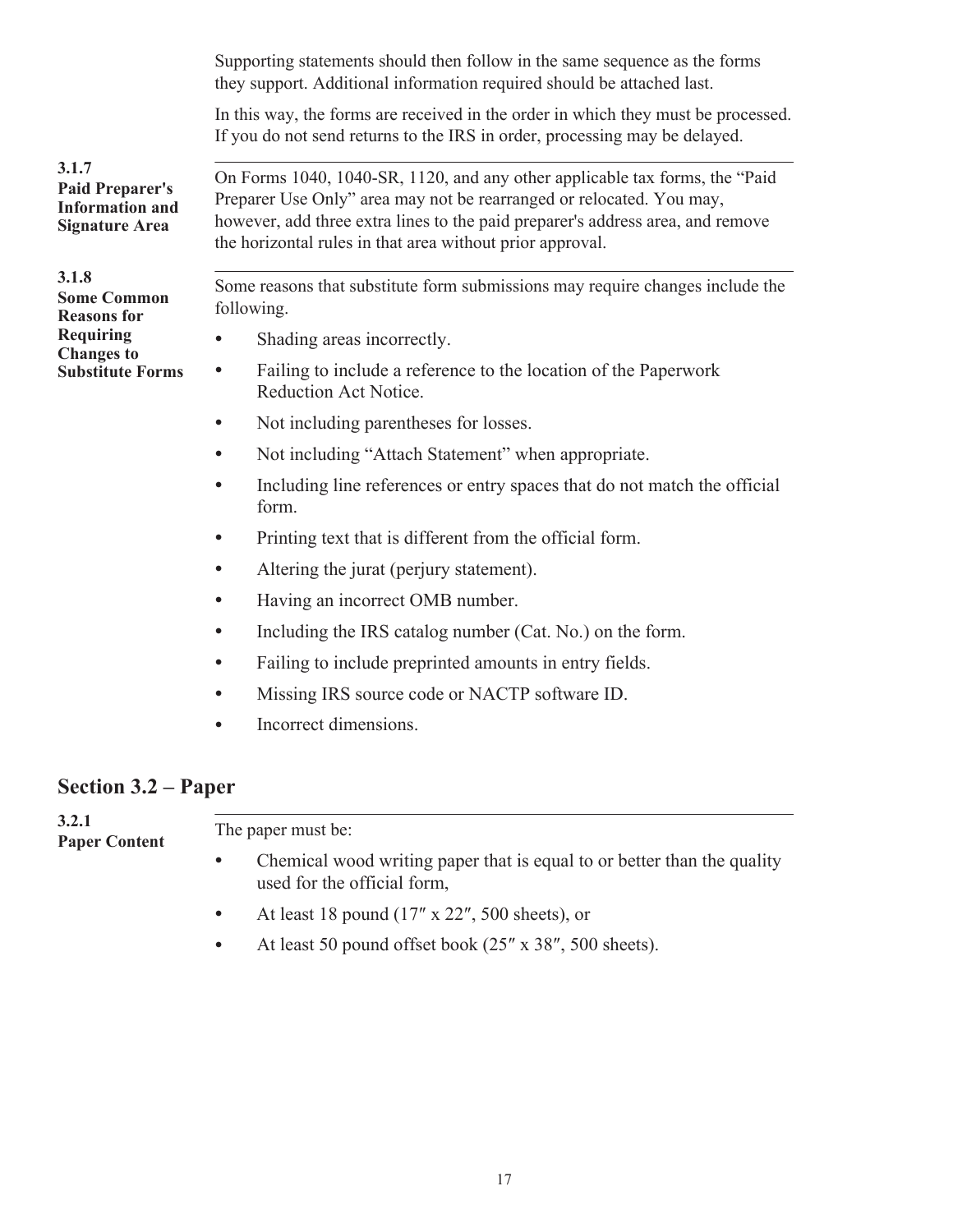<span id="page-19-0"></span>

| 3.2.2<br><b>Paper With</b>           | There are several kinds of paper prohibited for substitute forms. These are:                                                                                                                                                                                                                                                                                                                                                                                                                                                                                                                                      |
|--------------------------------------|-------------------------------------------------------------------------------------------------------------------------------------------------------------------------------------------------------------------------------------------------------------------------------------------------------------------------------------------------------------------------------------------------------------------------------------------------------------------------------------------------------------------------------------------------------------------------------------------------------------------|
| <b>Chemical</b>                      | Carbon-bonded paper, and<br>1.                                                                                                                                                                                                                                                                                                                                                                                                                                                                                                                                                                                    |
| <b>Transfer</b><br><b>Properties</b> | Chemical transfer paper except when the following specifications are met.<br>2.                                                                                                                                                                                                                                                                                                                                                                                                                                                                                                                                   |
|                                      | Each ply within the chemical transfer set of forms must be labeled.<br>a.                                                                                                                                                                                                                                                                                                                                                                                                                                                                                                                                         |
|                                      | Only the top ply (ply one and white in color), the one that contains<br>b.<br>chemical on the back only (coated back), may be filed with the IRS.                                                                                                                                                                                                                                                                                                                                                                                                                                                                 |
|                                      | <i>Example.</i> A set containing three plies would be constructed as follows: ply<br>one (coated back), "Federal Return, File with IRS"; ply two (coated front and<br>back), "Taxpayer's copy"; and ply three (coated front), "Preparer's copy."<br>The file designation, "Federal Return, File with IRS" for ply one, must be<br>printed in the bottom right margin (just below the last line of the form) in<br>12-point boldface type.<br>It is not mandatory, but recommended, that the file designation "Federal"<br>Return, File with IRS" be printed in a contrasting ink for visual emphasis.             |
| 3.2.3<br>Paper and Ink<br>Color      | It is preferred that the color and opacity of paper substantially duplicate that of<br>the original form. This means that your substitute must be printed in black ink<br>and may be on white paper or on the colored paper the IRS form is printed on.<br>Form 1040 or 1040-SR substitute reproductions may be in black ink without the<br>colored shading. The only exception to this rule is Form 1041-ES, which should<br>be printed with a PMS 100 yellow shading in the color screened area. This is<br>necessary to assist us in expeditiously separating this form from the very similar<br>Form 1040-ES. |
| 3.2.4<br><b>Page Size</b>            | Substitute or reproduced forms and computer-prepared/-generated substitutes<br>may be the same size as the official form or they may be the standard<br>commercial size $(8.5'' \times 11'')$ . The thickness of the stock cannot be less than<br>$0.003$ inches.                                                                                                                                                                                                                                                                                                                                                 |

# **Section 3.3 – Printing**

| 3.3.1                      | The private printing of all substitute tax forms must be by conventional printing                                                                                                                                                                                                                                                                                                                                                                                                                                                                                                                      |
|----------------------------|--------------------------------------------------------------------------------------------------------------------------------------------------------------------------------------------------------------------------------------------------------------------------------------------------------------------------------------------------------------------------------------------------------------------------------------------------------------------------------------------------------------------------------------------------------------------------------------------------------|
| <b>Printing Medium</b>     | processes, photocopying, computer graphics, or similar reproduction processes.                                                                                                                                                                                                                                                                                                                                                                                                                                                                                                                         |
| 3.3.2<br><b>Legibility</b> | All forms must have a high standard of legibility as to printing, reproduction,<br>and fill-in matter. Entries of taxpayer data may be no smaller than 8 points. The<br>IRS reserves the right to reject those with poor legibility. The ink and printing<br>method used must ensure that no part of a form (including text, graphics, data<br>entries, etc.) develops "smears" or similar quality deterioration. This standard<br>must be followed for any subsequent copies or reproductions made from an<br>approved master substitute form, either during preparation or during IRS<br>processing. |
| 3.3.3                      | Many federal tax forms are printed using "Helvetica" as the basic type font. It is                                                                                                                                                                                                                                                                                                                                                                                                                                                                                                                     |
| <b>Type Font</b>           | preferred that you use this type font when composing substitute forms.                                                                                                                                                                                                                                                                                                                                                                                                                                                                                                                                 |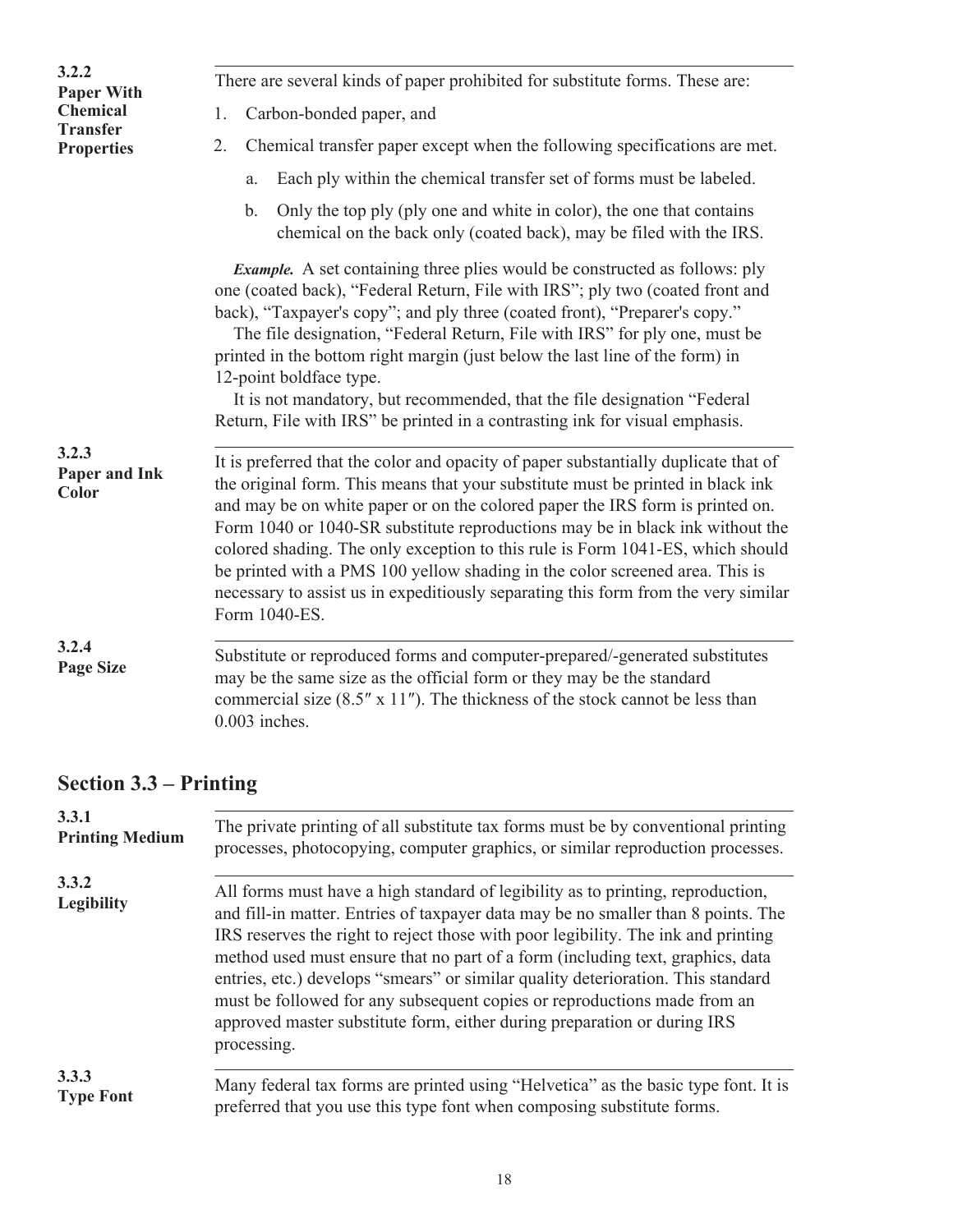| 3.3.4<br><b>Print Spacing</b>                                                                                    | Substitute forms should be printed using a 6 lines/inch vertical print option.<br>They should also be printed horizontally in 10-pitch pica (that is, 10 print<br>characters per inch) or 12-pitch elite (that is, 12 print positions per inch).                                                                                                                                                                                                                                                                                   |
|------------------------------------------------------------------------------------------------------------------|------------------------------------------------------------------------------------------------------------------------------------------------------------------------------------------------------------------------------------------------------------------------------------------------------------------------------------------------------------------------------------------------------------------------------------------------------------------------------------------------------------------------------------|
| 3.3.5<br><b>Image Size</b>                                                                                       | The image size of a printed substitute form should be as close as possible to that<br>of the official form. You may omit any text on both computer-prepared and<br>computer-generated forms that is solely instructional.                                                                                                                                                                                                                                                                                                          |
| 3.3.6<br><b>Title Area</b><br><b>Changes</b>                                                                     | To allow a large top margin for marginal printing and more lines per page, the<br>title line(s) for all substitute forms (not including the form's year designation and<br>sequence number, when present) may be photographically reduced by 40% or<br>reset as one line of type. When reset as one line, the type size may be no smaller<br>than 14 points. You may omit "Department of the Treasury-Internal Revenue<br>Service" and all references to instructions in the form's title area.                                    |
| 3.3.7<br><b>Remove</b><br>Government<br><b>Printing Office</b><br><b>Symbol and IRS</b><br><b>Catalog Number</b> | When privately printing substitute tax forms, the Government Printing Office<br>(GPO) symbol and/or jacket number must be removed. In the same place using<br>the same type size, print the Employer Identification Number (EIN) of the<br>printer or designer or the IRS-assigned source code. (We prefer this last number<br>be printed in the lower left area of the first page of each form.) Also, remove the<br>IRS catalog number (Cat. No.) and the recycle symbol if the substitute is not<br>produced on recycled paper. |
| 3.3.8<br><b>Printing Single</b><br><b>Page Forms</b>                                                             | Substitute single page forms should be reproduced the same as IRS single page<br>forms. Other forms or schedules should not be printed on the back or on blank<br>portions of a single page form. However, printing instructions on the back or on<br>blank portions of a single page form is acceptable.                                                                                                                                                                                                                          |
| 3.3.9<br>Photocopy<br>Equipment                                                                                  | The IRS does not undertake to approve or disapprove the specific equipment or<br>process used in reproducing official forms. Photocopies of forms must be<br>entirely legible and satisfy the conditions stated in this and other revenue<br>procedures.                                                                                                                                                                                                                                                                           |
| 3.3.10<br><b>Reproductions</b>                                                                                   | Reproductions of official forms and substitute forms that do not meet the<br>requirements of this revenue procedure may not be filed instead of the official<br>forms. Illegible photocopies are subject to being returned to the filer for<br>resubmission of legible copies.                                                                                                                                                                                                                                                     |
| 3.3.11<br><b>Removal of</b><br><b>Instructions</b>                                                               | Generally, you may remove references to instructions. No prior approval is<br>needed. However, in some instances, you may be requested to include<br>references to instructions.                                                                                                                                                                                                                                                                                                                                                   |
|                                                                                                                  | <b>Exception.</b> The words "For Paperwork Reduction Act Notice, see instructions"<br>must be retained, or a similar statement indicating the location of the Notice<br>must be provided on each form.                                                                                                                                                                                                                                                                                                                             |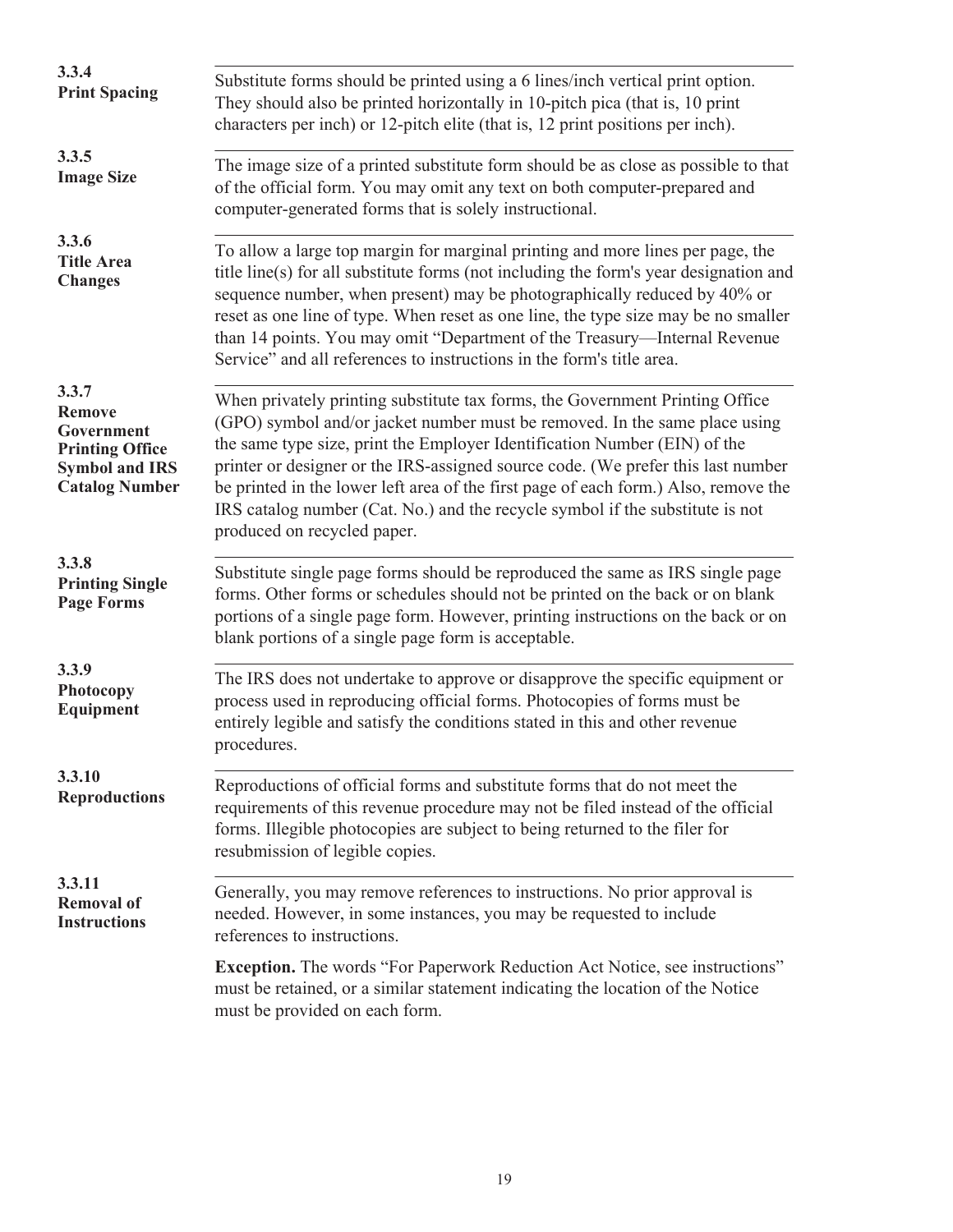# <span id="page-21-0"></span>**Section 3.4 – Margins**

| 3.4.1<br><b>Margin Size</b>          | The format of a reproduced tax form when printed on the page must have<br>margins on all sides at least as large as the margins on the official form. This<br>allows room for IRS employees to make necessary entries on the form during<br>processing. |
|--------------------------------------|---------------------------------------------------------------------------------------------------------------------------------------------------------------------------------------------------------------------------------------------------------|
|                                      | A $\frac{1}{2}$ -inch to $\frac{1}{4}$ -inch margin must be maintained across the top,<br>$\bullet$<br>bottom, and both sides of all substitute forms.                                                                                                  |
|                                      | The marginal, perforated strips containing pin-fed holes must be<br>$\bullet$<br>removed from all forms prior to filing with the IRS.                                                                                                                   |
| 3.4.2<br><b>Marginal</b><br>Printing | Prior approval is not required for the marginal printing allowed when printed on<br>an official form or on a photocopy of an official form.                                                                                                             |
|                                      | With the exception of the actual tax return forms (for example, Forms<br>$\bullet$<br>1040, 1040-SR, 1120, 940, 941, etc.), you may print in the left vertical<br>margin and in the left half of the bottom margin.                                     |
|                                      | Printing is never allowed in the top right margin of the tax return form<br>(for example, Forms 1040, 1040-SR, 1120, 940, 941, etc.). The IRS<br>uses this area to imprint a Document Locator Number for each return.                                   |

There are no exceptions to this requirement.

# **Section 3.5 – Miscellaneous Information for Substitute Forms**

| 3.5.1<br><b>Filing Substitute</b><br><b>Forms</b>                  | To be acceptable for filing, a substitute form must print out in a format that will<br>allow the filer to follow the same instructions that accompany official forms.<br>The form must be legible, must be on the appropriately sized paper, and must<br>include a jurat (perjury statement) where one appears on the published form.                                                                                                                                                                                                                                                                                                                                                                   |
|--------------------------------------------------------------------|---------------------------------------------------------------------------------------------------------------------------------------------------------------------------------------------------------------------------------------------------------------------------------------------------------------------------------------------------------------------------------------------------------------------------------------------------------------------------------------------------------------------------------------------------------------------------------------------------------------------------------------------------------------------------------------------------------|
| 3.5.2<br><b>Caution to</b><br><b>Software</b><br><b>Publishers</b> | The IRS has received returns produced by software packages with approved<br>output where either the form heading was altered or the lines were spaced<br>irregularly. This produces an illegible or unrecognizable return or a return with<br>the wrong number of pages. We realize that many of these problems are caused<br>by individual printer differences but they may delay input of return data and, in<br>some cases, generate correspondence to the taxpayer. Therefore, in the<br>instructions to the purchasers of your product, both individual and professional,<br>please stress that their returns will be processed more efficiently if they are<br>properly formatted. This includes: |
|                                                                    | Having the correct form numbers, six-digit form identifying numbers,<br>and titles at the top of the return; and                                                                                                                                                                                                                                                                                                                                                                                                                                                                                                                                                                                        |
|                                                                    | Submitting the same number of pages as if the form were an official<br>IRS form with the line items on the proper pages.                                                                                                                                                                                                                                                                                                                                                                                                                                                                                                                                                                                |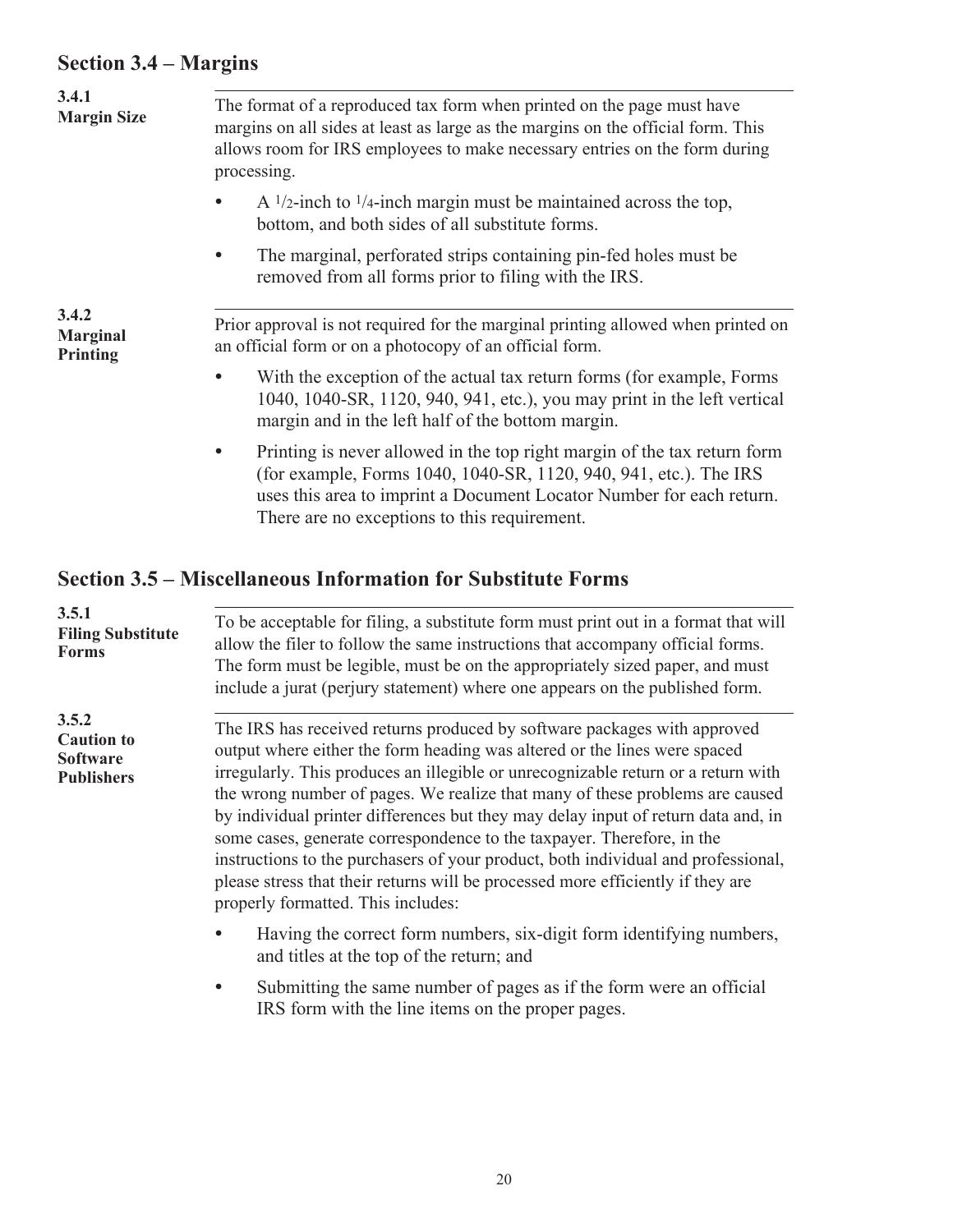<span id="page-22-0"></span>

| 3.5.3<br><b>Caution to</b><br><b>Producers of</b><br><b>Software</b><br><b>Packages</b> | If you are producing a software package that generates name and address data<br>onto the tax return, do not, under any circumstances, program either the IRS<br>preprinted check digits or a practitioner-derived name control to appear on any<br>return prepared and filed with the IRS. |
|-----------------------------------------------------------------------------------------|--------------------------------------------------------------------------------------------------------------------------------------------------------------------------------------------------------------------------------------------------------------------------------------------|
| 3.5.4<br><b>Programming to</b><br><b>Print Forms</b>                                    | Whenever applicable:<br>Use only the following label information format for single filers: JOHN<br>Q. DOE 000 OAK DRIVE HOMETOWN, STATE 00000                                                                                                                                              |
|                                                                                         | Use only the following information for joint filers: JOHN Q. DOE<br>$\bullet$<br>MARY Q. DOE 000 OAK DRIVE HOMETOWN, STATE 00000                                                                                                                                                           |
|                                                                                         | Use "0" for number values and "X" for alpha characters entered in data<br>$\bullet$<br>entry fields as dummy copy.                                                                                                                                                                         |

# **Part 4 Additional Resources**

# **Section 4.1 – Guidance From Other Revenue Procedures**

| 4.1.1<br>General | The IRS publications listed below provide guidance for substitute tax forms not<br>covered in this revenue procedure. These publications are available on the IRS<br>website. Use the publication number listed below to search for the requested<br>document. |
|------------------|----------------------------------------------------------------------------------------------------------------------------------------------------------------------------------------------------------------------------------------------------------------|
|                  | Pub. 1141, General Rules and Specifications for Substitute Forms W-2<br>and $W-3$ .                                                                                                                                                                            |
|                  | Pub. 1179, General Rules and Specifications for Substitute Forms<br>$\bullet$<br>1096, 1098, 1099, 5498, and Certain Other Information Returns.                                                                                                                |
|                  | Pub. 1223, General Rules and Specifications for Substitute Forms<br>$\bullet$<br>$W-2c$ and $W-3c$ .                                                                                                                                                           |
|                  | Pub. 4436, General Rules and Specifications for Substitute Form 941,<br>$\bullet$<br>Schedule B (Form 941), Schedule D (Form 941), Schedule R (Form<br>941), and Form 8974.                                                                                    |
|                  | Pub. 5223, General Rules and Specifications for Affordable Care Act<br>$\bullet$<br>Substitute Forms 1095-A, 1094-B, 1095-B, 1094-C, and 1095-C.                                                                                                               |
|                  |                                                                                                                                                                                                                                                                |

#### **Section 4.2 – Electronic Tax Products**

. Copies of tax forms, their instructions, publications, fillable forms, and prior year forms and publications may be found on the IRS website at *[IRS.gov/FormsPubs](https://www.irs.gov/formspubs)*. **4.2.1 The IRS Website**

Draft forms and instructions may be found at *[IRS.gov/DraftForms](https://www.irs.gov/draftforms)*.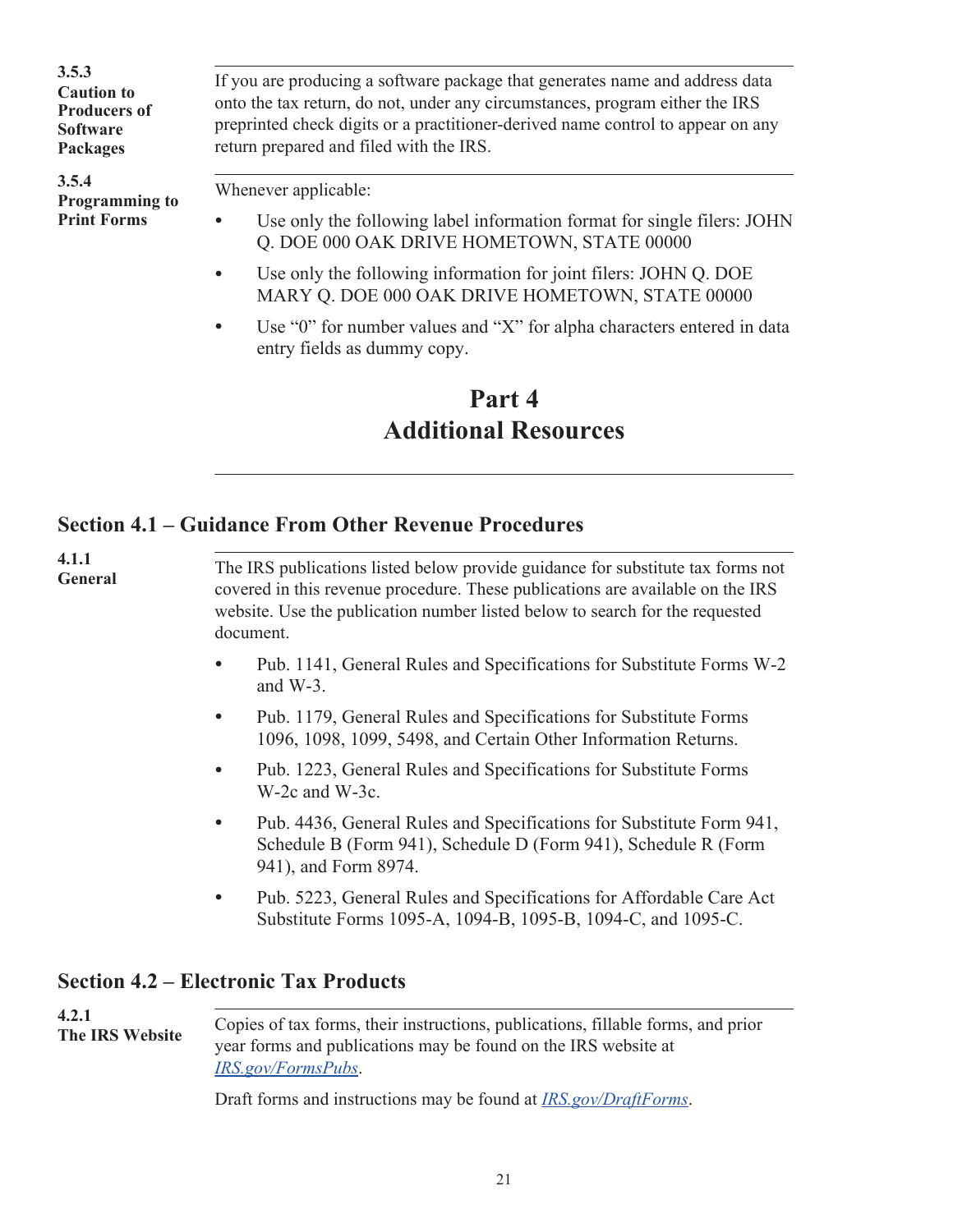Other tax-related information may be found at *[IRS.gov](https://www.irs.gov)*.

<span id="page-23-0"></span>**4.2.2 System Requirements and Ordering Forms and Instructions**

. For system requirements, contact the National Technical Information Service (NTIS) at *[NTIS.gov](https://www.ntis.gov)*. Prices are subject to change.

You can order IRS forms and other tax material at *[IRS.gov/OrderForms](https://www.irs.gov/orderforms)*.

# **Part 5 Requirements for Specific Tax Returns**

## **Section 5.1 – Tax Returns (Forms 1040, 1040-SR, 1120, etc.)**

| 5.1.1<br>Acceptable<br><b>Forms</b>        |                                                                                                                                                                                                                                                                                                                                                                                                                                                      |
|--------------------------------------------|------------------------------------------------------------------------------------------------------------------------------------------------------------------------------------------------------------------------------------------------------------------------------------------------------------------------------------------------------------------------------------------------------------------------------------------------------|
|                                            | Tax return forms (such as Forms 1040, 1040-SR, and 1120) require a signature<br>and establish tax liability. Computer-generated versions are acceptable under the<br>following conditions.                                                                                                                                                                                                                                                           |
|                                            | These substitute forms must be printed on plain white paper.                                                                                                                                                                                                                                                                                                                                                                                         |
|                                            | Substitute forms must conform to the physical layout of the<br>$\bullet$<br>corresponding IRS form although the typeface may differ. The text<br>should match the text on the officially published form as closely as<br>possible. Condensed text and abbreviations will be considered on a<br>case-by-case basis. Caution. All jurats (perjury statements) must be<br>reproduced verbatim. No text can be added, deleted, or changed in<br>meaning. |
|                                            | Various computer graphic print media such as laser printing, inkjet<br>printing, etc., may be used to produce the substitute forms.                                                                                                                                                                                                                                                                                                                  |
|                                            | The substitute form must be the same number of pages and contain the<br>same text on the lines as the official form.                                                                                                                                                                                                                                                                                                                                 |
|                                            | All substitute forms must be submitted for approval prior to their<br>$\bullet$<br>original use. You do not need approval for a substitute form if its only<br>change is the preprinted year and you had received a prior year<br>approval letter. Exception. If the approval letter specifies a one-time<br>exception for your form, the next year's form must be approved.                                                                         |
| 5.1.2<br><b>Prohibited</b><br><b>Forms</b> | The following are prohibited.                                                                                                                                                                                                                                                                                                                                                                                                                        |
|                                            | Computer-generated tax forms (for example, Form 1040, 1040-SR,<br>etc.) on lined or color-barred paper.                                                                                                                                                                                                                                                                                                                                              |
|                                            | Tax forms that differ from the official IRS forms in a manner that<br>$\bullet$<br>makes them nonstandard or unable to process.                                                                                                                                                                                                                                                                                                                      |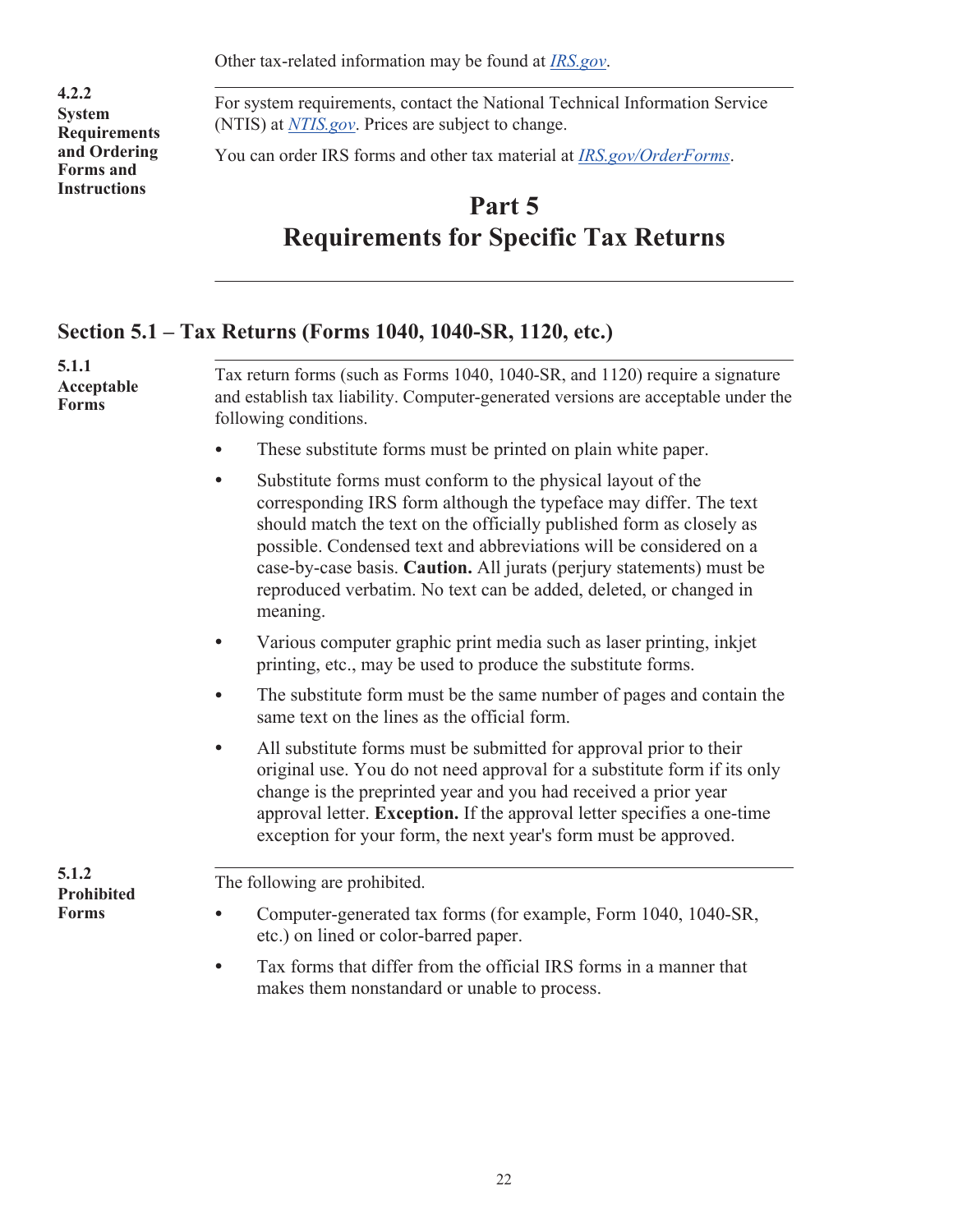<span id="page-24-0"></span>

| 5.1.3<br><b>Changes</b><br><b>Permitted to</b><br><b>Form 1040</b> | Certain changes (listed in <i>Section 5.2</i> ) are permitted to the graphics of the form<br>without prior approval, but these changes apply to only acceptable preprinted<br>forms. Changes not requiring prior approval are good only for the annual filing<br>period, which is the current tax year. Such changes are valid in subsequent years<br>only if the official form does not change. |
|--------------------------------------------------------------------|--------------------------------------------------------------------------------------------------------------------------------------------------------------------------------------------------------------------------------------------------------------------------------------------------------------------------------------------------------------------------------------------------|
| 5.1.4<br><b>Other Changes</b><br><b>Not Listed</b>                 | All changes not listed in <i>Section</i> 5.2 require approval from the IRS before the<br>form can be filed.                                                                                                                                                                                                                                                                                      |

# **Section 5.2 – Changes Permitted to Graphics (Form 1040 or 1040-SR)**

| 5.2.1<br><b>Adjustments</b>                                     | You may make minor vertical and horizontal spacing adjustments to allow for<br>computer or word processing printing. This includes widening the amount<br>columns or tax entry areas if the adjustments comply with other provisions<br>stated in revenue procedures. No prior approval is needed for these changes.                                              |
|-----------------------------------------------------------------|-------------------------------------------------------------------------------------------------------------------------------------------------------------------------------------------------------------------------------------------------------------------------------------------------------------------------------------------------------------------|
|                                                                 | Schedules 1–3 cannot be combined for filing purposes. For the client copy of the<br>return, the numbered schedules may be printed two to a page (for example,<br>Schedule 3 below Schedule 2, if both are completed as part of the return). If<br>numbered schedules are combined on the client copy, it must include a<br>statement that it is "Not for Filing." |
| 5.2.2<br><b>Name and</b><br><b>Address Area</b>                 | The horizontal rules and instructions within the name and address area may be<br>removed and the entire area left blank. No line or instruction can remain in the<br>area. The heavy-ruled border (when present) that outlines the name, address<br>area, and social security number must not be removed, relocated, expanded, or<br>contracted.                  |
| 5.2.3<br><b>Required</b><br><b>Format</b>                       | When the name and address area is left blank, the following format must be<br>used when printing the taxpayer's name and address.                                                                                                                                                                                                                                 |
|                                                                 | 1st name line (35 characters maximum).                                                                                                                                                                                                                                                                                                                            |
|                                                                 | 2nd name line (35 characters maximum).<br>$\bullet$                                                                                                                                                                                                                                                                                                               |
|                                                                 | In-care-of name line (35 characters maximum).<br>$\bullet$                                                                                                                                                                                                                                                                                                        |
|                                                                 | City, state (25 characters maximum), one blank character, and ZIP<br>code.                                                                                                                                                                                                                                                                                        |
| 5.2.4<br>Conventional<br><b>Name and</b><br><b>Address Data</b> | When there is no in-care-of name line, the name and address will consist of only<br>three lines (single filer) or four lines (joint filer).                                                                                                                                                                                                                       |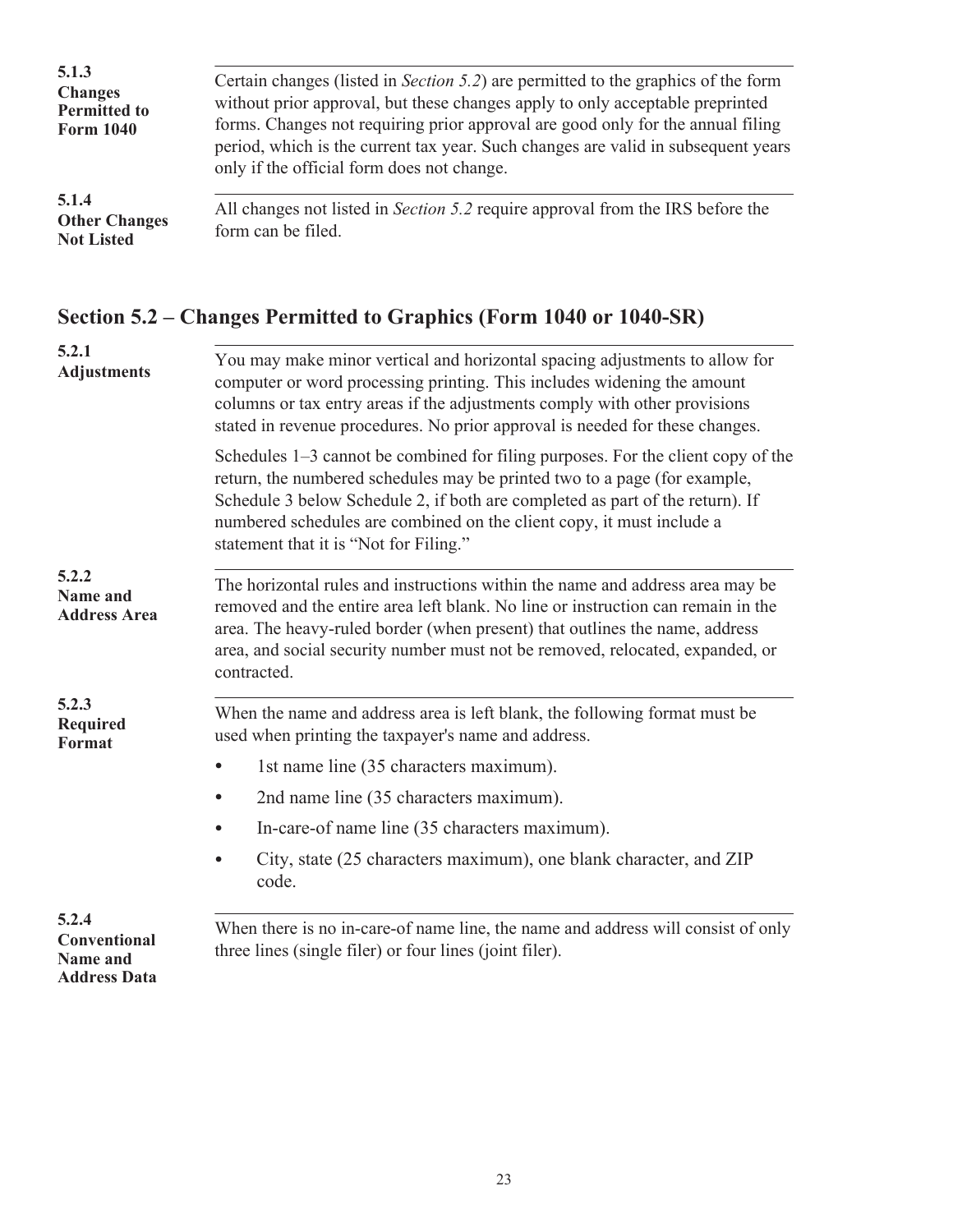*Example of joint filer.* Name and address (joint filer) with no in-care-of name line:

JOHN Q. DOE MARY Q. DOE 000 ANYWHERE ST., APT. 000 ANYTOWN, STATE 00000

*Example of in-care-of name line.* Name and address (single filer) with in-care-of name line:

> JOHN Q. DOE C/O JOHN R. DOE 0000 SOMEWHERE AVE. SAMETOWN, STATE 00000

| 5.2.5<br><b>SSN</b> and<br><b>Employer</b><br><b>Identification</b><br><b>Number (EIN)</b><br>Area | The broken vertical lines separating the format arrangement of the SSN/EIN<br>may be removed. When the vertical lines are removed, the SSN and EIN<br>formats must be 000-00-0000 or 00-0000000, respectively.                                 |
|----------------------------------------------------------------------------------------------------|------------------------------------------------------------------------------------------------------------------------------------------------------------------------------------------------------------------------------------------------|
| 5.2.6<br><b>Entering Cents</b>                                                                     | You may remove the vertical rule that separates the dollars from the<br>cents if it is still included on the official IRS form.                                                                                                                |
|                                                                                                    | All entries in the amount column should have a decimal point<br>$\bullet$<br>following the whole dollar amounts whether or not the vertical line that<br>separates the dollars from the cents is present.                                      |
|                                                                                                    | You may omit printing the cents, but all amounts entered on the form<br>$\bullet$<br>must follow a consistent format. You are strongly urged to round off<br>the figures to whole dollar amounts, following the official form<br>instructions. |
|                                                                                                    | When several amounts are added together, the total should be rounded<br>off after addition (that is, individual amounts should not be rounded off<br>for computation purposes).                                                                |
|                                                                                                    | When printing money amounts, you must use one of the following<br>formats: (a) $0,000,000$ ; (b) $0,000,000.00$ .                                                                                                                              |
|                                                                                                    | When there is no entry for a line, leave the line blank.                                                                                                                                                                                       |
| 5.2.7<br><b>Changes to Lines</b>                                                                   | No prior approval is needed for the following changes (for use with<br>computer-prepared forms only). Specific line numbers in the following headings<br>may have changed due to tax law changes.                                              |
| 5.2.8<br><b>Dependents on</b><br><b>Form 1040</b>                                                  | The vertical lines separating columns (1) through (4) may be removed. The<br>captions may be shortened to allow a one-line caption for each column.                                                                                            |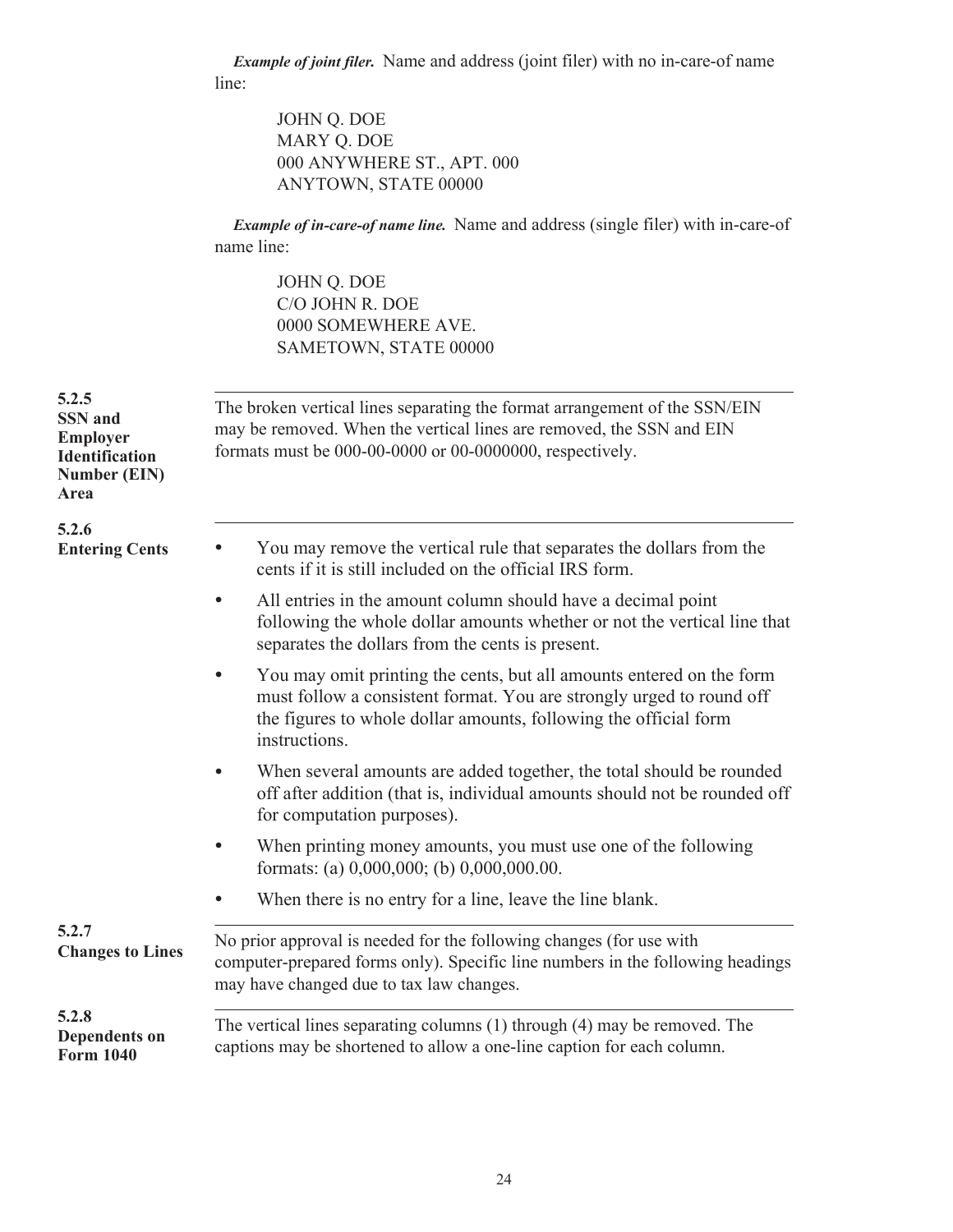<span id="page-26-0"></span>

| 5.2.9<br><b>Other Lines</b>                         | Any other line with text that takes up two or more vertical lines may be<br>compressed to one line by using contractions, etc., and by removing<br>instructional references.                                                                                           |
|-----------------------------------------------------|------------------------------------------------------------------------------------------------------------------------------------------------------------------------------------------------------------------------------------------------------------------------|
| 5.2.10<br>Form $1040 - Tax$                         | You may change the line caption to read "Tax" and computer print the words<br>"Total includes tax from" and either "Form(s) 8814" or "Form 4972" or "962<br>election." If both forms are used, print both form numbers. This specific line<br>number may have changed. |
| 5.2.11<br><b>Color Screening</b>                    | It is not necessary to duplicate the color screening used on the official form. A<br>substitute Form 1040 or 1040-SR may be printed in black and white only with<br>no color screening.                                                                                |
| 5.2.12<br><b>Other Changes</b><br><b>Prohibited</b> | No other changes to the Form 1040 or 1040-SR graphics are permitted without<br>prior approval except for the removal of instructions and references to<br>instructions.                                                                                                |

# **Part 6 Format and Content of Substitute Returns**

# **Section 6.1 – Acceptable Formats for Substitute Forms and Schedules**

| 6.1.1<br><b>Exhibits and Use</b> | <i>Exhibit A</i> is an acceptable format for Form 1040-ES.                                                                                                                                                                                                                                                                                                                                                                                                                                                                                                                                                                  |  |  |  |  |
|----------------------------------|-----------------------------------------------------------------------------------------------------------------------------------------------------------------------------------------------------------------------------------------------------------------------------------------------------------------------------------------------------------------------------------------------------------------------------------------------------------------------------------------------------------------------------------------------------------------------------------------------------------------------------|--|--|--|--|
| of Acceptable<br><b>Formats</b>  | If your computer-generated Form 1040-ES appears exactly like <i>Exhibit</i><br>A, no prior authorization is needed.                                                                                                                                                                                                                                                                                                                                                                                                                                                                                                         |  |  |  |  |
|                                  | You may computer-generate forms not shown here, but you must<br>design them by following the manner and style discussed in <i>Part 3</i> .                                                                                                                                                                                                                                                                                                                                                                                                                                                                                  |  |  |  |  |
|                                  | Take care to observe the other requirements and conditions in this<br>$\bullet$<br>revenue procedure. The IRS encourages the submission of all proposed<br>forms covered by this revenue procedure.                                                                                                                                                                                                                                                                                                                                                                                                                         |  |  |  |  |
| 6.1.2<br><b>Instructions</b>     | The format of each substitute form or schedule must follow the format of the<br>official form or schedule as to item captions, line references, line numbers,<br>sequence, form arrangement and format, etc. Basically, try to make the form<br>look like the official one, with readability and consistency being primary<br>factors. You may use periods and/or other similar special characters to separate<br>the various parts and sections of the form. Do not use alpha or numeric<br>characters for these purposes. All line numbers and items must be printed even<br>though an amount is not entered on the line. |  |  |  |  |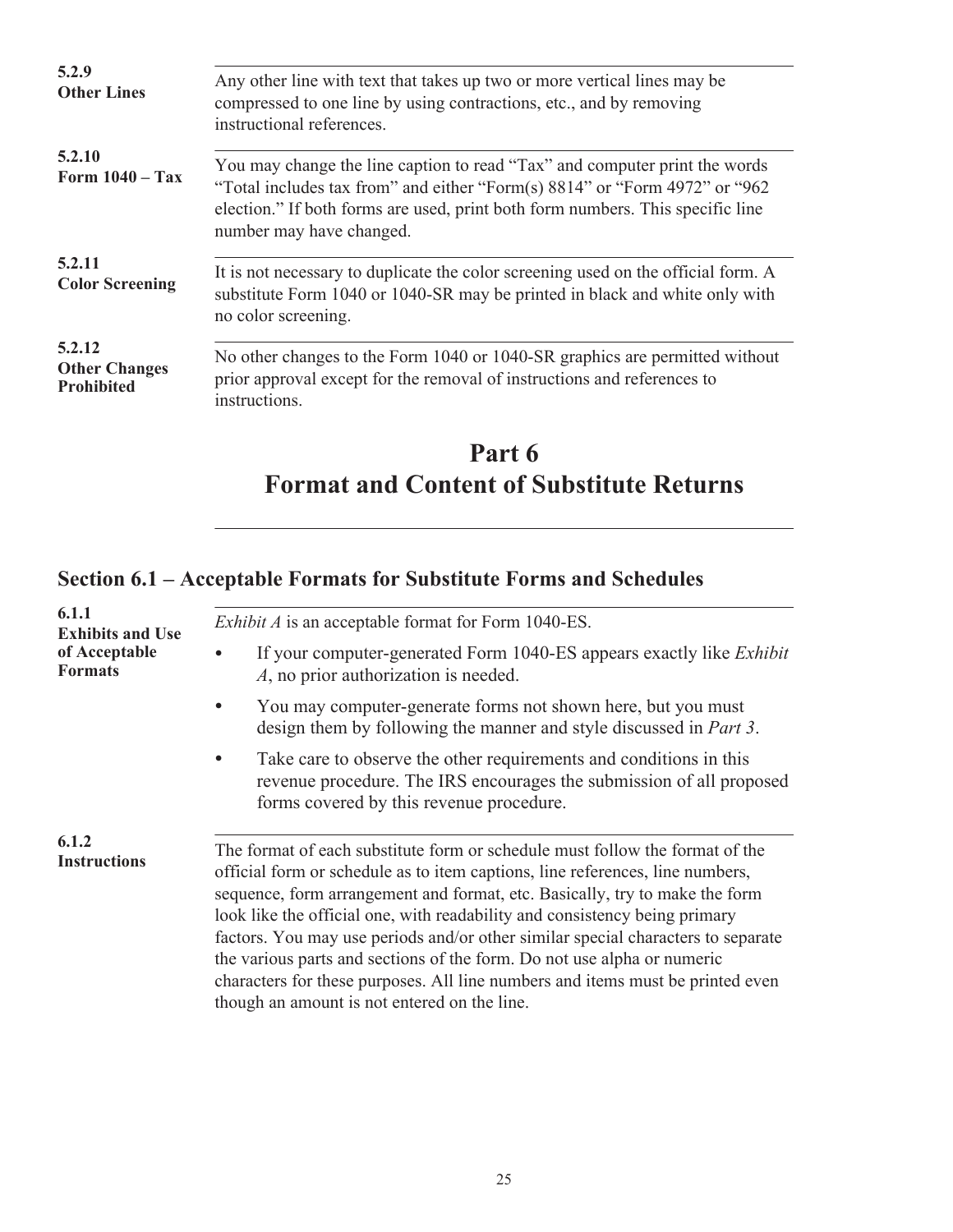<span id="page-27-0"></span>

| 6.1.3<br><b>Line Numbers</b>      | When a line on an official form is designated by a number or a letter, that<br>designation (reference code) must be used on a substitute form. The reference<br>code must be printed to the left of the text of each line and immediately<br>preceding the data entry field, even if no reference code precedes the data entry<br>field on the official form. If an entry field contains multiple lines and shows the<br>line references once on the left and right side of the form, use the same number<br>of line references on the substitute form. |      |        |  |  |
|-----------------------------------|---------------------------------------------------------------------------------------------------------------------------------------------------------------------------------------------------------------------------------------------------------------------------------------------------------------------------------------------------------------------------------------------------------------------------------------------------------------------------------------------------------------------------------------------------------|------|--------|--|--|
|                                   | In addition, the reference code that is immediately before the data field must<br>either be followed by a period or enclosed in parentheses. There must also be at<br>least two blank spaces between the period or the right parenthesis and the first<br>digit of the data field. (See Section 6.1.4.)                                                                                                                                                                                                                                                 |      |        |  |  |
| 6.1.4<br><b>Decimal Points</b>    | A decimal point (a period) should be used for each money amount regardless of<br>whether the amount is reported in dollars and cents or in whole dollars, or<br>whether or not the vertical line that separates the dollars from the cents is<br>present. The decimal points must be vertically aligned when possible.                                                                                                                                                                                                                                  |      |        |  |  |
|                                   | Example:                                                                                                                                                                                                                                                                                                                                                                                                                                                                                                                                                |      |        |  |  |
|                                   | 5 State and local taxes                                                                                                                                                                                                                                                                                                                                                                                                                                                                                                                                 |      |        |  |  |
|                                   |                                                                                                                                                                                                                                                                                                                                                                                                                                                                                                                                                         | 5a.  | 000.00 |  |  |
|                                   | b State and local real estate taxes                                                                                                                                                                                                                                                                                                                                                                                                                                                                                                                     | 5b.  |        |  |  |
|                                   | c State and local personal property taxes                                                                                                                                                                                                                                                                                                                                                                                                                                                                                                               | 5c.  | 000.00 |  |  |
|                                   | <sub>or</sub>                                                                                                                                                                                                                                                                                                                                                                                                                                                                                                                                           |      |        |  |  |
|                                   |                                                                                                                                                                                                                                                                                                                                                                                                                                                                                                                                                         | (5a) | 000.00 |  |  |
|                                   | b State and local real estate taxes                                                                                                                                                                                                                                                                                                                                                                                                                                                                                                                     | (5b) |        |  |  |
|                                   | c State and local personal property taxes                                                                                                                                                                                                                                                                                                                                                                                                                                                                                                               | (5c) | 000.00 |  |  |
| 6.1.5                             |                                                                                                                                                                                                                                                                                                                                                                                                                                                                                                                                                         |      |        |  |  |
| <b>Multi-Page</b><br><b>Forms</b> | When submitting a multi-page form, send all its pages in the same package. If<br>you will not be producing certain pages, please note that in your cover letter.                                                                                                                                                                                                                                                                                                                                                                                        |      |        |  |  |

#### **Section 6.2 – Additional Instructions for All Forms**

**6.2.1 Use of Your Own Internal Control Numbers and Identifying Symbols**

. You may show the computer-prepared internal control numbers and identifying symbols on the substitute if using such numbers or symbols is acceptable to the taxpayer and the taxpayer's representative. Such information must not be printed in the top 1/2-inch clear area of any form or schedule requiring a signature. Except for the actual tax return form (Forms 1040, 1040-SR, 1120, 940, 941, etc.), you may print in the left vertical and bottom left margins. The bottom left margin you may use extends 31/2 inches from the left edge of the form. You may print internal control numbers in place of the removed IRS catalog number.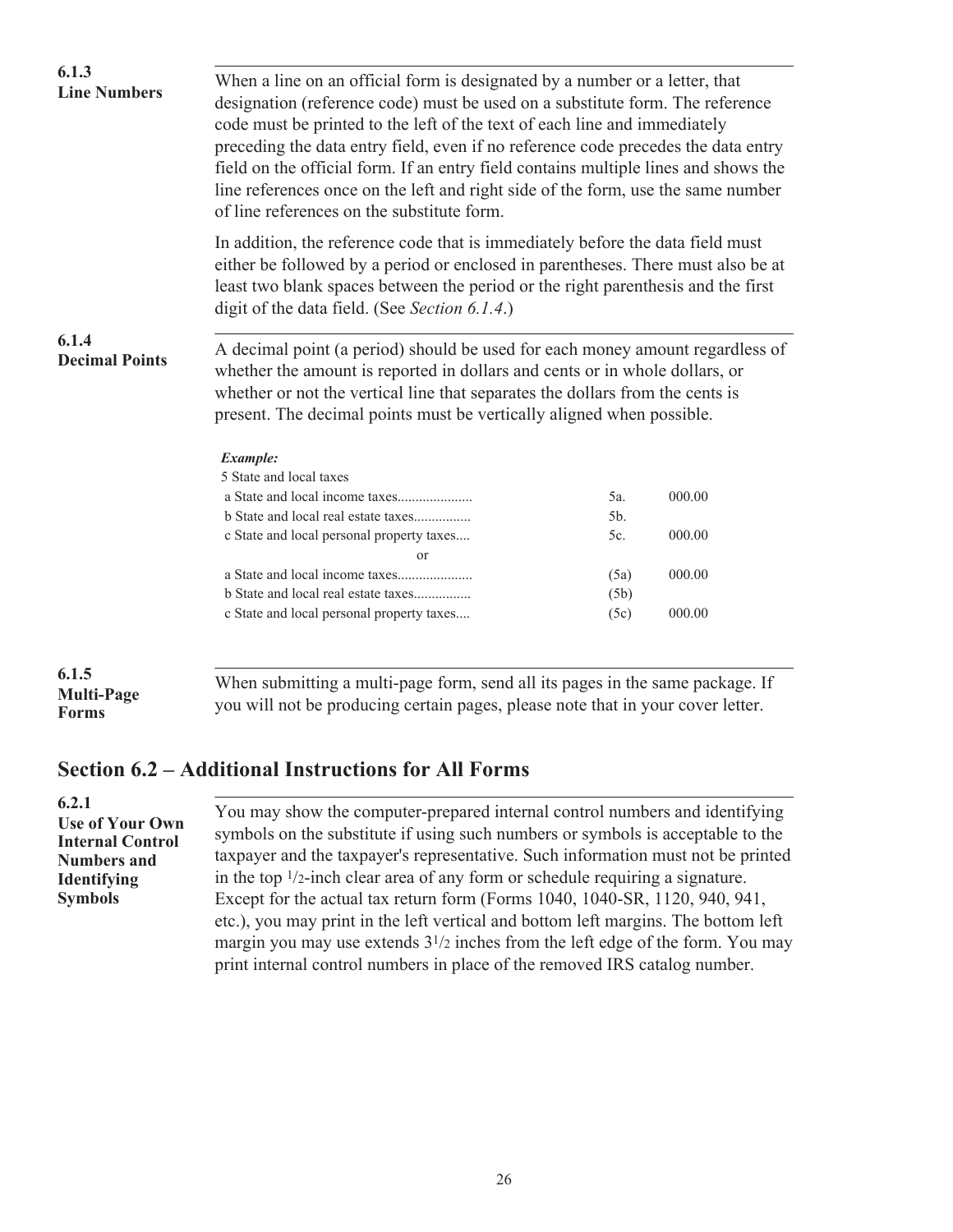**6.2.2 Required Software ID Number (Source Code) on Computer-Prepared Substitutes**

. In the February 2009 Government Accountability Office (GAO) report, "Many Taxpayers Rely on Tax Software and IRS Needs to Assess Associated Risks" (GAO-09-297), the GAO recommended that the IRS require a software identification number on all individual returns to specifically identify the software package used to prepare each tax return. The IRS already has this capability for all *e-filed* returns. In addition, many tax preparation software firms already print an IRS-issued 3-letter Source Code on paper returns that are generated by their individual tax software. This Source Code was assigned when the firms were seeking substitute forms approval under this current publication.

In order to follow this GAO recommendation, the IRS will require that all tax preparation software firms include the 3-letter Source Code on all paper tax returns created by their individual tax preparation software. The many firms that currently have and display their Source Code on paper returns generated from their software should continue to do so, and no change is necessary.

We have reviewed all software companies that passed Assurance Testing System (ATS) testing last filing season and have determined that some firms do not currently have a Source Code. To save you the burden of contacting us and for your convenience, we have assigned Source Codes to those firms.

You should program your Source Code to be placed in the bottom left-hand corner of page one of each paper form that will be generated by your individual tax return package. You do not need to apply for a new Source Code annually.

If you already use a 3-letter Source Code and we have issued you one in error, you are unsure if you were ever issued one, or have other questions or concerns, you may contact Tax Forms and Publications Special Services Section at *[substituteforms@irs.gov](mailto:substituteforms@irs.gov)*.

**6.2.3 Descriptions for Captions, Lines, etc.**

**6.2.4 Determining Final Totals**

. Descriptions for captions, lines, etc., appearing on the substitute forms may be limited to one print line by using abbreviations and contractions, and by omitting articles, prepositions, etc. However, sufficient keywords must be retained to permit ready identification of the caption, line, or item.

. Explanatory detail and/or intermediate calculations for determining final line totals may be included on the substitute. We prefer that such calculations be submitted in the form of a supporting statement. If intermediate calculations are included on the substitute, the line on which they appear may not be numbered or lettered. Intermediate calculations may not be printed in the right column. This column is reserved only for official numbered and lettered lines that correspond to the ones on the official form. Generally, you may choose the format for intermediate calculations or subtotals on supporting statements to be submitted.

#### **6.2.5 Instructional Text on the Official Form**

. Text on the official form, which is solely instructional (for example, "See instructions," etc.), may generally be omitted from the substitute form.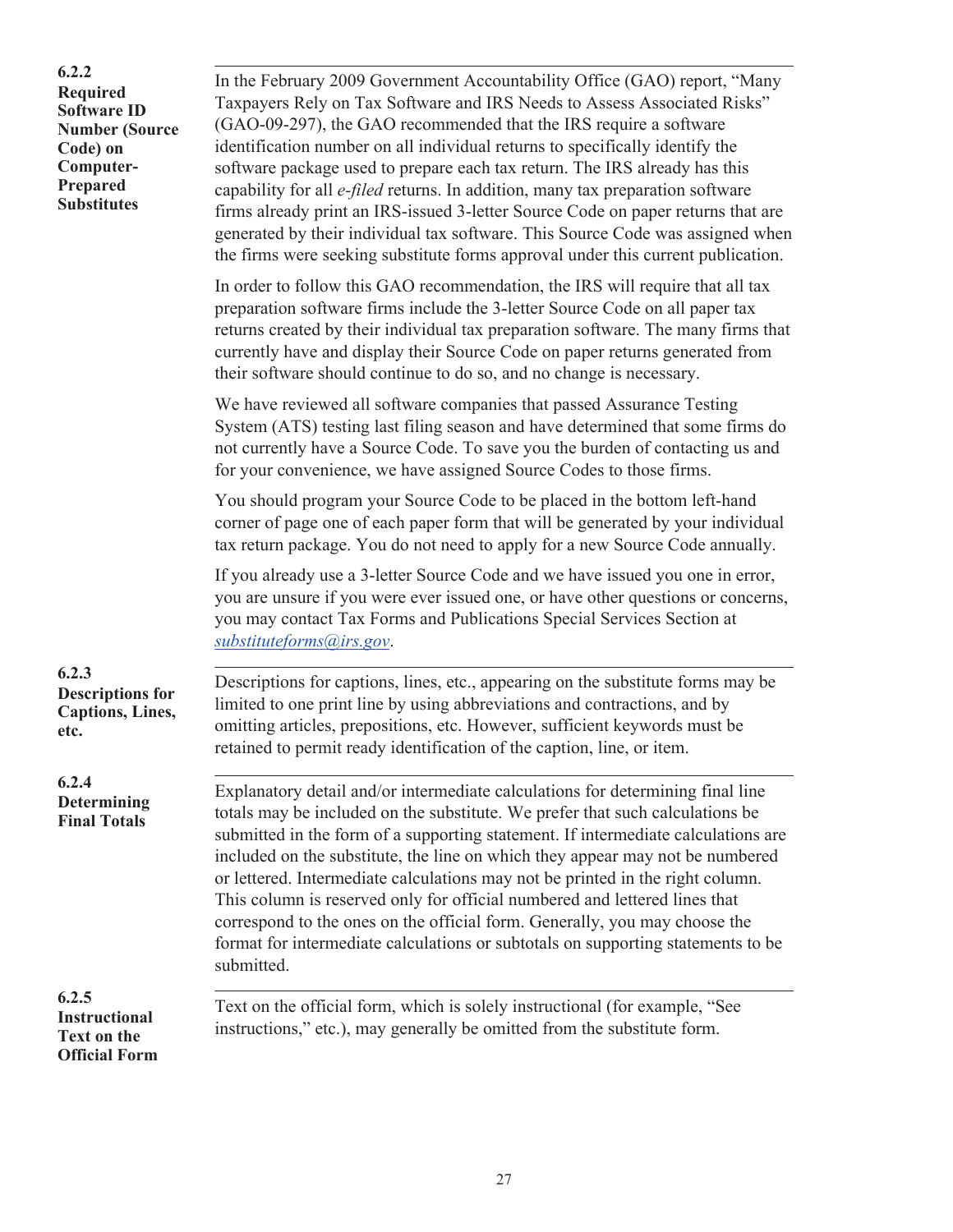<span id="page-29-0"></span>

| 6.2.6<br><b>Intermingling Is</b><br>Prohibited | Showing more than one form or schedule on the same printout page is<br>prohibited. Both sides of the paper may be used for multi-page forms, but it is<br>unacceptable to intermingle forms.                                                                                                                                                                                                                                                                                                                 |  |  |  |
|------------------------------------------------|--------------------------------------------------------------------------------------------------------------------------------------------------------------------------------------------------------------------------------------------------------------------------------------------------------------------------------------------------------------------------------------------------------------------------------------------------------------------------------------------------------------|--|--|--|
|                                                | For instance, Schedule E can be printed on both sides of the paper because the<br>official form is multi-page, with page 2 continued on the back. However, do not<br>print Schedule E on the front page and Schedule SE on the back page, or<br>Schedule A on the front and Form 8615 on the back, etc. Both pages of a<br>substitute form must match the official form. The back page may be left blank if<br>the back page of the official form contains only the instructions.                            |  |  |  |
| 6.2.7<br>Identifying<br><b>Substitutes</b>     | Identify all computer-prepared substitutes clearly. Print the form designation $\frac{1}{2}$<br>inch from the top margin and $1\frac{1}{2}$ inches from the left margin. Print the title<br>centered on the first line of print. Print the tax year and, where applicable, the<br>sequence number on the same line $\frac{1}{2}$ inch to 1 inch from the right margin.<br>Include the taxpayer's name and SSN on all forms and attachments. Also, print<br>the OMB number as reflected on the official form. |  |  |  |
| 6.2.8<br><b>Negative</b><br><b>Amounts</b>     | Negative (or loss) amount entries should be enclosed in brackets or parentheses<br>or include a minus sign. This assists in accurate computation and input of form<br>data. The IRS preprints parentheses in negative data fields on many official<br>forms. These parentheses should be retained or inserted on printouts of affected<br>substitute forms.                                                                                                                                                  |  |  |  |

# **Part 7 Miscellaneous Forms and Programs**

#### **Section 7.1 – Specifications for Substitute Schedules K-1**

**7.1.1 Requirements for Schedules K-1 That Accompany Forms 1041, 1065, and 1120-S**

. Because of significant changes to improve processing, prior approval is now required for substitute Schedules K-1 that accompany Form 1041 (for estates and trusts), Form 1065 (for partnerships), or Form 1120-S (for S corporations). Substitute Schedules K-1 should be as close as possible to exact replicas of copies of the official IRS schedules and follow the same process for submitting other substitute forms and schedules. Before releasing their substitute forms, software vendors are responsible for making any subsequent changes that have been made to the final official IRS forms after the draft forms have been posted.

Submit substitute Schedule K-1 forms, in PDF format, to *[scrips@irs.gov](mailto:scrips@irs.gov)* for scannability acceptance. Schedule K-1 forms that require testing do not need to be mailed to the Program. You must include information on the substitute that can be tested. This information should be dummy information. Use an "X" for alpha characters and "0" for numbers. The IRS will review and provide feedback of any changes needed so that your forms can be recognized correctly.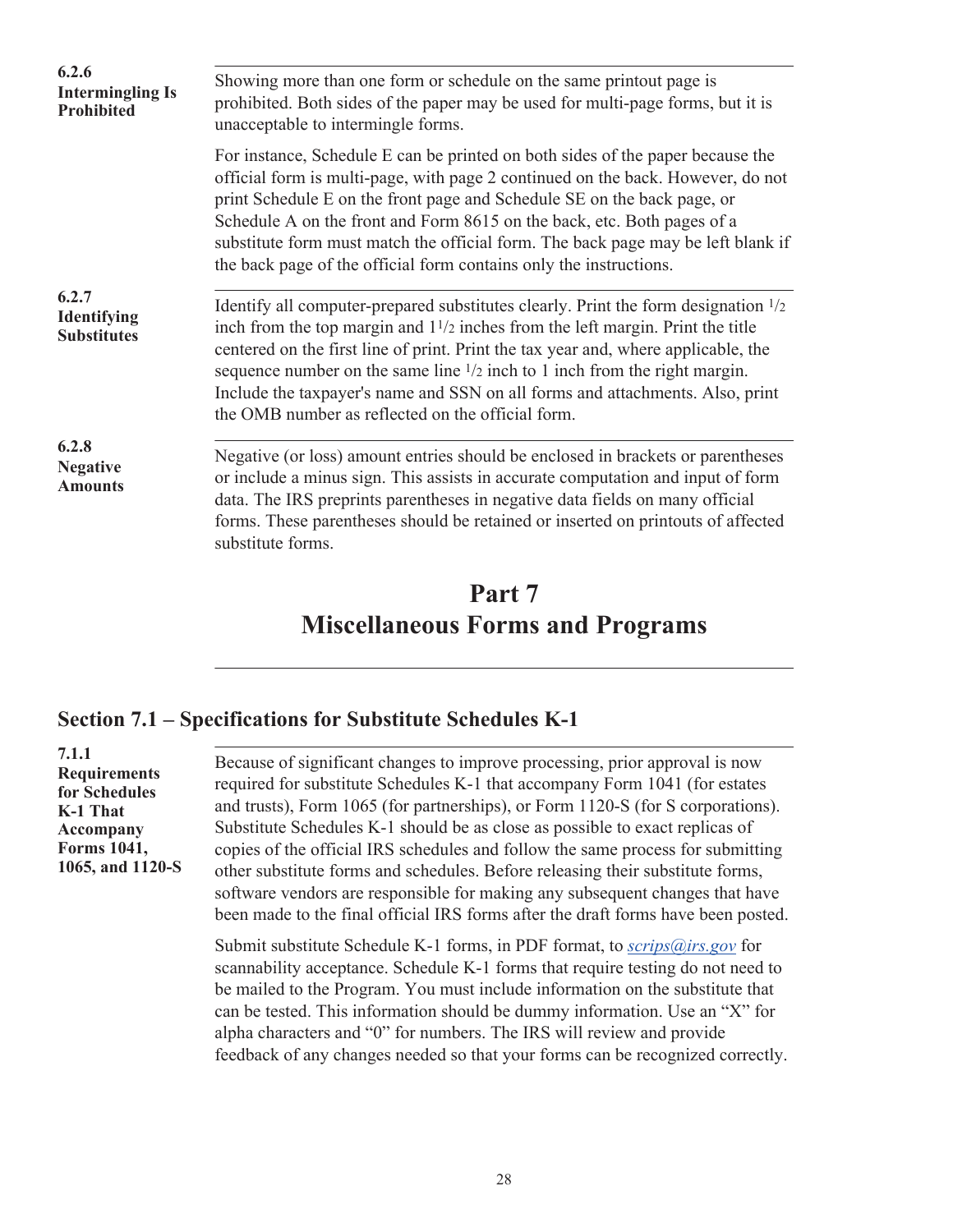Include the 6-digit form ID code in the upper right of Schedules K-1 of Forms 1041, 1065, and 1120-S. Please allow at least 1/4 inch of white space around the 6-digit code.

- 661117 for Form 1041.
- 651121 for Form 1065.
- 671121 for Form 1120-S.

Schedules K-1 that accompany Forms 1041, 1065, or 1120-S must meet all specifications. The specifications include, but are not limited to, the following requirements.

- You will no longer be able to produce Schedules K-1 that contain only those lines or boxes that taxpayers are required to use. All lines must be included.
- The words "\*See attached statement for additional information." must be preprinted in the lower right-hand side on Schedules K-1 of Forms 1041, 1065, and 1120-S.
- All Schedules K-1 that are filed with the IRS should be printed on standard 8.5" x 11" paper (the international standard (A4) of 8.27" x 11.69" may be substituted).
- 10-point Helvetica Light Standard is preferred for all entries that are typed or made using a computer.
- Submissions should include IRS Source Code or NACTP vendor ID code printed on the lower left corner of the form or in place of the IRS catalog number.
- Each recipient's information must be on a separate sheet of paper. Therefore, you must separate all continuously printed substitutes, by recipient, before filing with the IRS.
- No carbon copies or pressure-sensitive copies will be accepted.
- The Schedule K-1 must contain the name, address, and SSN or EIN of both the entity (estate, trust, partnership, or S corporation) and the recipient (beneficiary, partner, or shareholder).
- The Schedule K-1 must contain the tax year, the OMB number, the schedule number (K-1), the related form number (1041, 1065, or 1120-S), and the official schedule name in substantially the same position and format as shown on the official IRS schedule.
- The Schedule K-1 must contain all the line items as shown on the official form, except for the instructions, if any are printed on the back of the official Schedule K-1.
- The line items or boxes must be in the same order and arrangement as those on the official form.
- The amount of each recipient's share of each item must be shown. A partial percent should be reflected as a decimal (for example, 501/2% should be 50.5%). Furnishing a total amount of each item and a percentage (or decimal equivalent) to be applied to such total amount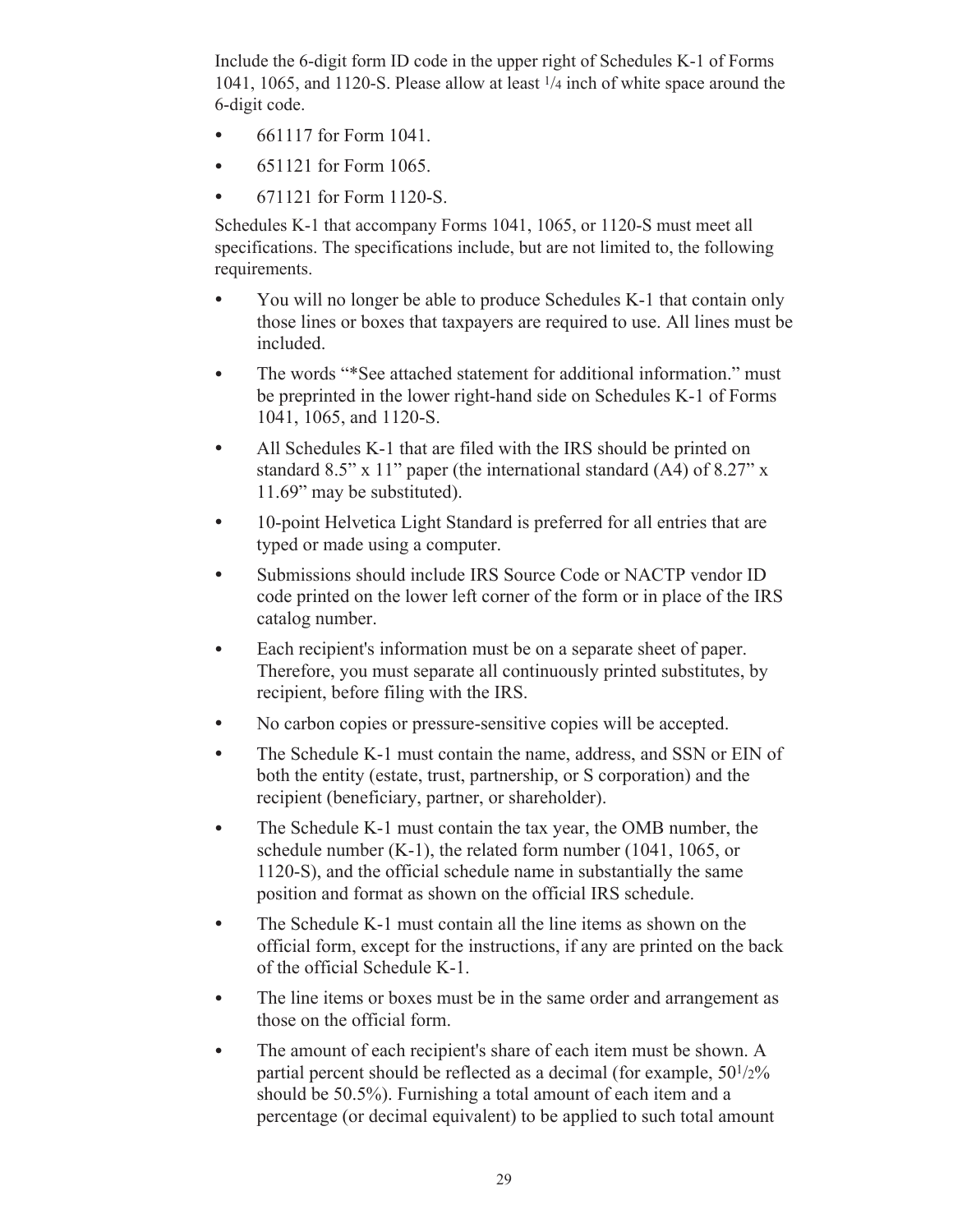by the recipient does not satisfy the law and the specifications of this revenue procedure.

- State or local tax-related information may not be included on the Schedules K-1 filed with the IRS.
- The entity may have to pay a penalty if substitute Schedules K-1 are filed that do not conform to specifications.
- Additionally, the IRS may consider the Schedules K-1 that do not conform to specifications as not being able to be processed and may return Form 1041, 1065, or 1120-S to the filer to be filed correctly.

Schedules K-1 that are 2-D bar-coded will continue to require prior approval from the IRS. (See *Sections 7.1.3* through *7.1.5.*)

. Standardization for reporting information is required for recipient copies of substitute Schedules K-1 of Forms 1041, 1065, and 1120-S. Uniform visual standards are provided to increase compliance by allowing recipients and practitioners to more easily recognize a substitute Schedule K-1. The entity must furnish to each recipient a copy of Schedule K-1 that meets the following requirements.

- Include the 6-digit form ID code in the upper right of Schedules K-1 of Forms 1041, 1065, and 1120-S. Please allow white space around the 6-digit code.
	- 661117 for Form 1041.
	- 651121 for Form 1065.
	- 671121 for Form 1120-S.
- You will no longer be able to produce Schedules K-1 that contain only those lines or boxes that taxpayers are required to use. All lines must be included.
- The words "\*See attached statement for additional information." must be preprinted in the lower right-hand side on Schedules K-1 of Forms 1041, 1065, and 1120-S.
- The Schedule K-1 must contain the name, address, and SSN or EIN of both the entity and recipient.
- The Schedule K-1 must contain the tax year, the OMB number, the schedule number (K-1), the related form number (1041, 1065, or 1120-S), and the official schedule name in substantially the same position and format as shown on the official IRS schedule.
- All applicable amounts and information required to be reported must be titled and numbered in the same manner as shown on the official IRS schedule. The line items or boxes must be in the same order and arrangement and must be numbered like those on the official IRS schedule.
- The Schedule K-1 must contain all items required for use by the recipient. The instructions for the schedule must identify the line or box

**7.1.2 Special Requirements for Recipient Copies of Schedules K-1**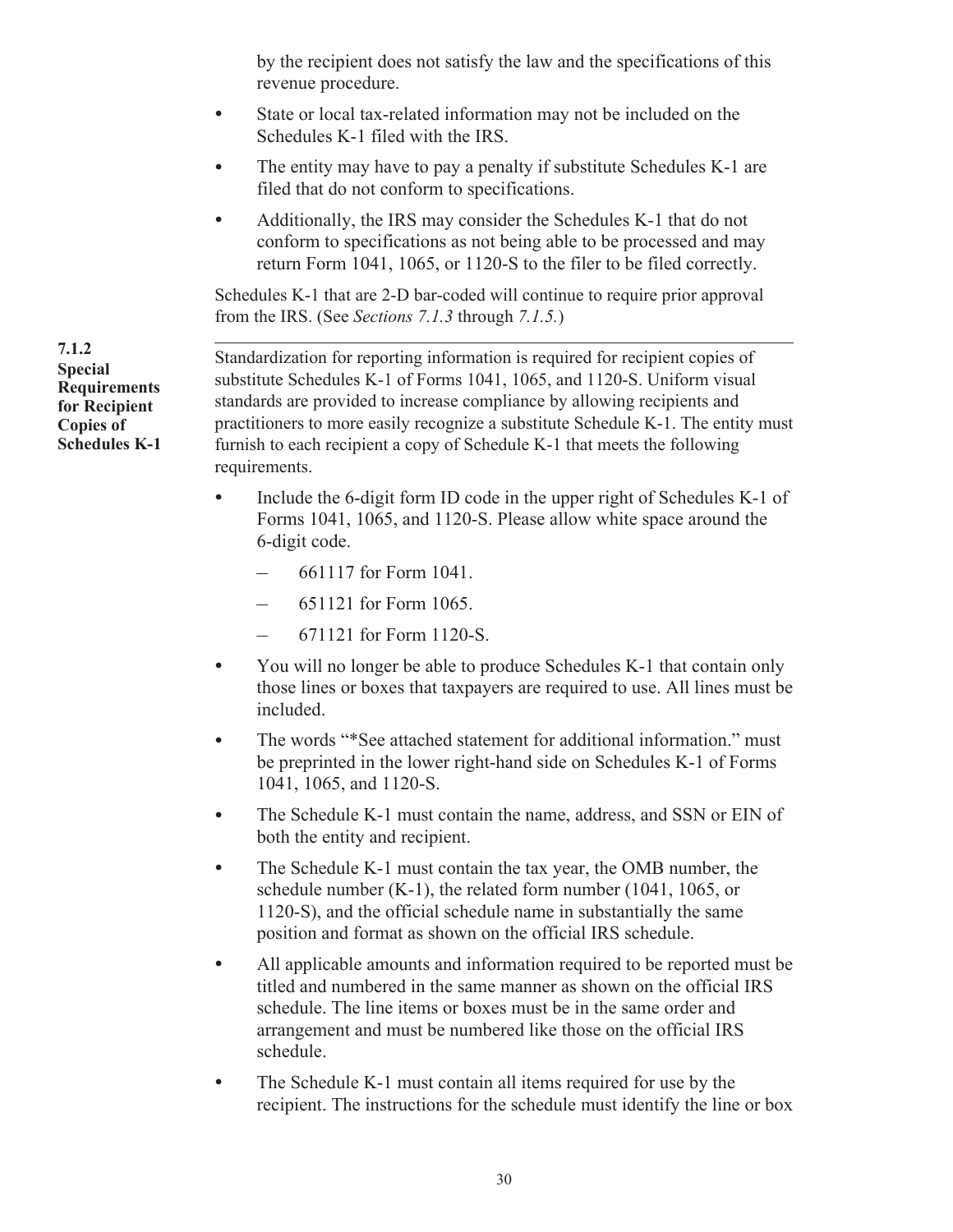number and code, if any, for each item as shown in the official IRS schedule.

- The amount of each recipient's share of each item must be shown. A partial percent should be reflected as a decimal (for example, 501/2% should be 50.5%). Furnishing a total amount of each line item and a percentage (or decimal equivalent) to be applied to such total amount by the recipient does not satisfy the law and the specifications of this revenue procedure.
- Instructions to the recipient that are substantially similar to those on or accompanying the official IRS schedule must be provided to aid in the proper reporting of the items on the recipient's income tax return. Where items are not reported to a recipient because they do not apply, the related instructions may be omitted.
- The quality of the ink or other material used to generate recipients' schedules must produce clearly legible documents. In general, black chemical transfer inks are preferred.
- In order to assure uniformity of substitute Schedules K-1, the paper size should be standard  $8.5$ " x  $11$ " (the international standard  $(A4)$  of 8.27" x 11.69" may be substituted).
- The paper weight, paper color, font type, font size, font color, and page layout must be such that the average recipient can easily decipher the information on each page. The preferred font is "Helvetica" and a minimum of 10-point font.
- State or local tax-related information may be included on recipient copies of substitute Schedules K-1. All non-tax-related information should be separated from the tax information on the substitute schedule to avoid confusion for the recipient.
- The legend "Important Tax Return Document Enclosed" must appear in a bold and conspicuous manner on the outside of the envelope that contains the substitute recipient copy of Schedule K-1.
- The entity may have to pay a penalty if a substitute Schedule K-1 furnished to any recipient does not conform to the specifications of this revenue procedure and results in impeding processing.

**7.1.3 Requirements for Schedules K-1 With Two-Dimensional (2- D) Bar Codes**

. Electronic filing is the preferred method of filing; however, 2-D bar code is the best alternative method for paper processing.

In an effort to improve efficiency and increase data accuracy, the IRS partnered with the tax software development community on a two-dimensional bar code project in 2003. Certain tax software packages have been modified to generate 2-D bar codes on Schedules K-1. As a result, when Schedules K-1 are printed using these programs, a bar code will print on the page.

Rather than manually transcribe information from the Schedule K-1, the IRS will scan the bar code and electronically upload the information from the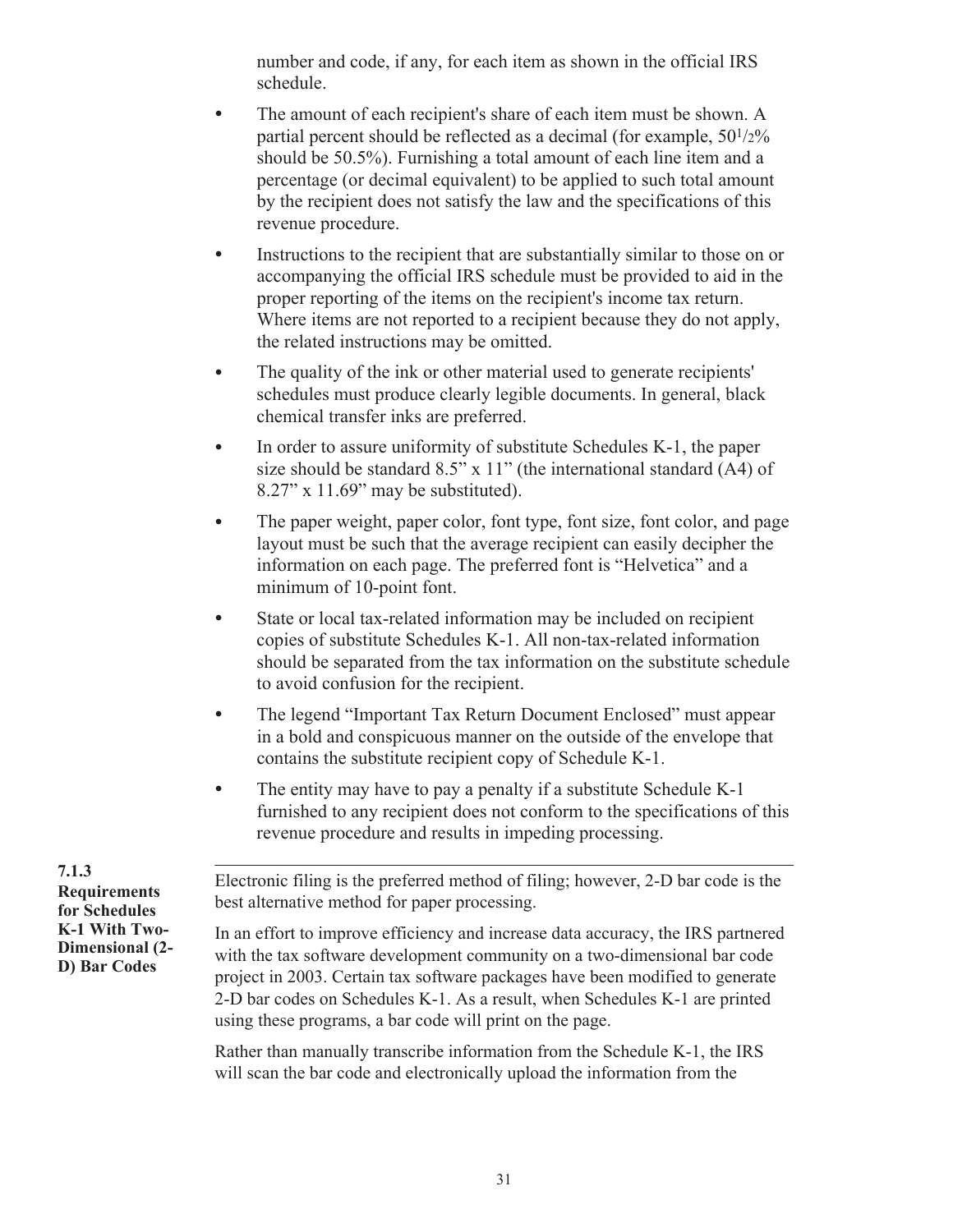Schedule K-1. This will result in more efficient operations within the IRS and fewer transcription errors for your clients.

**Note.** If software vendors do not want to produce bar-coded Schedules K-1, they may produce the official IRS Schedules K-1 but cannot use the expedited process for approving bar-coded Schedules K-1 and their parent returns as outlined in *Section 7.1.6*.

In addition to the requirements in *Sections 7.1.1* and *7.1.2*, the bar-coded Schedules K-1 must meet the following specifications.

- The bar code should print in the space labeled "For IRS Use Only" on each Schedule K-1. The entire bar code must print within the "For IRS Use Only" box surrounded by a white space of at least 1/4 inch.
- Bar codes must print in PDF 417 format.
- The bar codes must always be in the specified format with every field represented by at least a field delimiter (carriage return). Leaving out a field in a bar code will cause every subsequent field to be misread.
- Be sure to include the 6-digit form ID code in the upper right of Schedules K-1 of Forms 1041, 1065, and 1120-S. Please allow white space around the 6-digit code.
	- 661117 for Form 1041.
	- 651121 for Form 1065.
	- 671121 for Form 1120-S.

. Follow these general specifications for preparing all 2-D bar-coded Schedules K-1.

- Numeric fields.
	- Do not include leading zeros (except Taxpayer Identification Numbers, ZIP codes, and percentages).
	- If negative value, the minus sign "–" must be present immediately to the left of the number and part of the 12 position field.
	- Do not use non-numeric characters except that the literal "STMT" can be put in money fields.
	- All money fields should be rounded to the nearest whole dollar amount—if a money amount ends in 00 to 49 cents, drop the cents; if it ends in 50 to 99 cents, truncate the cents and increment the dollar amount by one. Use the same rounding technique for the bar-coded and the printed Schedules K-1.
	- All numeric-only fields are right justified (except Taxpayer Identification Numbers and ZIP codes).
- All field lengths are expressed as maximum lengths. If the value in the field has fewer positions or the software program does not support that many positions, put in the bar code only those positions actually used.

**7.1.4 2-D Bar Code Specifications for Schedules K-1**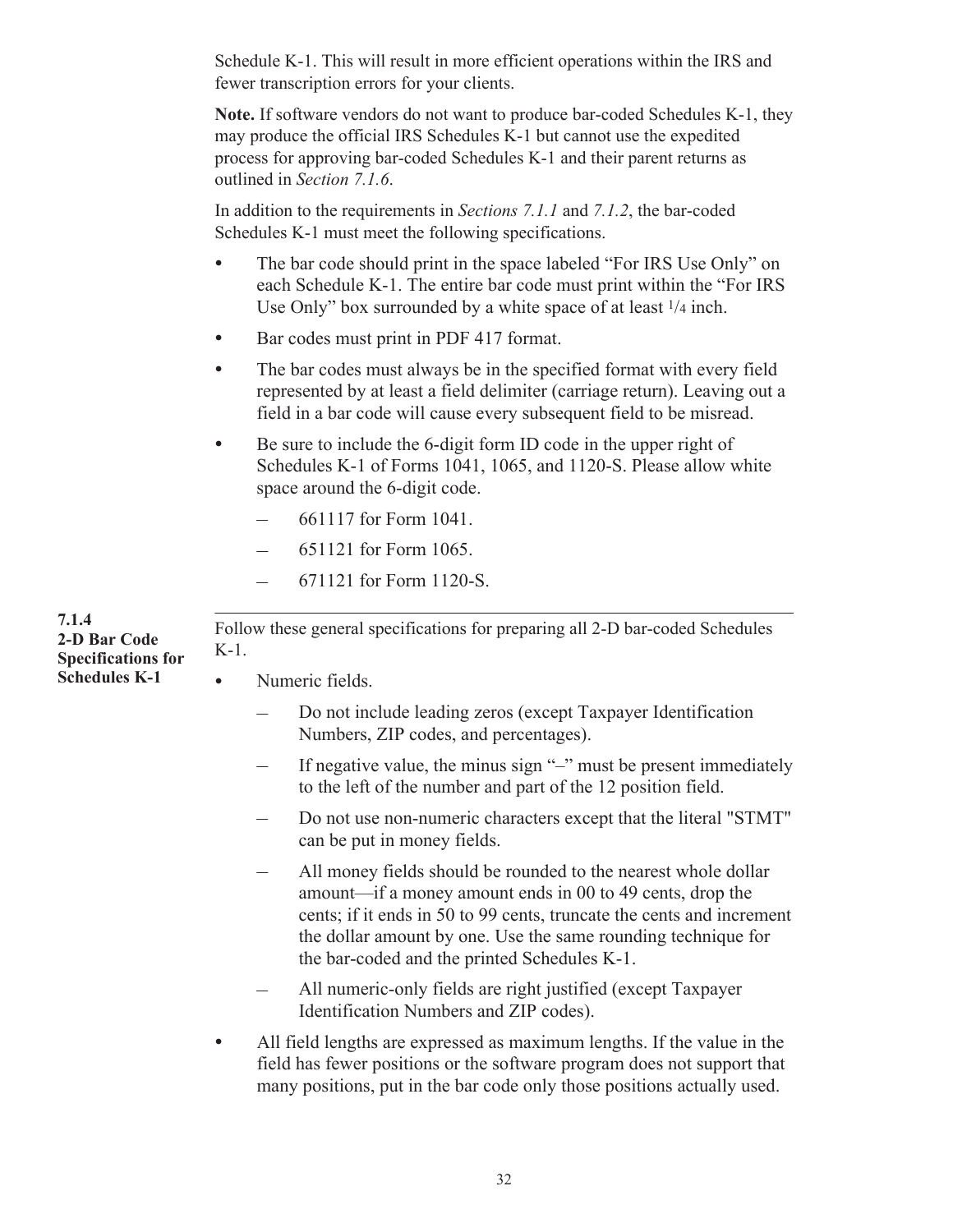- Alpha fields.
	- Do not include leading blanks (left justified).
	- Do not include trailing blanks.
	- Use uppercase alpha characters only.
- Variable fields.
	- Do not include leading blanks (left justified).
	- Do not include trailing blanks.
	- Use uppercase alpha characters, numerics, and special characters as defined in each field.
- Delimit each field with a carriage return.
- Express percentages as 6-digit numbers without the percent sign. Left justify with leading zero(s) (for percentages less than  $100\%$ ) and no decimal point (decimal point is assumed between 3rd and 4th positions). Examples: 25.32% expressed as "025320"; 105% expressed as "105000"; 8.275% expressed as "008275"; 10.24674% expressed as "010247."
- It is vital that the print routine reinitialize the bar code prior to printing each succeeding Schedule K-1. Failure to do this will result in each Schedule K-1 for a parent return having the same bar code as the document before it.

**7.1.5 Approval Process for Bar-Coded Schedules K-1**

. Prior to releasing commercially available tax software that creates bar-coded Schedules K-1, the printed schedule and the bar code must both be tested. If your company is creating bar-coded Schedules K-1, you must receive certification for both the printed Schedule K-1, as well as the bar code, before offering your product for sale. Bar-code testing must be done using the final official IRS Schedule K-1. Bar-code approval requests must be resubmitted for any subsequent changes to the official IRS form that would affect the bar code. Below are instructions and a sequence of events that will comprise the testing process.

- The IRS has released the final Schedule K-1 bar-code specifications by publishing them on the IRS.gov website (see *[IRS.gov/E-file-Providers/](https://www.irs.gov/e-file-providers/k-1-bar-code-certification-process) [K-1-Bar-Code-Certification-Process](https://www.irs.gov/e-file-providers/k-1-bar-code-certification-process)*).
- The IRS will publish a set of test documents that will be used to test the ability of tax preparation software to create bar codes in the correct format.
- Software developers will submit two identical copies of the test documents—one to the IRS and one to a contracted testing vendor.
- The IRS will use one set to ensure the printed schedules comply with standard substitute forms specifications.
- If the printed forms fail to meet the substitute forms criteria, the IRS will inform the software developer of the reason for noncompliance.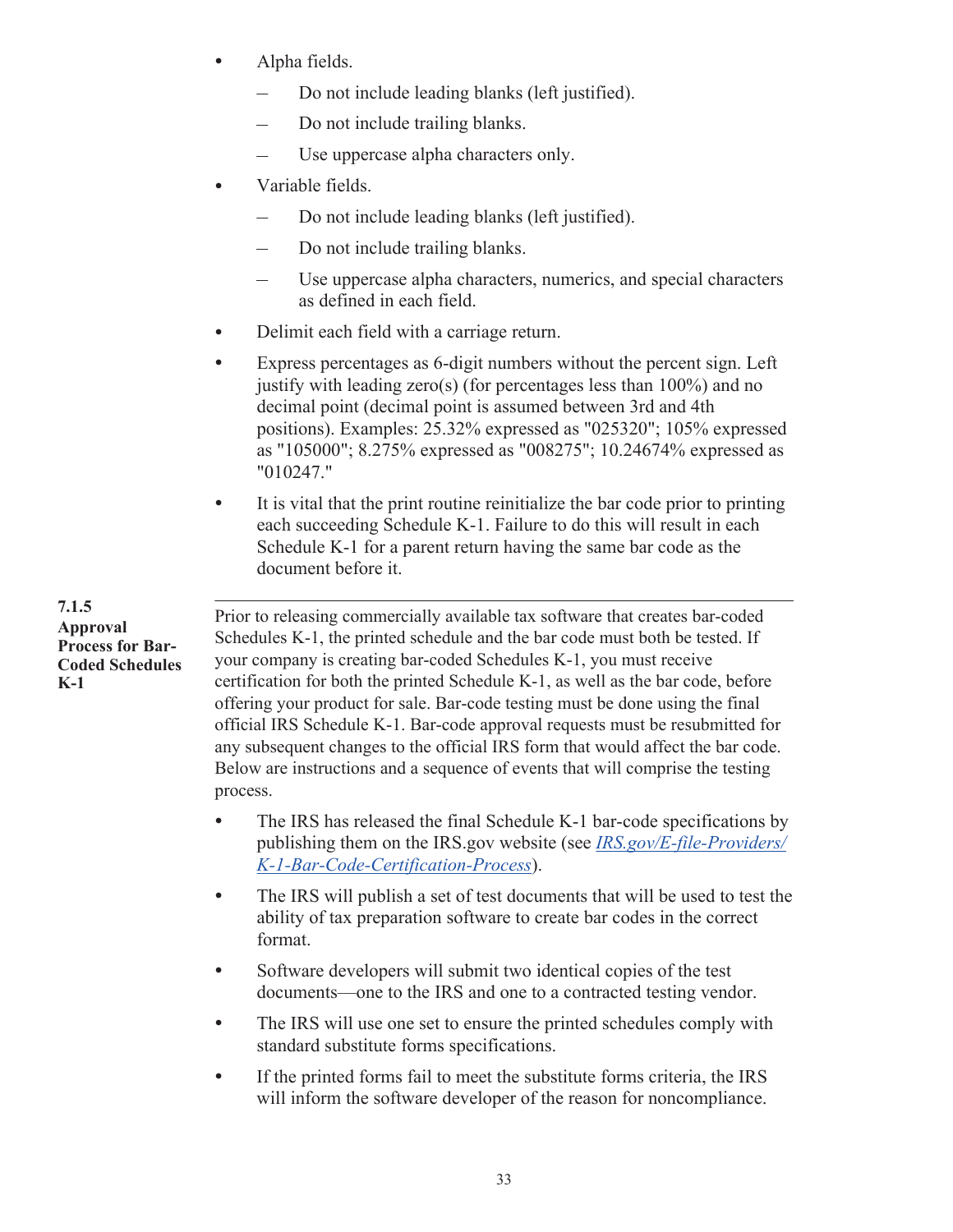- The software developer must resubmit the Schedule(s) K-1 until they pass the substitute forms criteria.
- The testing vendor will review the bar codes to ensure they meet the published bar-code specifications.
- If the bar code(s) does not meet published specifications, the testing vendor will contact the software developer directly informing them of the reason for noncompliance.
- Software developers must submit new bar-coded schedules until they pass the bar-code test.
- When the bar code passes, the testing vendor will inform the IRS that the developer has passed the bar-code test and the IRS will issue an overall approval for both the substitute form and the bar code.
- After receiving this consolidated response, the software vendor is free to release software for tax preparation as long as any subsequent revisions to the schedules do not change the fields.
- Find the mailing address for the testing vendor below. Separate and simultaneous mailings to the IRS and the vendor will reduce testing time.

. In order to help provide incentives to the software development community to participate in the Schedule K-1 2-D project, the IRS has committed to expediting the testing of bar-coded Schedules K-1 and their associated parent returns. To receive this expedited service, follow the instructions below. **Procedures for** 

> Mail the parent returns (Forms 1065, 1120-S, 1041) and associated bar-coded Schedule(s) K-1 to the appropriate address below in a separate package from all other approval requests.

> > Internal Revenue Service Attn: Bar-Coded K-1 SE:W:CAR:MP:T:M:S, IR-6526 1111 Constitution Ave. NW Washington, DC 20224

• Mail one copy of the parent form(s) and Schedule(s)  $K-1$  to the IRS and another copy to the testing vendor at the address below.

> Leidos-IRS Paper and Remittance Processing Support (PRPS II) Attn: Dane Hawkins 9737 Washington Blvd. Gaithersburg, MD 20878

- Include multiple email and phone contact points in the packages.
- While the IRS can expedite bar-coded Schedules K-1 and their associated parent returns, it cannot expedite the approval of nonassociated tax returns.

**7.1.6 Reducing Testing Time**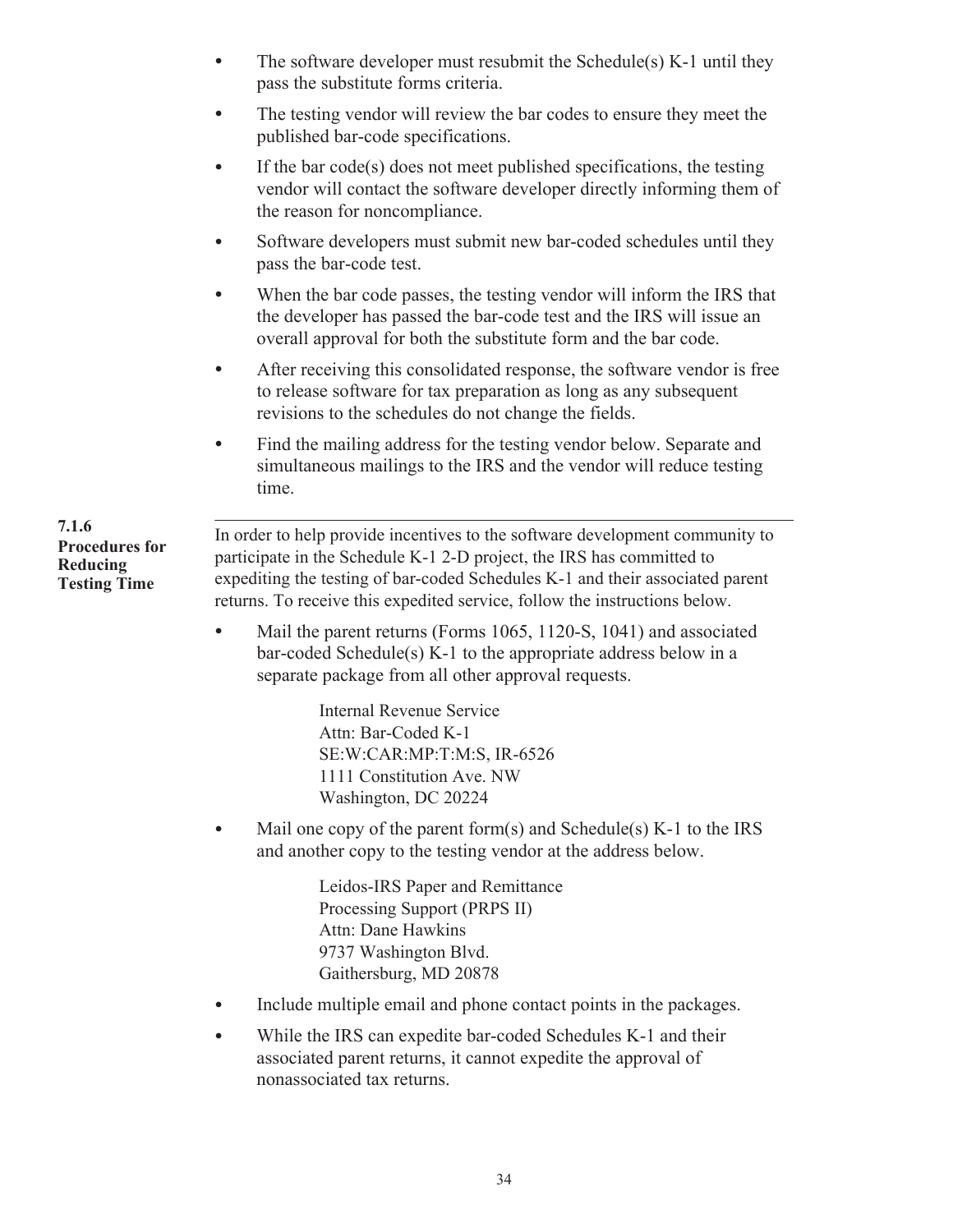- <span id="page-36-0"></span>• Vendors are encouraged to visit *[NACTP.org](https://www.nactp.org)* for compliance guidelines in regards to mil size and error-correction level.
- Submissions should include IRS Source Code or NACTP vendor ID code printed on the lower left corner of the form or in place of the IRS catalog number.
- If a change is made to the bar code after approval, be sure to increment the version number.

## **Section 7.2 – Guidelines for Substitute Forms 8655**

| 7.2.1<br><b>Increased</b><br><b>Standardization</b><br>for Forms 8655 | Increased standardization for reporting information on substitute Forms 8655 is<br>now required to aid in processing and for compliance purposes. Please follow<br>the guidelines in Section 7.2.2.        |  |  |  |  |
|-----------------------------------------------------------------------|------------------------------------------------------------------------------------------------------------------------------------------------------------------------------------------------------------|--|--|--|--|
| 7.2.2<br><b>Requirements</b><br>for Substitute                        | Please follow these specific requirements when producing substitute Forms<br>8655.                                                                                                                         |  |  |  |  |
| <b>Forms 8655</b>                                                     | The first line of the title must be "Reporting Agent Authorization."<br>$\bullet$                                                                                                                          |  |  |  |  |
|                                                                       | If you want to include a reference to "State Limited Power of<br>$\bullet$<br>Attorney," it can be in parentheses under the title. "State" must be the<br>first word within the parentheses.               |  |  |  |  |
|                                                                       | You must include "Form 8655" on the form.<br>$\bullet$                                                                                                                                                     |  |  |  |  |
|                                                                       | While the line numbers do not have to match the official form, the<br>$\bullet$<br>sequence of the information must be in the same order.                                                                  |  |  |  |  |
|                                                                       | The size of any variable data must be printed in a font no smaller than<br>10-point.                                                                                                                       |  |  |  |  |
|                                                                       | For adequate disclosure checks, the following must be included for<br>$\bullet$<br>each taxpayer.                                                                                                          |  |  |  |  |
|                                                                       | Name.                                                                                                                                                                                                      |  |  |  |  |
|                                                                       | EIN.                                                                                                                                                                                                       |  |  |  |  |
|                                                                       | Address.                                                                                                                                                                                                   |  |  |  |  |
|                                                                       | At this time, Form 944 will not be required if Form 941 is checked.<br>$\bullet$<br>Only those forms that the reporting agent company supports need to be<br>listed.                                       |  |  |  |  |
|                                                                       | The jurat (perjury statement) must be identical with the exception of<br>$\bullet$<br>references to line numbers.                                                                                          |  |  |  |  |
|                                                                       | A contact name and number for the reporting agent is not required.<br>$\bullet$                                                                                                                            |  |  |  |  |
|                                                                       | Any state information included should be contained in a separate<br>$\bullet$<br>section of the substitute form. Preferably, this information will be in the<br>same area as line 19 of the official form. |  |  |  |  |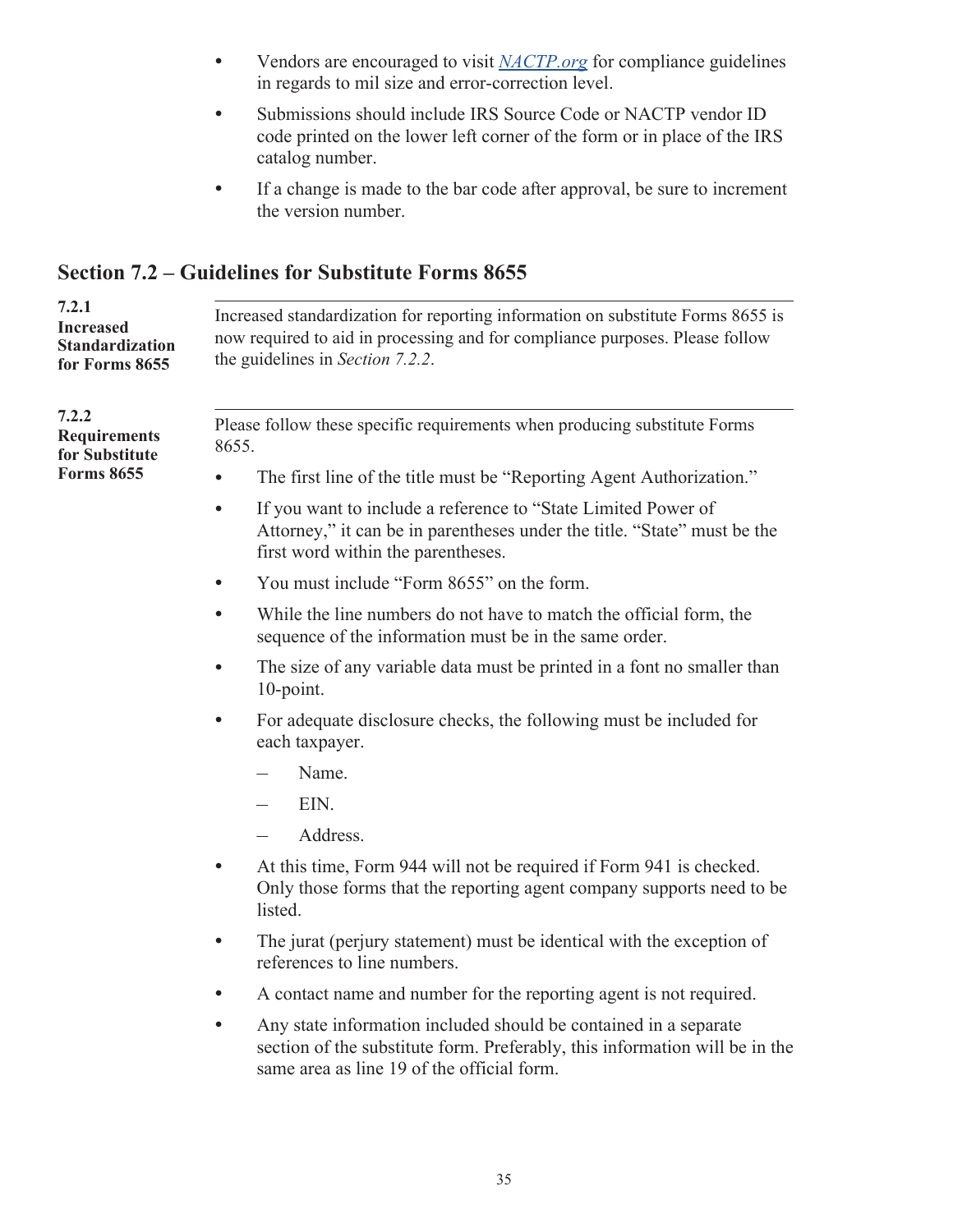- <span id="page-37-0"></span>• All substitute Forms 8655 must be approved by the Program as outlined in the Form 8655 specifications in this current publication.
- If you have not already been assigned a 3-letter Source Code, you will be given one when your substitute form is submitted for approval. This Source Code should be included in the lower left corner of the form.
- The 20-business-day assumed approval policy does not apply to Form 8655 approvals.

**7.2.3 Exception for Form 8655**

. Because of how Form 8655 is processed and distributed to recipients, vendors are allowed to affix their logo onto the substitute version of the form. **This exception is for Form 8655 only.**

# **Part 8 Additional Information**

#### **Section 8.1 – Forms for Electronically Filed Returns**

| 8.1.1<br><b>Electronic Filing</b><br>Program                                                                         | Electronic filing is a method by which authorized providers transmit tax return<br>information to an IRS Service Center in the format of the official IRS forms.<br>The IRS accepts both refund and balance due forms that are filed electronically.                                                                                                                             |
|----------------------------------------------------------------------------------------------------------------------|----------------------------------------------------------------------------------------------------------------------------------------------------------------------------------------------------------------------------------------------------------------------------------------------------------------------------------------------------------------------------------|
| 8.1.2<br><b>Applying To</b><br>Participate in<br><b>IRS</b> e-file                                                   | Anyone wishing to participate in IRS e-file of tax returns must submit an e-file<br>application. The application can be completed and submitted electronically on<br>the IRS website at IRS gov after first registering for e-services on the website.                                                                                                                           |
| 8.1.3<br><b>Obtaining the</b><br><b>Taxpayer</b>                                                                     | Taxpayers choosing to electronically prepare and file their return will be<br>required to use the Self-Select PIN method as their signature.                                                                                                                                                                                                                                     |
| Signature/<br><b>Submission of</b><br><b>Required Paper</b><br><b>Documents</b>                                      | Electronic Return Originators (EROs) can e-file individual income tax returns<br>only if the returns are signed electronically using either the Self-Select or<br>Practitioner PIN method.                                                                                                                                                                                       |
|                                                                                                                      | Taxpayers must use Form 8453, U.S. Individual Income Tax Transmittal for an<br>IRS <i>e-file</i> Return, to send supporting documents that are required to be<br>submitted to the IRS.                                                                                                                                                                                           |
|                                                                                                                      | For specific information about electronic filing, refer to Pub. 1345, Handbook<br>for Authorized IRS e-file Providers of Individual Income Tax Returns.                                                                                                                                                                                                                          |
| 8.1.4<br><b>Guidelines for</b><br>Preparing<br><b>Substitute Forms</b><br>in the Electronic<br><b>Filing Program</b> | A participant in the electronic filing program who wants to develop a substitute<br>form should follow the guidelines throughout this publication and send a sample<br>form for approval to the Program at substituteforms@irs.gov. If you do not<br>prepare substitute Form 8453 using a font in which all IRS wording fits on a<br>single page, the form will not be accepted. |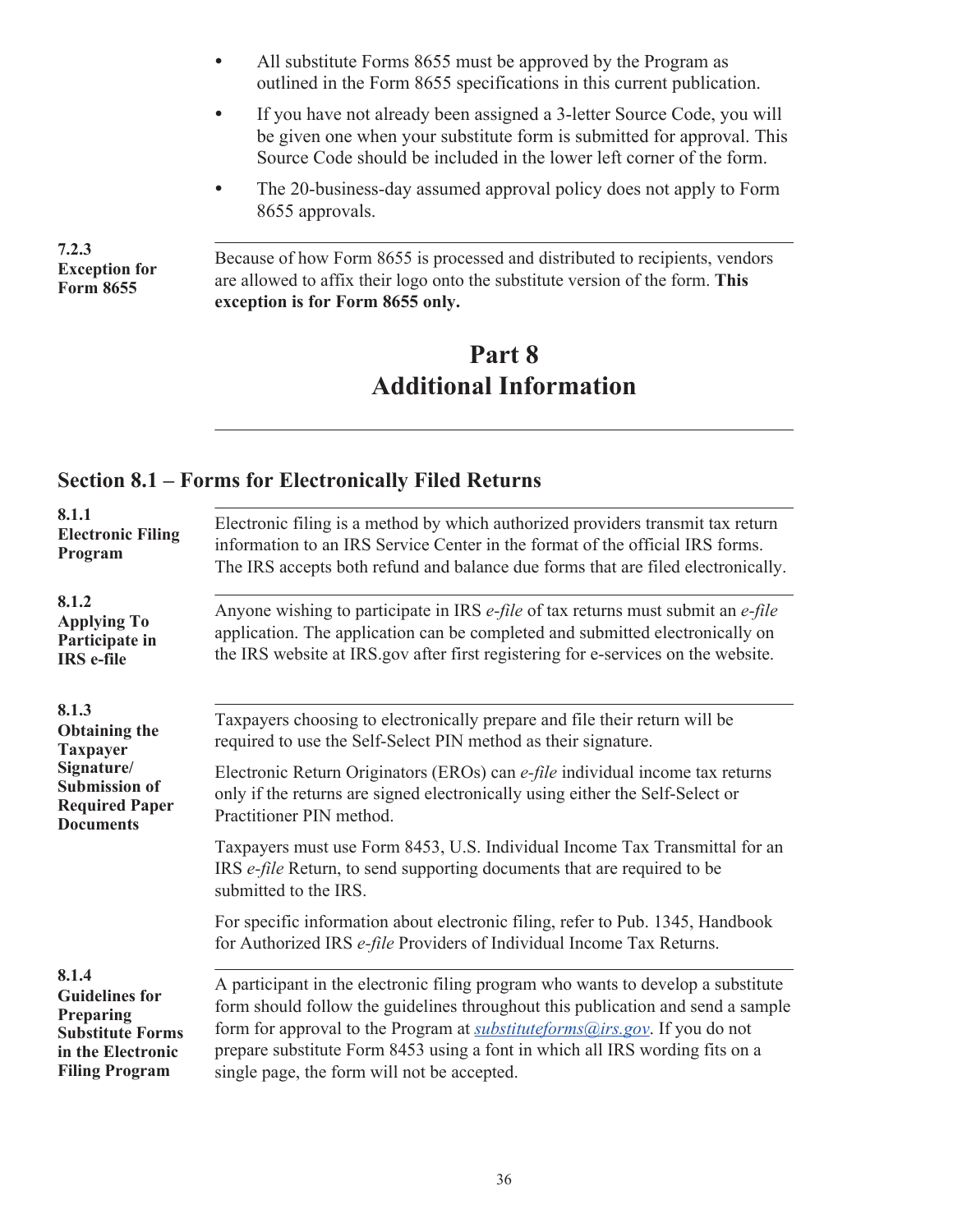**Note.** Use of unapproved forms could result in suspension of the participant from the electronic filing program.

#### <span id="page-38-0"></span>**Section 8.2 – Effect on Other Documents**

. This revenue procedure supersedes Revenue Procedure 2020-55, 2020-53 I.R.B. 1811. **8.2.1 Effect on Other Documents**

#### **Section 8.3 – Exhibits**

Exhibit A — Form 1040-ES Voucher 2021 Exhibit B — Substitute Form Checksheet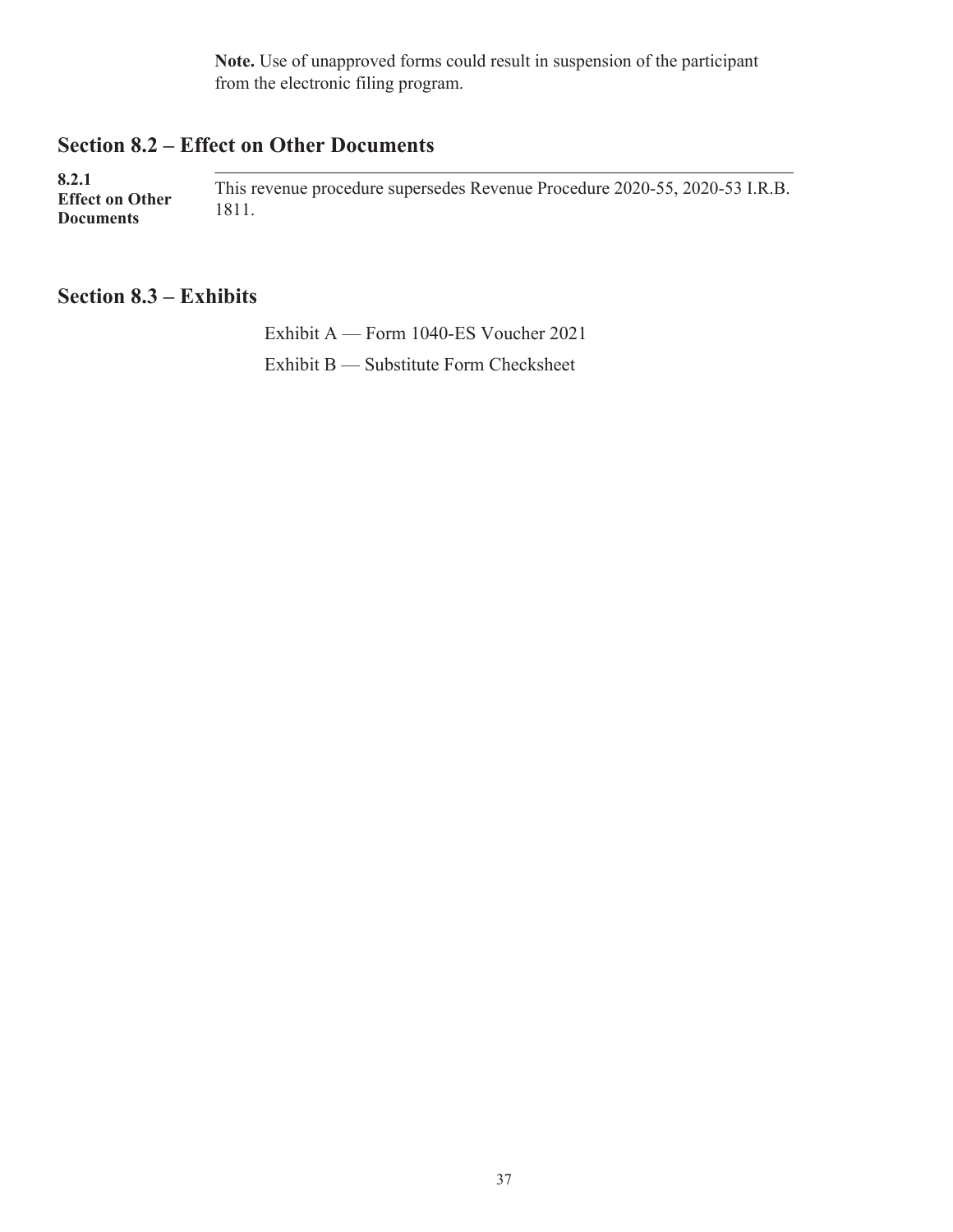$\sim$ 

m.

 $\sim$ 

| <b>Form 1040-ES (OCR)</b><br>Department of the Treasury<br><b>Internal Revenue Service</b> | 2021<br>OMB No. 1545-0074 |     | <b>Estimated Tax</b>            | Payment $\blacksquare$<br><b>Voucher</b> | Calendar year-<br><b>Due April 15, 2021</b>                                                                                |
|--------------------------------------------------------------------------------------------|---------------------------|-----|---------------------------------|------------------------------------------|----------------------------------------------------------------------------------------------------------------------------|
| Make your check or money order payable to "United States Treasury."                        |                           |     | Amount of estimated tax you are |                                          | Cents<br><b>Dollars</b>                                                                                                    |
| Enter your SSN and "2021 Form 1040-ES" on your payment.                                    |                           |     | paying by check or money order. |                                          | 0.000                                                                                                                      |
| If your name, address, or SSN is incorrect, see instructions.                              |                           |     |                                 |                                          | For Privacy Act and Paperwork Reduction Act Notice, see instructions.<br>Pay online at IRS.gov/epay. Simple. Fast. Secure. |
| John Q. Doe<br>OOO Someplace Somewhere Blvd.<br>$City - St 00000$                          |                           |     | <b>PO Box 00000</b>             | $City_1$ St 00000 -                      | 0000                                                                                                                       |
|                                                                                            | ,,,,,,,,,,,,,,,,          | XX. | DOE OO O 202112 OOO             |                                          |                                                                                                                            |